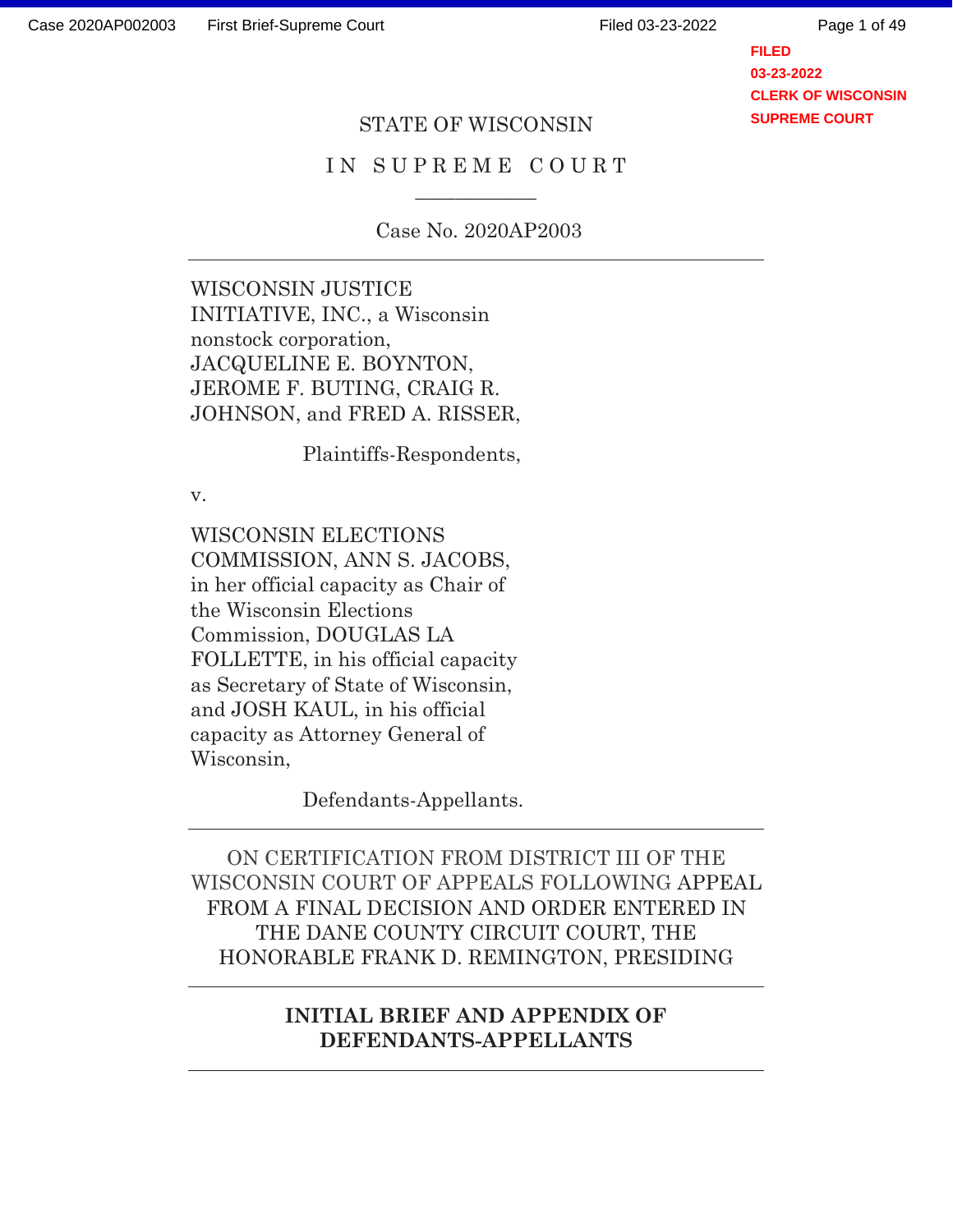JOSHUA L. KAUL Attorney General of Wisconsin

 JODY J. SCHMELZER Assistant Attorney General State Bar #1027796

 HANNAH S. JURSS Assistant Attorney General State Bar #1081221

Attorneys for Defendants-Appellants

Wisconsin Department of Justice Post Office Box 7857 Madison, Wisconsin 53707-7857 (608) 266-3094 (Schmelzer) (608) 266-8101 (Jurss) (608) 294-2907 (Fax) schmelzerjj@doj.state.wi.us jursshs@doj.state.wi.us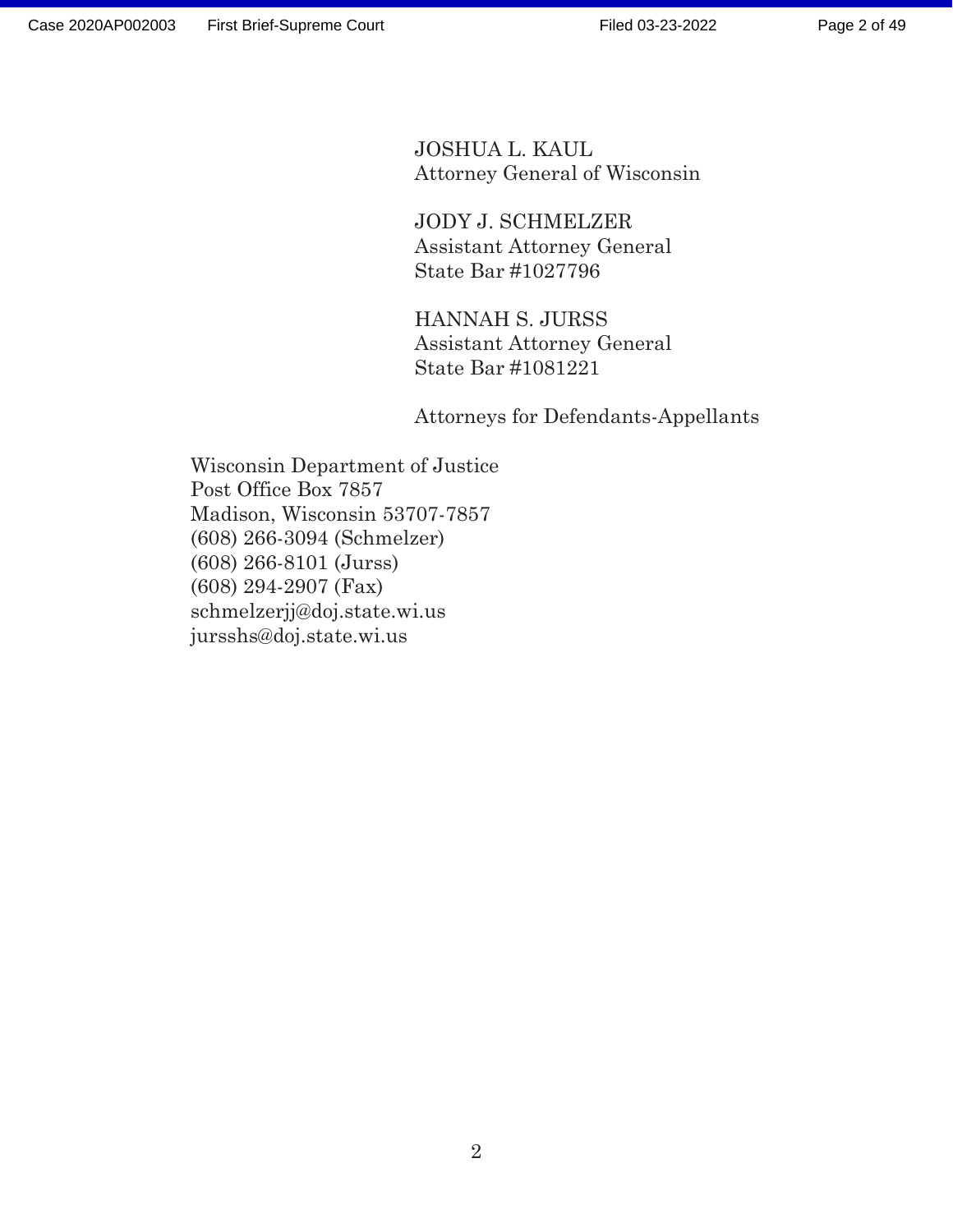# **TABLE OF CONTENTS**

|      | STATEMENT ON ORAL ARGUMENT AND                                                                                                                                                                                       |  |
|------|----------------------------------------------------------------------------------------------------------------------------------------------------------------------------------------------------------------------|--|
|      |                                                                                                                                                                                                                      |  |
| Ι.   | Wisconsin's protection of crime<br>victims' rights and the text of the                                                                                                                                               |  |
| П.   | The Legislature approved the<br>Amendment and formulated the                                                                                                                                                         |  |
| III. |                                                                                                                                                                                                                      |  |
|      |                                                                                                                                                                                                                      |  |
|      |                                                                                                                                                                                                                      |  |
| I.   | The Ballot Question communicated<br>the Amendment's essential purpose<br>and did not present an entirely                                                                                                             |  |
|      | A Wisconsin court's deferential<br>А.<br>review asks whether the<br>Legislature's ballot question<br>failed to communicate the<br>Amendment's essential<br>purpose or presented an<br>entirely different question 22 |  |
|      | The<br>Wisconsin<br>1.<br>Constitution affords the<br>Legislature<br>broad<br>discretion in writing a                                                                                                                |  |
|      | A ballot question is a<br>2.<br>concise<br>statement<br>identifying the question                                                                                                                                     |  |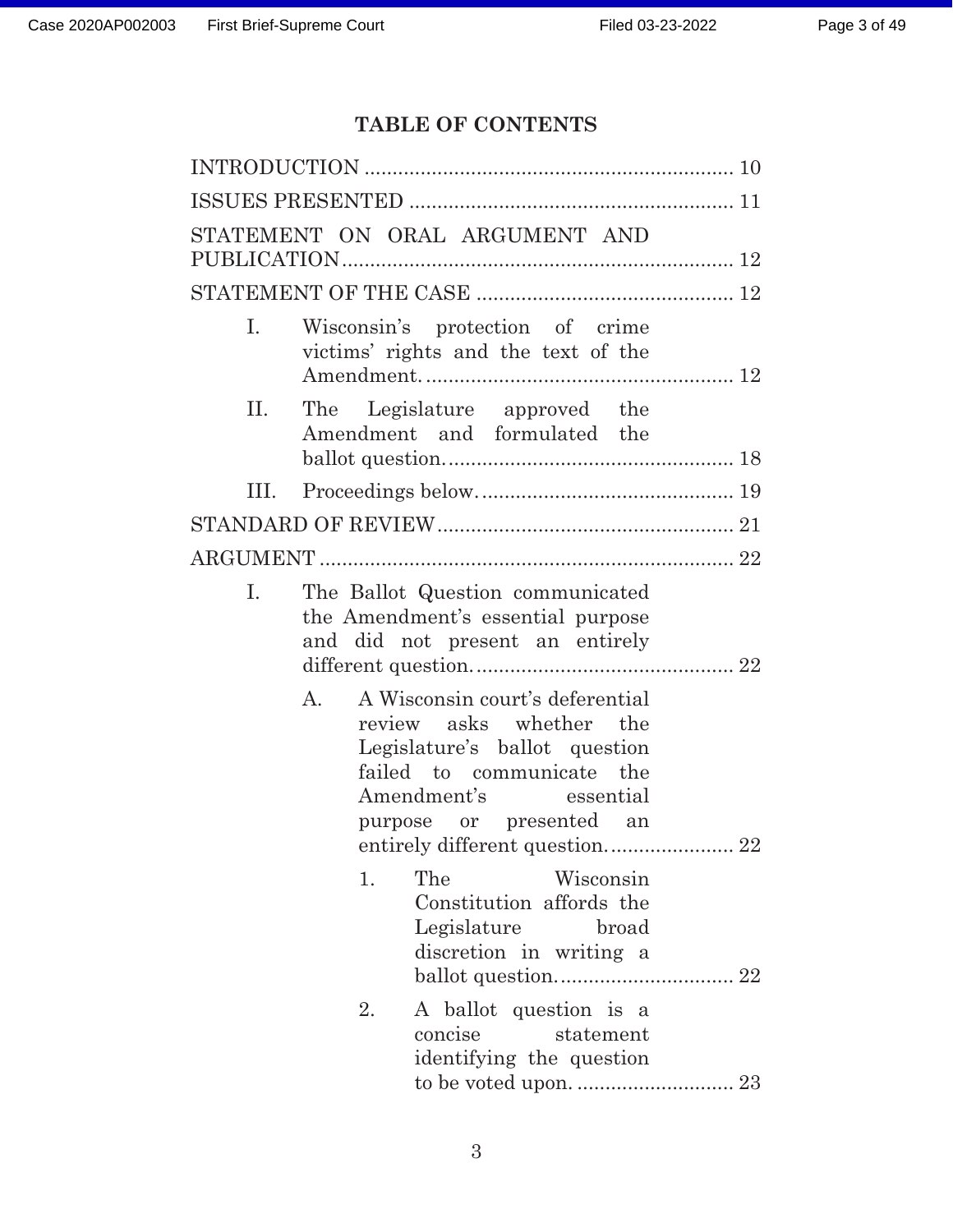|    | 3.  |                | Two narrow limitations<br>exist on the Legislature's<br>broad discretion<br>in<br>presenting the ballot                                                                          |
|----|-----|----------------|----------------------------------------------------------------------------------------------------------------------------------------------------------------------------------|
|    |     | a.             | A ballot question<br>must articulate the<br>amendment's                                                                                                                          |
|    |     | $\mathbf{b}$ . | The ballot question<br>cannot present an<br>entirely different<br>question than the                                                                                              |
| В. | The |                | Legislature properly<br>exercised its broad discretion in                                                                                                                        |
|    | 1.  | The<br>the     | Ballot Question<br>concisely communicated<br>Amendment's                                                                                                                         |
|    |     | a.             | The<br><b>Ballot</b><br>Question explained<br>that<br>the<br>Amendment would<br>provide victims<br>with additional<br>rights<br>and<br>strengthen<br>protection<br><sub>of</sub> |
|    |     | $\mathbf{b}$ . | The circuit court<br>improperly<br>imposed a duty to<br>explain<br>the<br>possible effects of<br>the Amendment 29                                                                |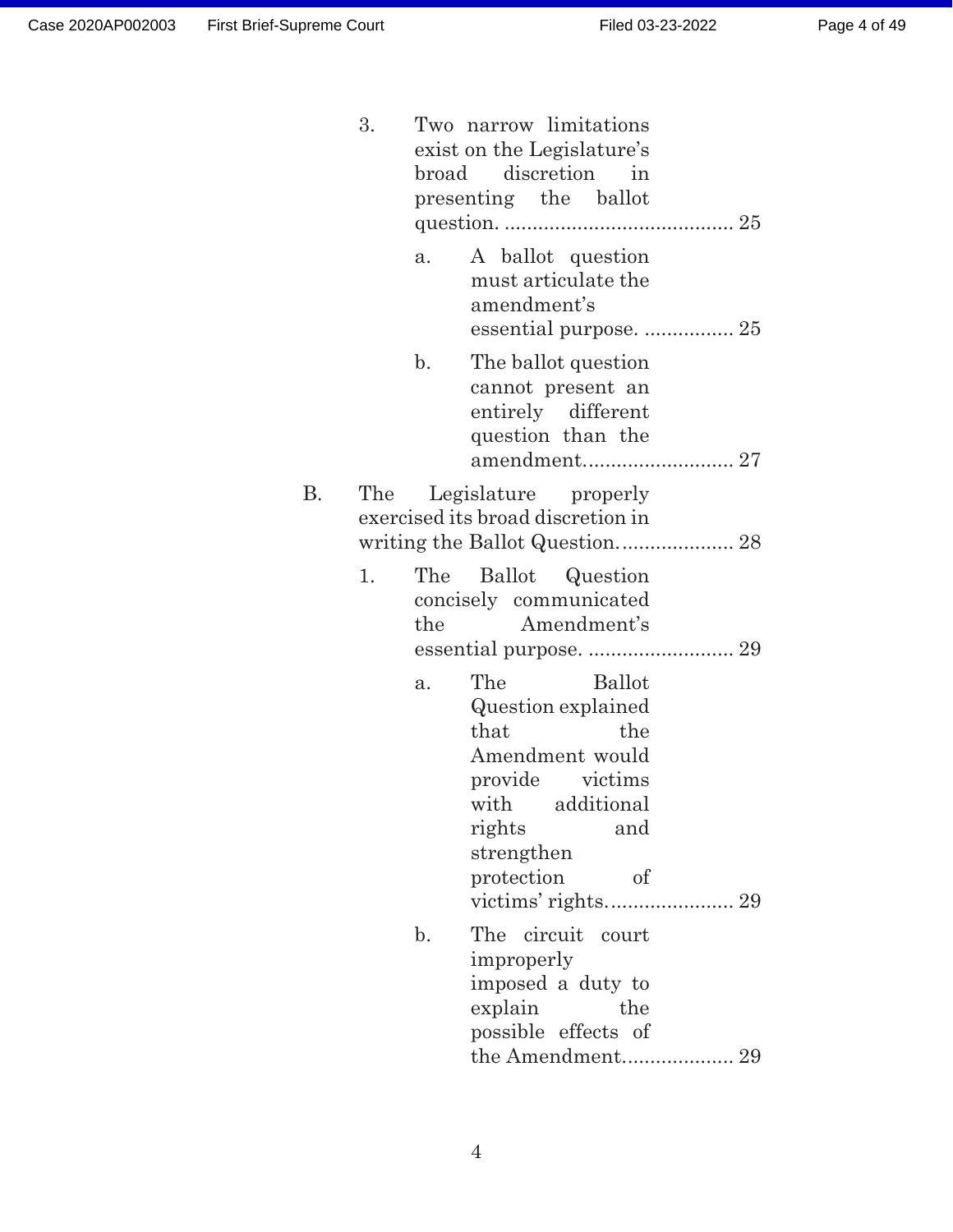|     | 2. | The Ballot Question did<br>not present an entirely                                                                                                                              |  |
|-----|----|---------------------------------------------------------------------------------------------------------------------------------------------------------------------------------|--|
|     |    | The<br><b>Ballot</b><br>a.<br>Question was not<br>misleading<br>concerning the<br>potential effects on<br>defendant's<br>$\mathbf{a}$<br>ability to request<br>that a victim be |  |
|     |    | The<br>$\mathbf{b}$ .<br><b>Ballot</b><br>Question was not<br>misleading with<br>regard to potential<br>effects<br>on<br>defendants' state<br>constitutional                    |  |
|     |    | The<br><b>Ballot</b><br>c.<br>Question's<br>explanation that<br>victims'<br>rights<br>would be protected<br>"with equal force"<br>did not present an<br>entirely different      |  |
| II. | A. | The Legislature properly exercised<br>its discretion to present a single<br>If an amendment's propositions<br>are connected to a single<br>overall purpose,<br>the              |  |
|     |    | Legislature has discretion to<br>submit them to the voters as                                                                                                                   |  |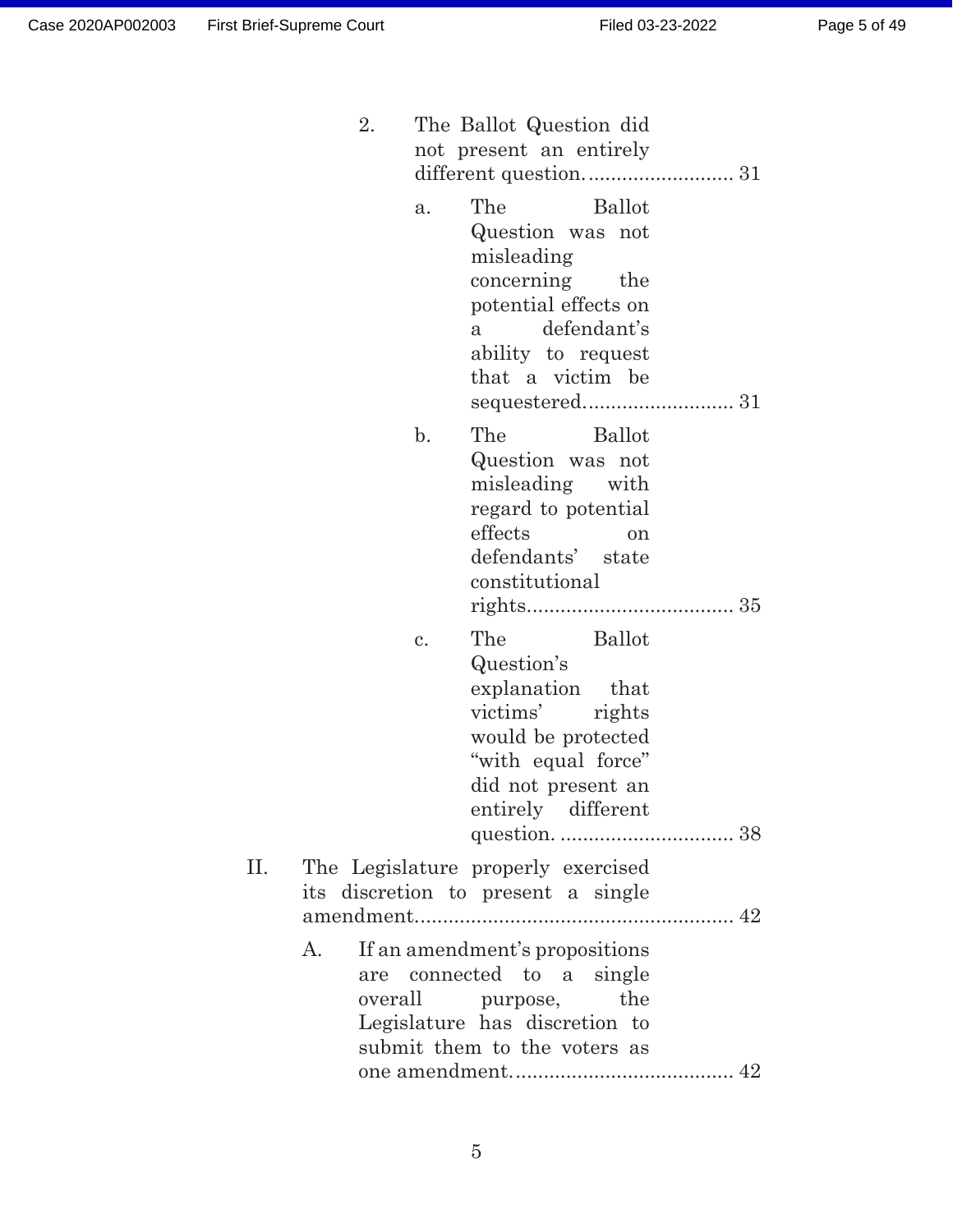| B. The Amendment was properly |  |  |
|-------------------------------|--|--|
| submitted as a single         |  |  |
| amendment because all         |  |  |
| provisions concerned crime    |  |  |
|                               |  |  |
|                               |  |  |

## **TABLE OF AUTHORITIES**

## **Cases**

| Breza v. Kiffmeyer,                                                                                           |
|---------------------------------------------------------------------------------------------------------------|
| League of Women Voters Minnesota v. Ritchie,                                                                  |
| McConkey v. Van Hollen,<br>2010 WI 57, 326 Wis. 2d 1, 783 N.W.2d 85521, passim                                |
| Metro. Milwaukee Ass'n of Com., Inc. v. City of Milwaukee,<br>2011 WI App 45, 332 Wis. 2d 459, 798 N.W.2d 287 |
| Milwaukee All. Against Racist and Political Repression,<br>106 Wis. 2d 593, 317 N.W.2d 420 (1982) 22, passim  |
| Morris v. Ellis,                                                                                              |
| Nyberg v. State,                                                                                              |
| Richardson v. Martin,                                                                                         |
| Samuels v. City of Minneapolis,                                                                               |
| Schilling v. State Crime Victims Rts. Bd.,<br>2005 WI 17, 278 Wis. 2d 216, 692 N.W.2d 623 44                  |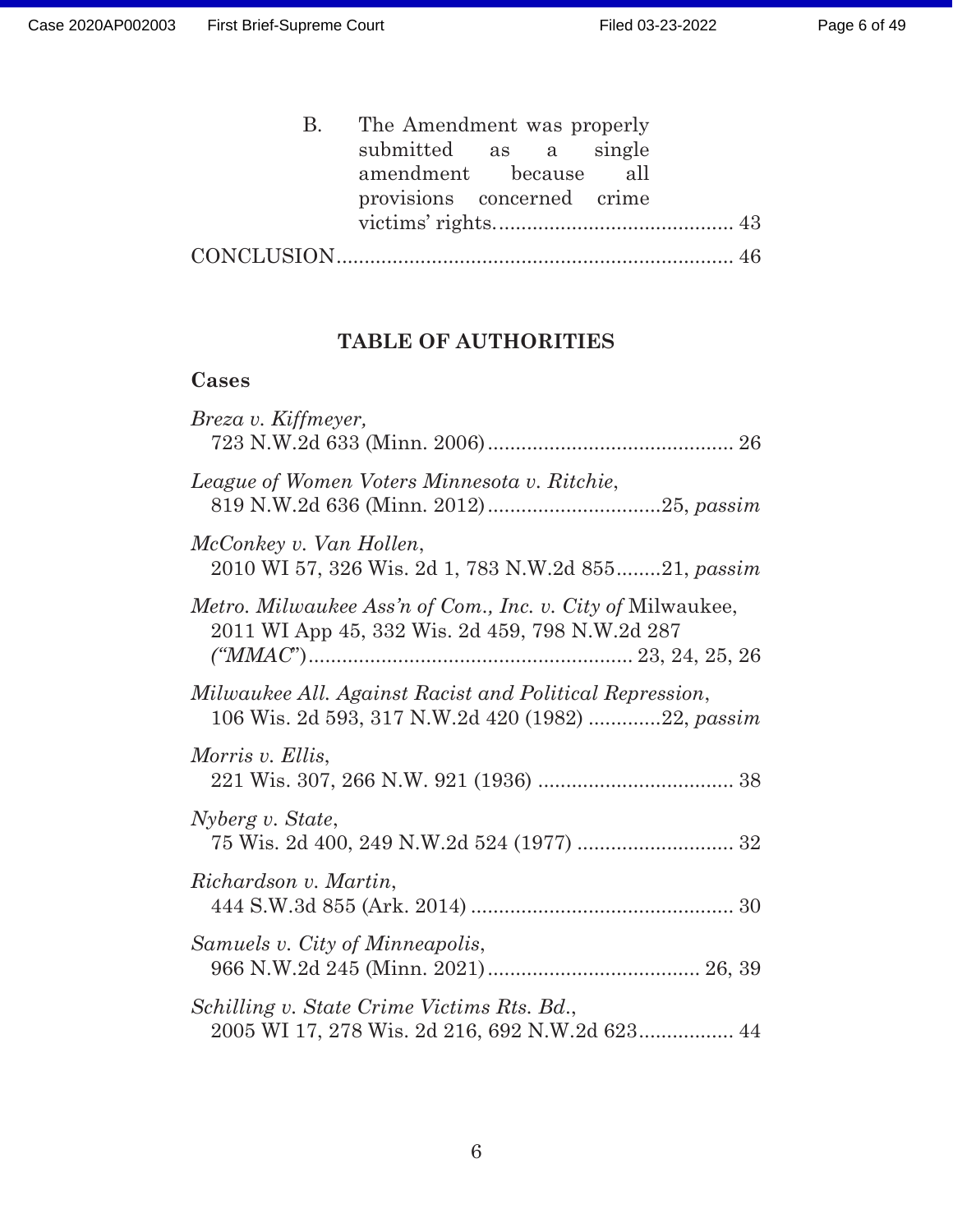| State ex rel. Ekern v. Zimmerman,<br>187 Wis. 180, 204 N.W. 803 (1925) 22, passim |
|-----------------------------------------------------------------------------------|
| State ex rel. Hudd v. Timme,                                                      |
| State ex rel. Thomson v. Zimmerman,                                               |
| State v. Burns,                                                                   |
| <i>State v. Faucher,</i>                                                          |
| <b>Statutes</b>                                                                   |
|                                                                                   |
|                                                                                   |
|                                                                                   |
|                                                                                   |
|                                                                                   |
|                                                                                   |
|                                                                                   |
|                                                                                   |
|                                                                                   |
|                                                                                   |
|                                                                                   |
|                                                                                   |
|                                                                                   |
|                                                                                   |
|                                                                                   |
|                                                                                   |
|                                                                                   |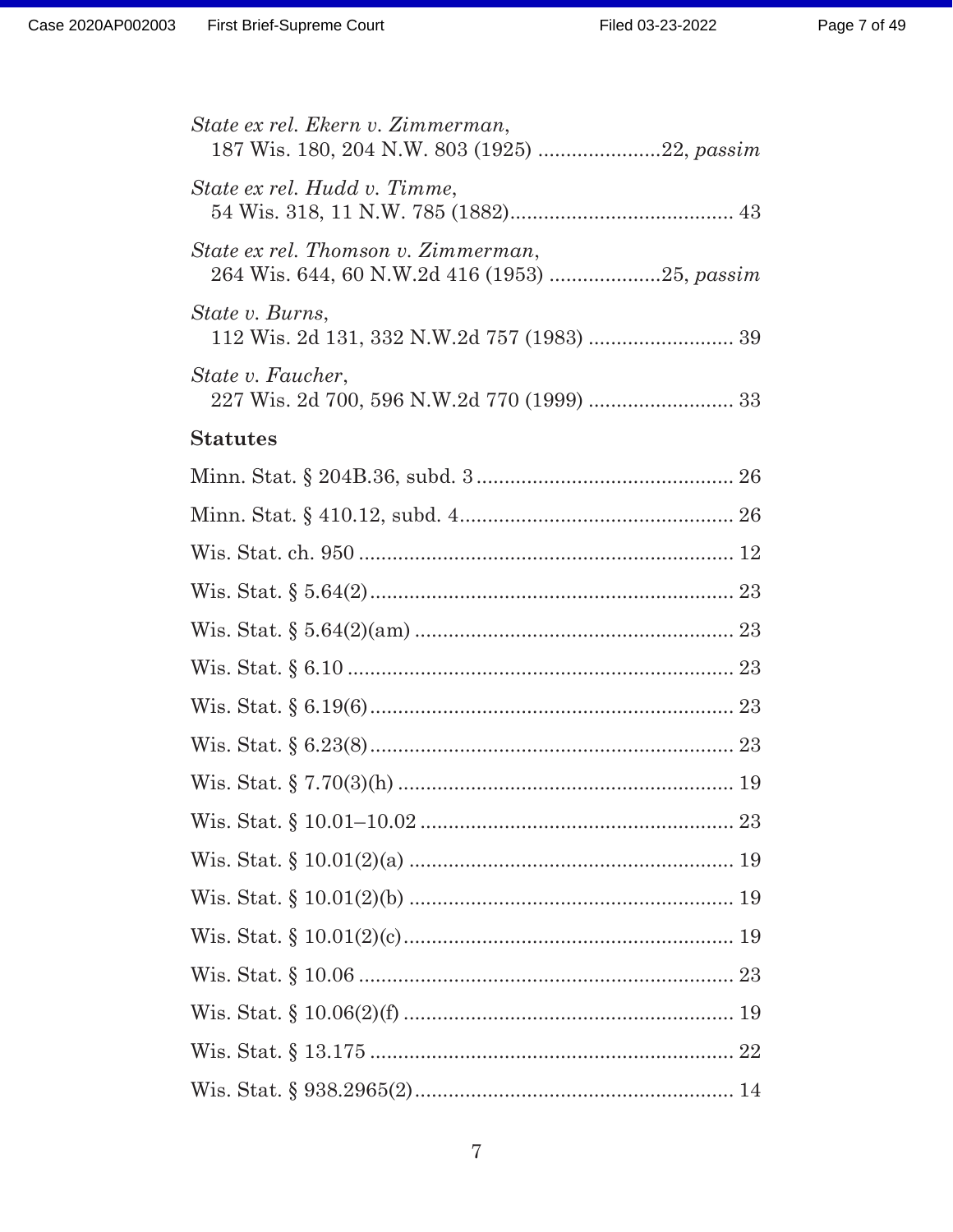| Wis. Stat. § 950.04(1v)(um), (v), (vg), (w), (x), (xm)  16 |  |
|------------------------------------------------------------|--|
|                                                            |  |
|                                                            |  |
|                                                            |  |
|                                                            |  |
|                                                            |  |
|                                                            |  |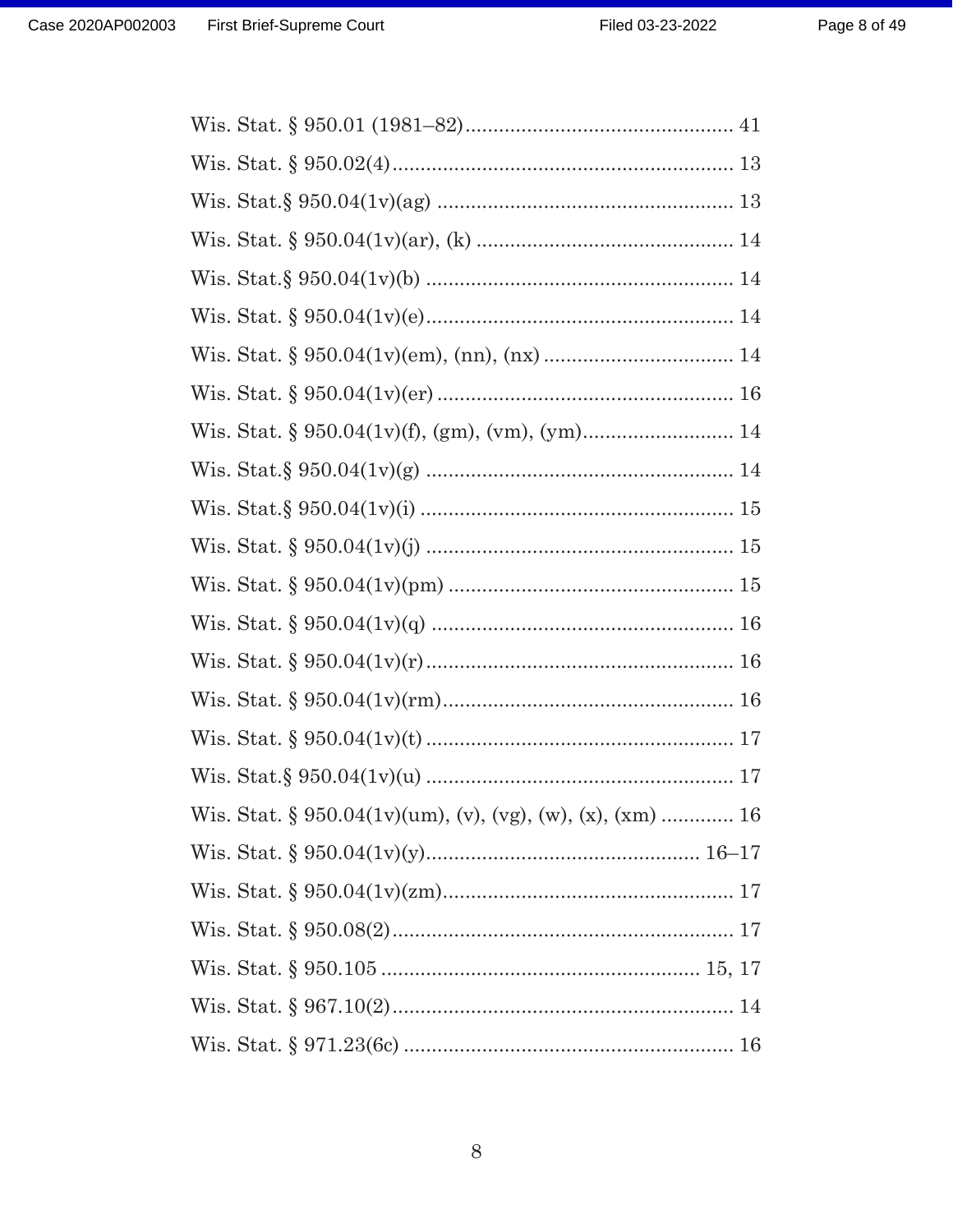## **Constitutional Provisions**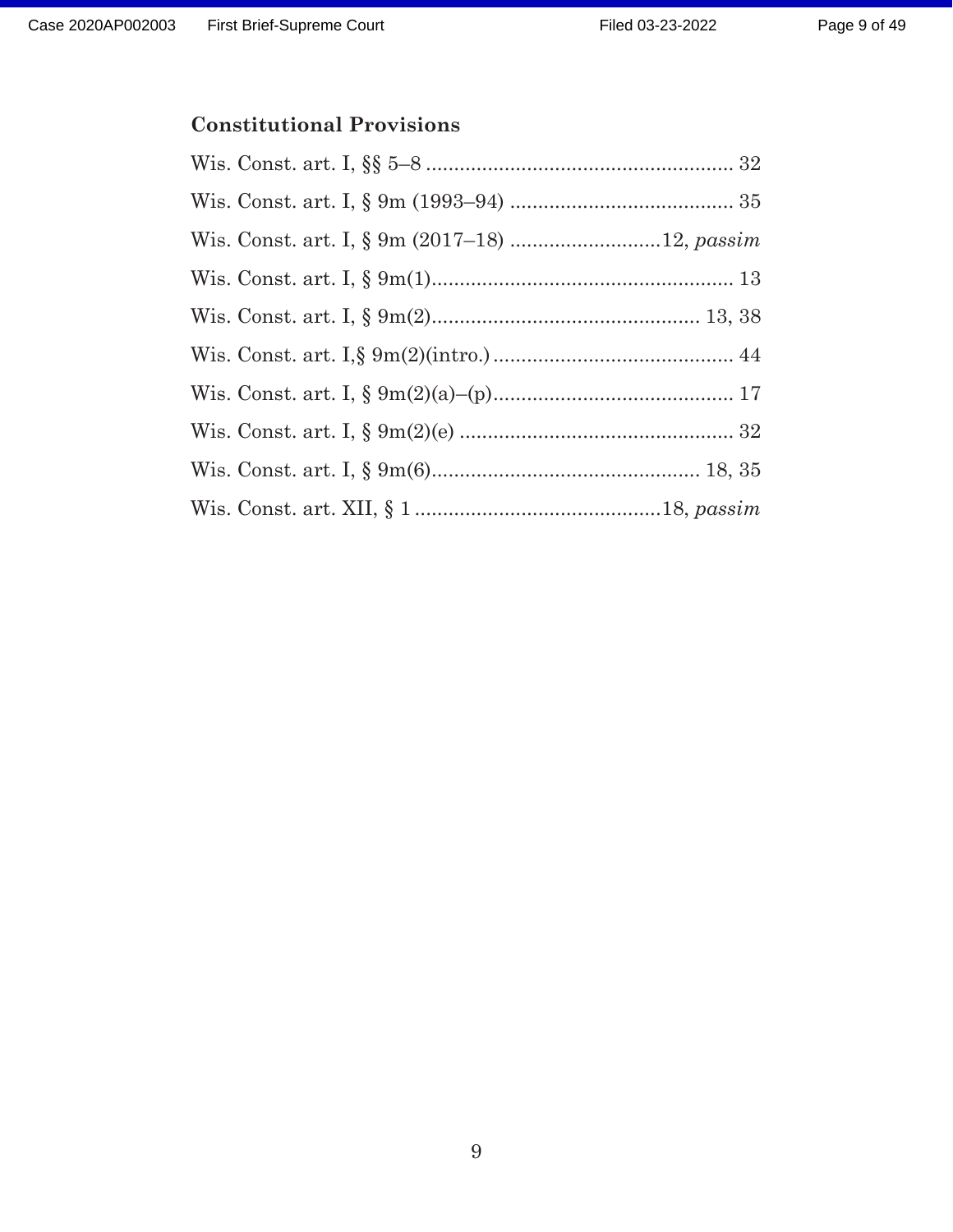#### **INTRODUCTION**

The Wisconsin Constitution entrusts the Legislature with broad discretion to determine the manner to present a constitutional amendment to voters. Only narrow limitations exist on the Legislature's exercise of its discretion.

First, the ballot question—a concise statement that serves to identify the matter to be voted upon—must fairly present the real question and may not present an entirely different question. The former requirement means that the ballot question must communicate the amendment's essential purpose, and the latter prohibits the Legislature from communicating that the amendment will accomplish something *different* than its essential purpose. The ballot question is only one of multiple pieces of information the Legislature requires be provided from which voters may learn about the amendment and need not communicate every detail or potential effect of an amendment.

Second, if provisions of an amendment do not relate to a common purpose, the Legislature must submit them as separate amendments. A constitutional amendment may be multifaceted and complex. As long as the multiple provisions relate to a common general purpose, the Legislature has constitutional discretion to submit them as a single amendment.

In May 2019, after two years of public debate and with bipartisan support, the Wisconsin Legislature passed a joint resolution placing a proposed constitutional amendment on the ballot for the April 7, 2020, election. The proposed amendment (the "Amendment"), commonly known as Marsy's Law, proposed changes to Wis. Const. art. I,  $\S$  9m, Wisconsin's constitutional provision for crime victims' rights.

The Legislature properly exercised its broad discretion in its presentation of the ballot question and its submission of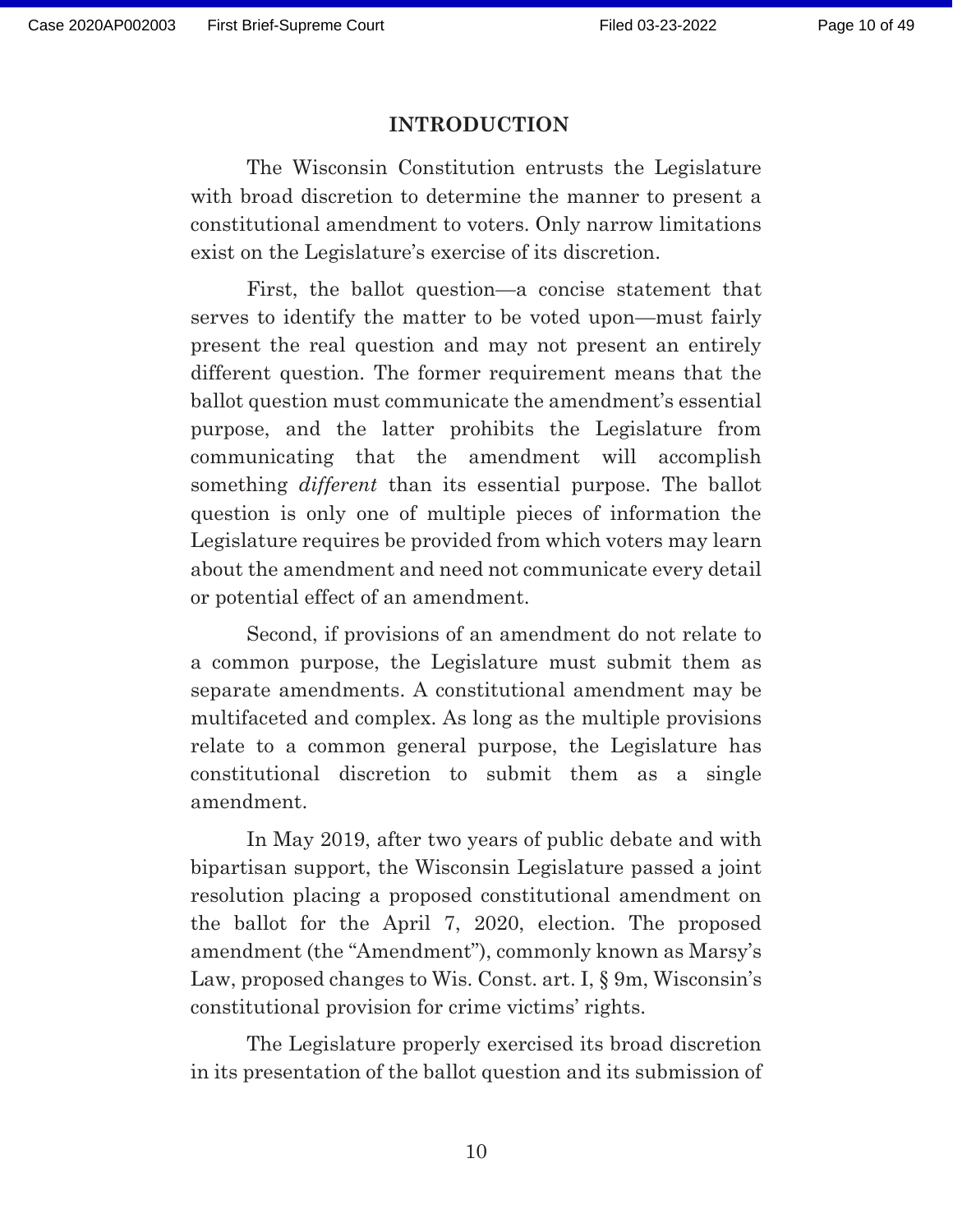a single amendment. First, the Ballot Question concisely communicated the Amendment's essential purpose: that it would give crime victims additional rights, strengthen the protection of victims' rights, but leave defendants' federal constitutional rights intact. The Legislature's chosen phrasing did not present an entirely different question than the Amendment's purpose. Second, as all of the Amendment's provisions concerned the common purpose of strengthening crime victims' rights, the Legislature properly exercised its discretion in submitting one proposed amendment to voters.

#### **ISSUES PRESENTED**

1. Did the Legislature improperly exercise its broad discretion under Wis. Const. art. XII, § 1 in writing the Ballot Question by failing to describe the Amendment's essential purpose or presenting an entirely different question?

 The circuit court held that the Legislature improperly exercised its discretion.

The Court of Appeals certified this question.

This Court should answer no.

 2. Did the Legislature improperly exercise its broad discretion under Wis. Const. art. XII, § 1 to present the Amendment to the voters as a single amendment?

 The circuit court held that the Legislature improperly exercised its discretion.

The Court of Appeals certified this question.

This Court should answer no.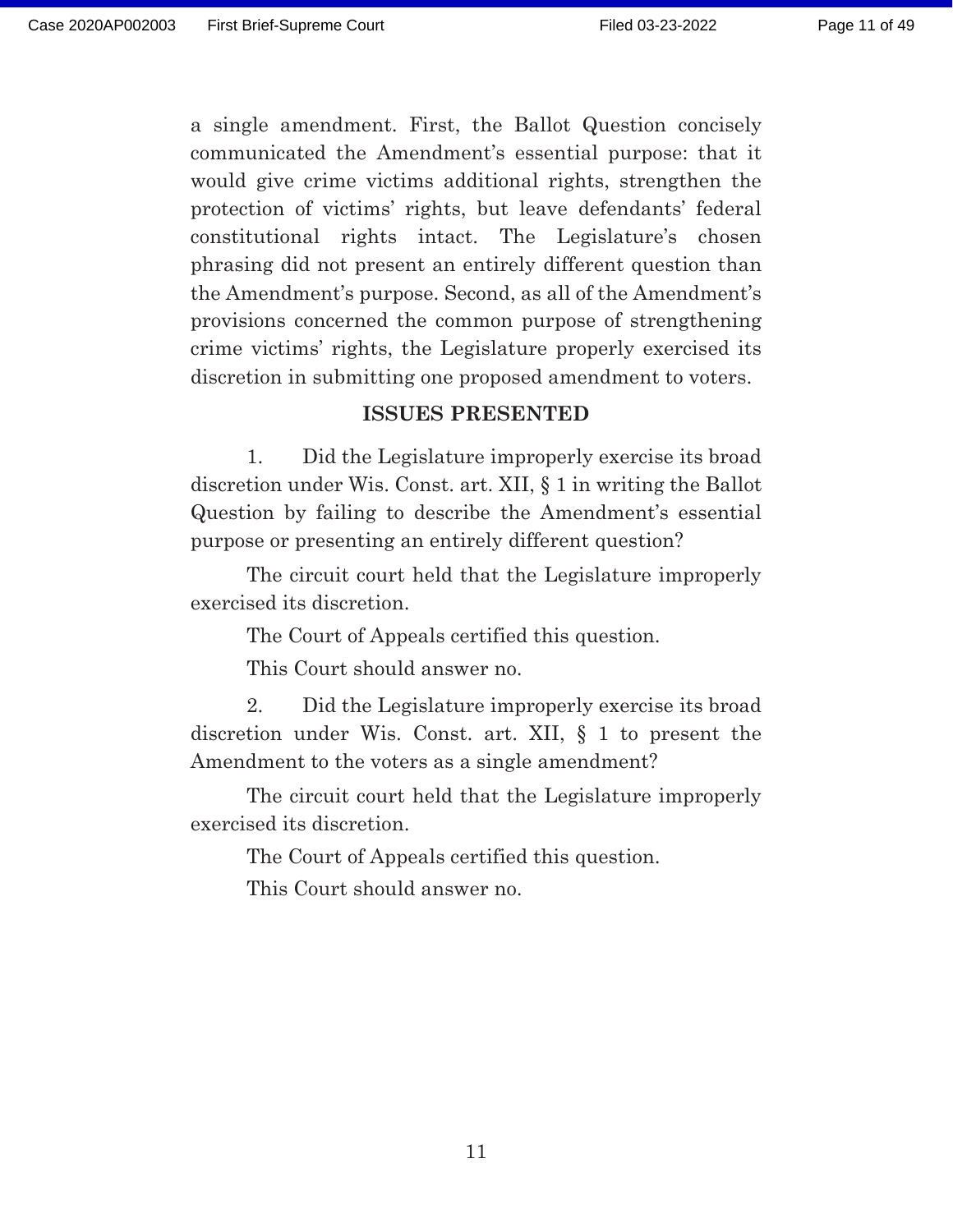#### **STATEMENT ON ORAL ARGUMENT AND PUBLICATION**

 This Court's acceptance of the certification demonstrates that both oral argument and publication are warranted.

#### **STATEMENT OF THE CASE**

### **I. Wisconsin's protection of crime victims' rights and the text of the Amendment.**

Wisconsin has long recognized the importance of protecting the rights of crime victims. It was one of the first states to pass a Crime Victims' Bill of Rights, and Wisconsites voted to constitutionalize victims' rights in the early 1990s. *See* Wis. Const. art. I, § 9m (2017–18) (created April 1993); *see generally* Wis. Stat. ch. 950.

The prior version of article I, section 9m read:

This state shall treat crime victims, as defined by law, with fairness, dignity and respect for their privacy. This state shall ensure that crime victims have all of the following privileges and protections as provided by law: timely disposition of the case; the opportunity to attend court proceedings unless the trial court finds sequestration is necessary to a fair trial for the defendant; reasonable protection from the accused throughout the criminal justice process; notification of court proceedings; the opportunity to confer with the prosecution; the opportunity to make a statement to the court at disposition; restitution; compensation; and information about the outcome of the case and the release of the accused. The legislature shall provide remedies for the violation of this section. Nothing in this section, or in any statute enacted pursuant to this section, shall limit any right of the accused which may be provided by law.

Wis. Const. art. I, § 9m (2017–18), (A-App. 167).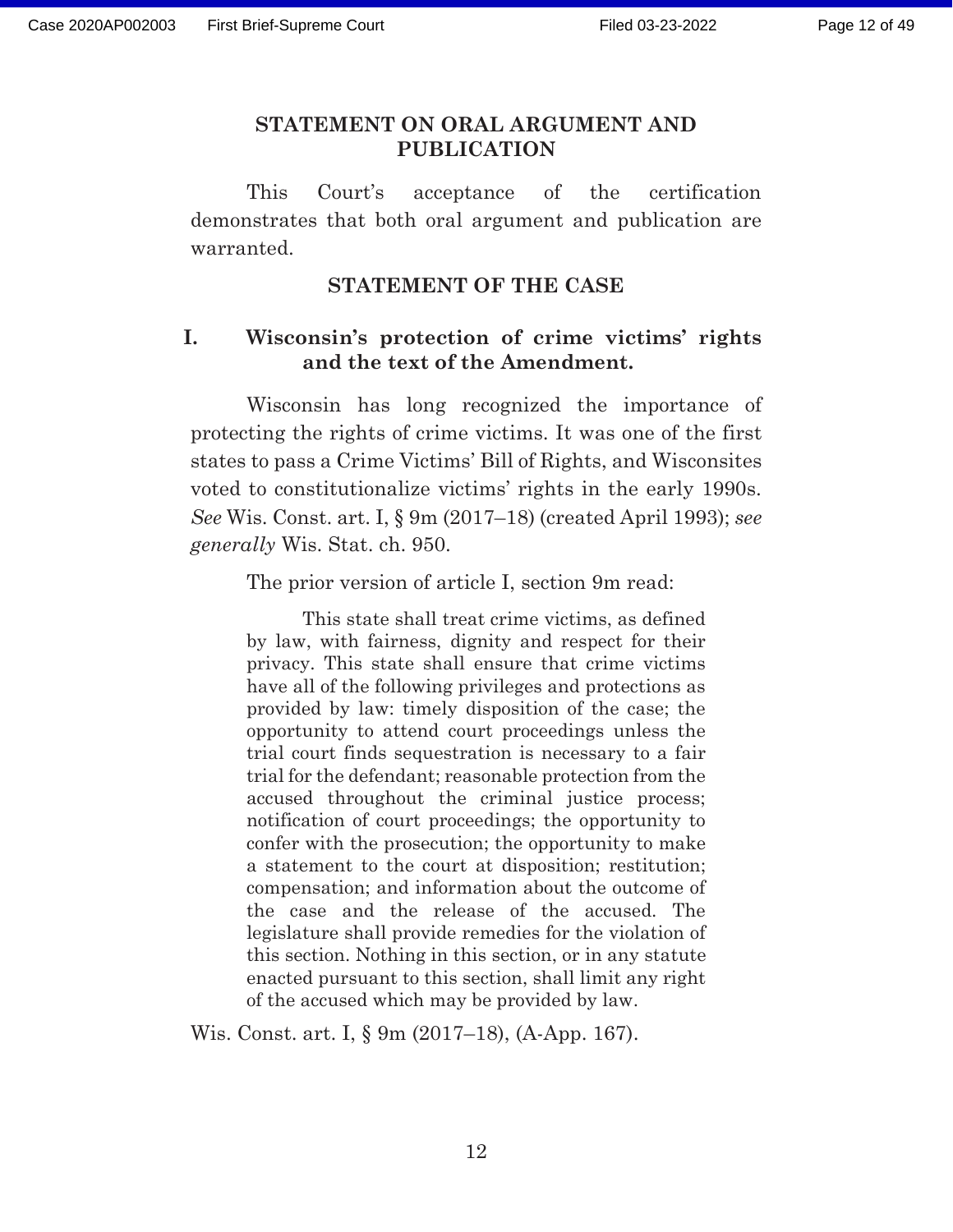The Amendment enhanced the prior version of article I, section 9m by giving victims new rights and strengthening the protections of their constitutional rights.1 (*See* R. 24; 25, A-App. 162–63; R. 1:10 ¶¶ 28, 31.)

 It amended article I, section 9m into six sections. Section 9m(1) now provides a definition for "victim" that is similar to the longstanding statutory definition in Wis. Stat.  $\S$  950.02(4). It provides that "victim," in certain circumstances, may include persons beyond the person against whom a crime was committed.

 The introductory language of section 9m(2) contains a purpose statement: "to preserve and protect victims' rights to justice and due process throughout the criminal and juvenile justice process." Under section 9m(2), victims shall be entitled to the enumerated rights, which "shall vest at the time of victimization and be protected by law in a manner no less vigorous than the protections afforded to the accused." *Id.*

 Many of the enumerated rights added through the Amendment echo the prior version of section 9m, or similar provisions in previously existing Wisconsin law:

a. To be treated with dignity, respect, courtesy, sensitivity, and fairness.2

b. To privacy.3

<sup>1</sup> For a complete blackline of the changes made by the Amendment, (*see* R. 25, A-App. 162–63). Defendants-Appellants have also provided in their appendix clean copies of article I, section 9m before and after the Amendment took effect. (A-App. 165–67.)

<sup>2</sup> *See* Wis. Const. art. I, § 9m (2017–18) and Wis. Stat. § 950.04(1v)(ag) (requiring that crime victims were treated "with fairness, dignity and respect" for their privacy).

<sup>3</sup> *Id.*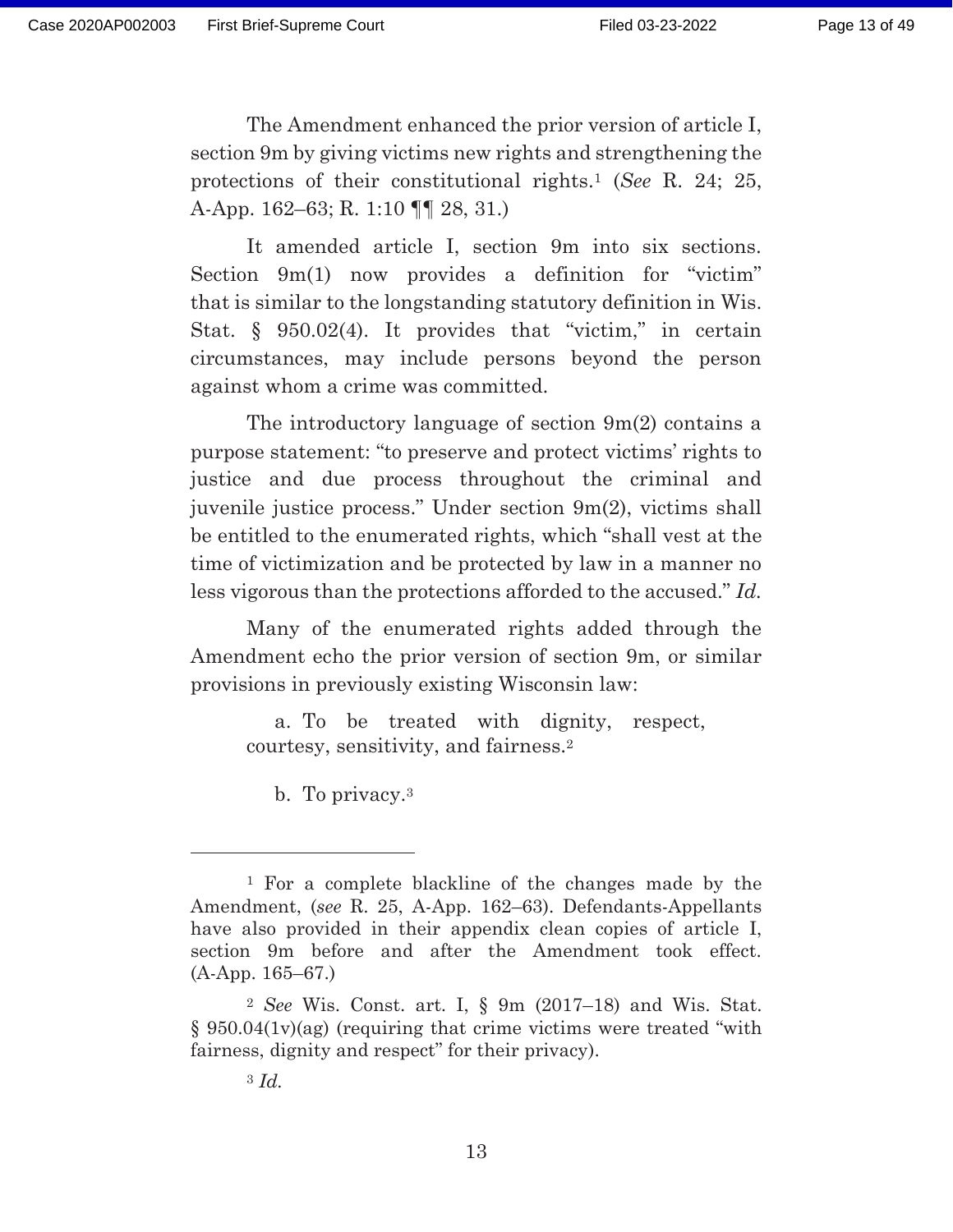c. To proceedings free from unreasonable delay.4

d. To timely disposition of the case, free from unreasonable delay.5

e. Upon request, to attend all proceedings involving the case.6

f. To reasonable protection from the accused throughout the criminal and juvenile justice process.7

g. Upon request, to reasonable and timely notification of proceedings.8

<sup>6</sup> *See* Wis. Const. art. I, § 9m (2017–18) (victims had "the opportunity to attend court proceedings"); Wis. Stat. § 950.04(1v)(b) (victims' right to "attend court proceedings in the case"); *see also* Wis. Stat. § 950.04(1v)(em), (nn), (nx).

<sup>7</sup> *See* Wis. Const. art. I, § 9m (2017–18) (ensuring victims had "reasonable protection from the accused throughout the criminal justice process"); Wis. Stat.  $\S$ § 950.04(1v)(e), 967.10(2), 938.2965(2) (victims' right to a waiting area or minimal contact with the accused).

<sup>8</sup> *See* Wis. Const. art. I, § 9m (2017–18) (ensuring that victims had "notification of court proceedings"); Wis. Stat.  $§ 950.04(1v)(g)$  (reasonable attempts are made "to notify the victim of hearings or court proceedings"); Wis. Stat.  $\S 950.04(1v)(f)$ , (gm), (vm), (ym) (victims' right to notification or reasonable attempts at notification).

<sup>4</sup> *See* Wis. Const. art. I, § 9m (2017–18) (ensuring victims had "timely disposition of the case"); Wis. Stat.  $\S 950.04(1v)(ar)$ , (k) (the right to "a speedy disposition of the case").

<sup>5</sup> *Id.*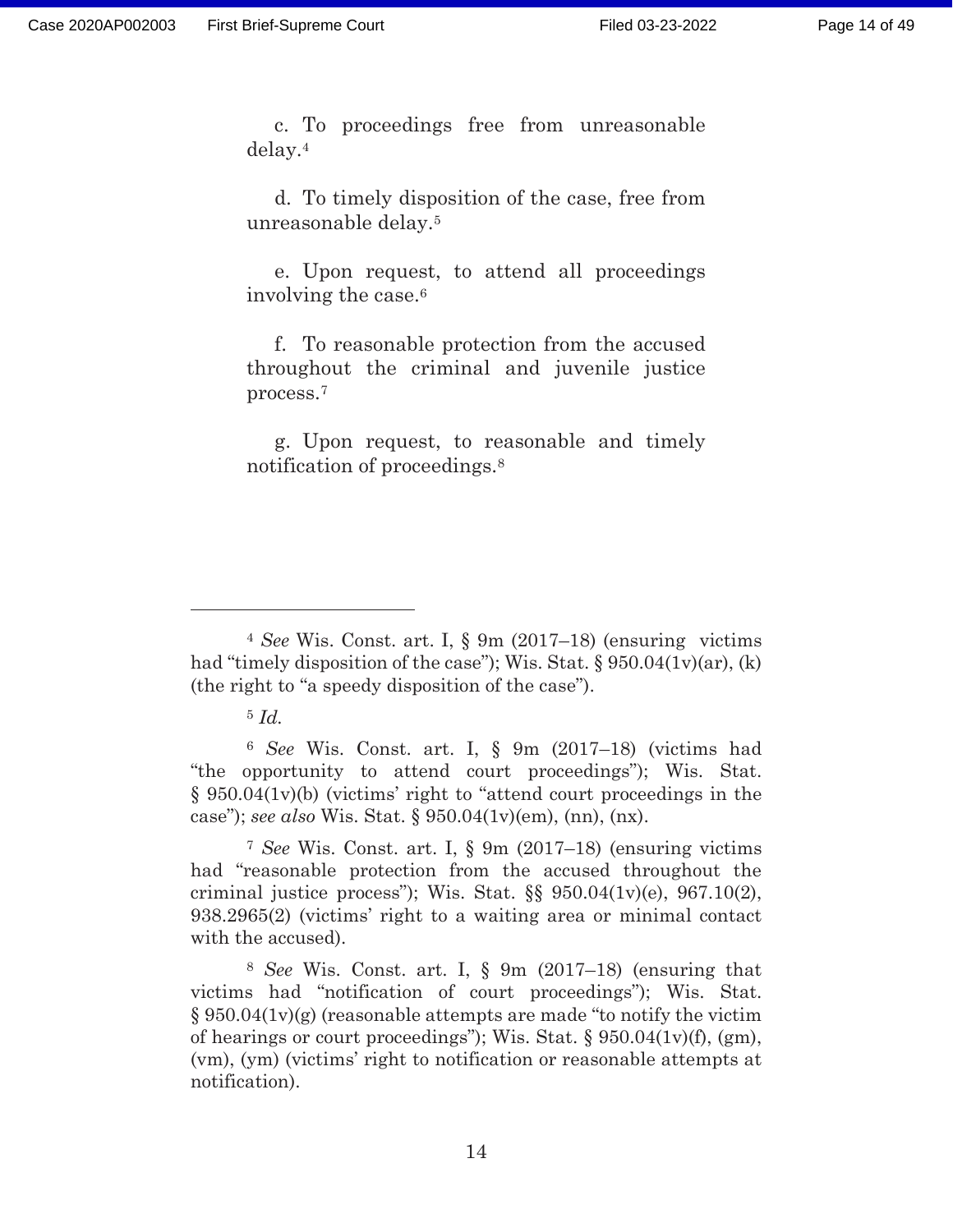h. Upon request, to confer with the attorney for the government.9

i. Upon request, to be heard in any proceeding during which a right of the victim is implicated, including release, plea, sentencing, disposition, parole, revocation, expungement, or pardon.10

j. To have information pertaining to the economic, physical, and psychological effect upon the victim of the offense submitted to the authority with jurisdiction over the case and to have that information considered by that authority.11

k. Upon request, to timely notice of any release or escape of the accused or death of the accused if the accused is in custody or on supervision at the time of death.<sup>12</sup>

<sup>10</sup> *See* Wis. Stat. § 950.105 (victims' right to assert "his or her rights as a crime victim" in a court in the county in which the alleged violation occurred).

<sup>11</sup> *See* Wis. Const. art. I, § 9m (2017–18) (victims had "the opportunity to make a statement to the court at disposition"); Wis. Stat. § 950.04(1v)(pm) (victims' right to "have the court provided with information pertaining to the economic, physical and psychological effect of the crime upon the victim").

<sup>12</sup> *See* Wis. Const. art. I, § 9m (2017–18) (ensuring that victims had "information about . . . the release of the accused");

<sup>9</sup> *See* Wis. Const. art. I, § 9m (2017–18) (victims had "the opportunity to confer with the prosecution"); Wis. Stat. § 950.04(1v)(i) (victims shall have opportunity to consult with intake workers, district attorneys, and corporation counsel in juvenile cases); *see also* Wis. Stat. § 950.04(1v)(j) (right to "the opportunity to consult with the prosecution").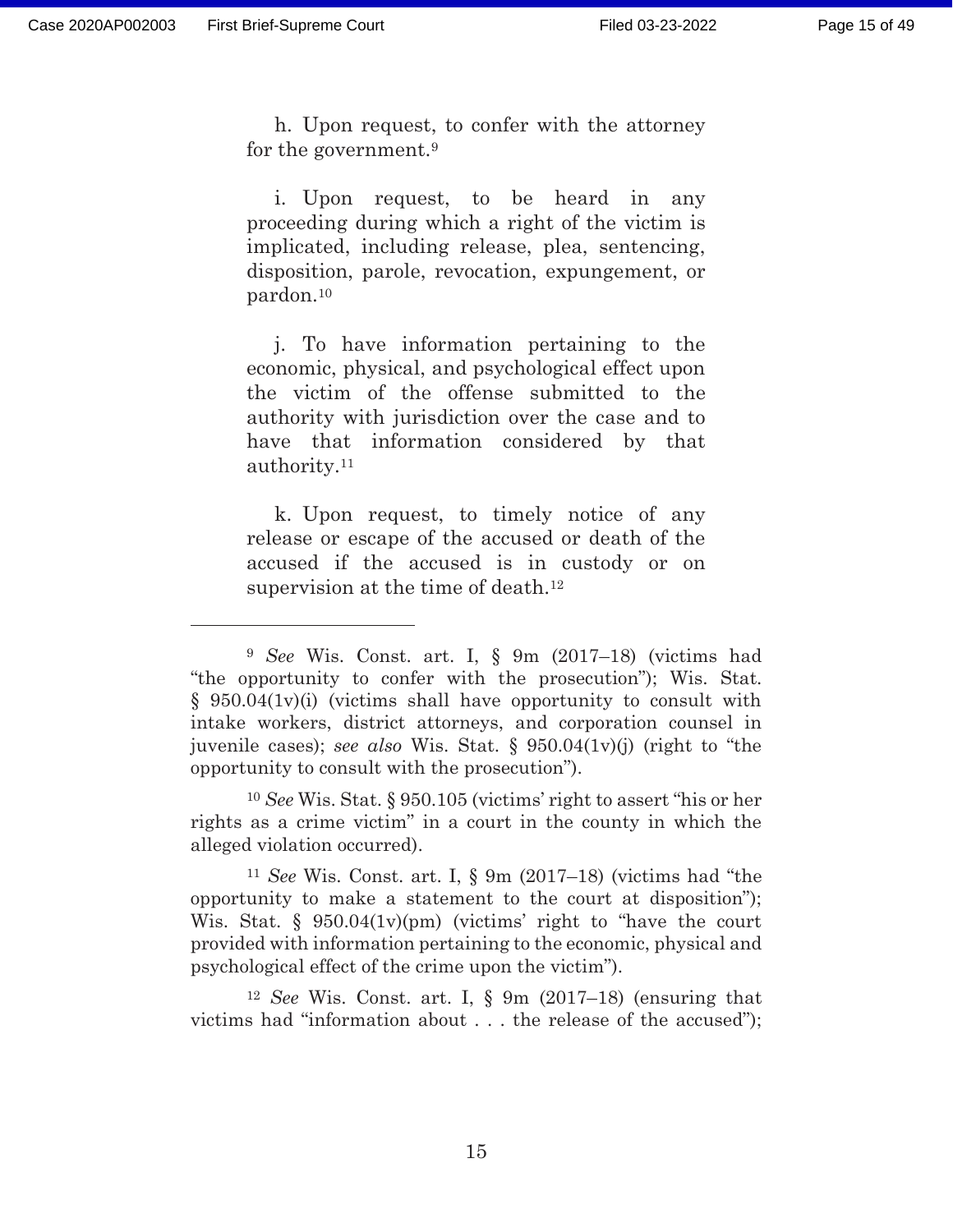l. To refuse an interview, deposition, or other discovery request made by the accused or any person acting on behalf of the accused.13

m. To full restitution from any person who has been ordered to pay restitution to the victim and to be provided with assistance collecting restitution.14

n. To compensation as provided by law.15

o. Upon request, to reasonable and timely information about status of the investigation and the outcome of the case.16

Wis. Stat.  $\S 950.04(1v)(um)$ , (v), (vg), (w), (x), (xm) (victims' right to have district attorneys and relevant state agencies make "a reasonable attempt to notify the victim" regarding conditional releases, community confinements, parole revocation, release to supervision, etc.).

<sup>13</sup> *See* Wis. Stat. § 950.04(1v)(er) (victims' right to "not be compelled to submit to a pretrial interview or deposition by a defendant or his or her attorney"); Wis. Stat. § 971.23(6c) ("Except as provided in s. 967.04, the defendant or his or her attorney may not compel a victim of a crime to submit to a pretrial interview or deposition.").

<sup>14</sup> *See* Wis. Const. art. I, § 9m (2017–18) (ensuring victims' right to "restitution"); Wis. Stat.  $\S 950.04(1v)(q)$  (victims' right to "restitution"); and Wis. Stat.  $\S 950.04(1v)(r)$  (victims' right to "a judgment for unpaid restitution").

<sup>15</sup> *See* Wis. Const. art. I, § 9m (2017–18) (ensuring that victims received "compensation"); Wis. Stat. § 950.04(1v)(rm) (victims' right to "compensation").

<sup>16</sup> *See* Wis. Const. art. I, § 9m (2017–18) (ensuring that victims had "information about the outcome of the case"); Wis. Stat.  $§$  950.04(1v)(y) (victims' right to "reasonable attempts made to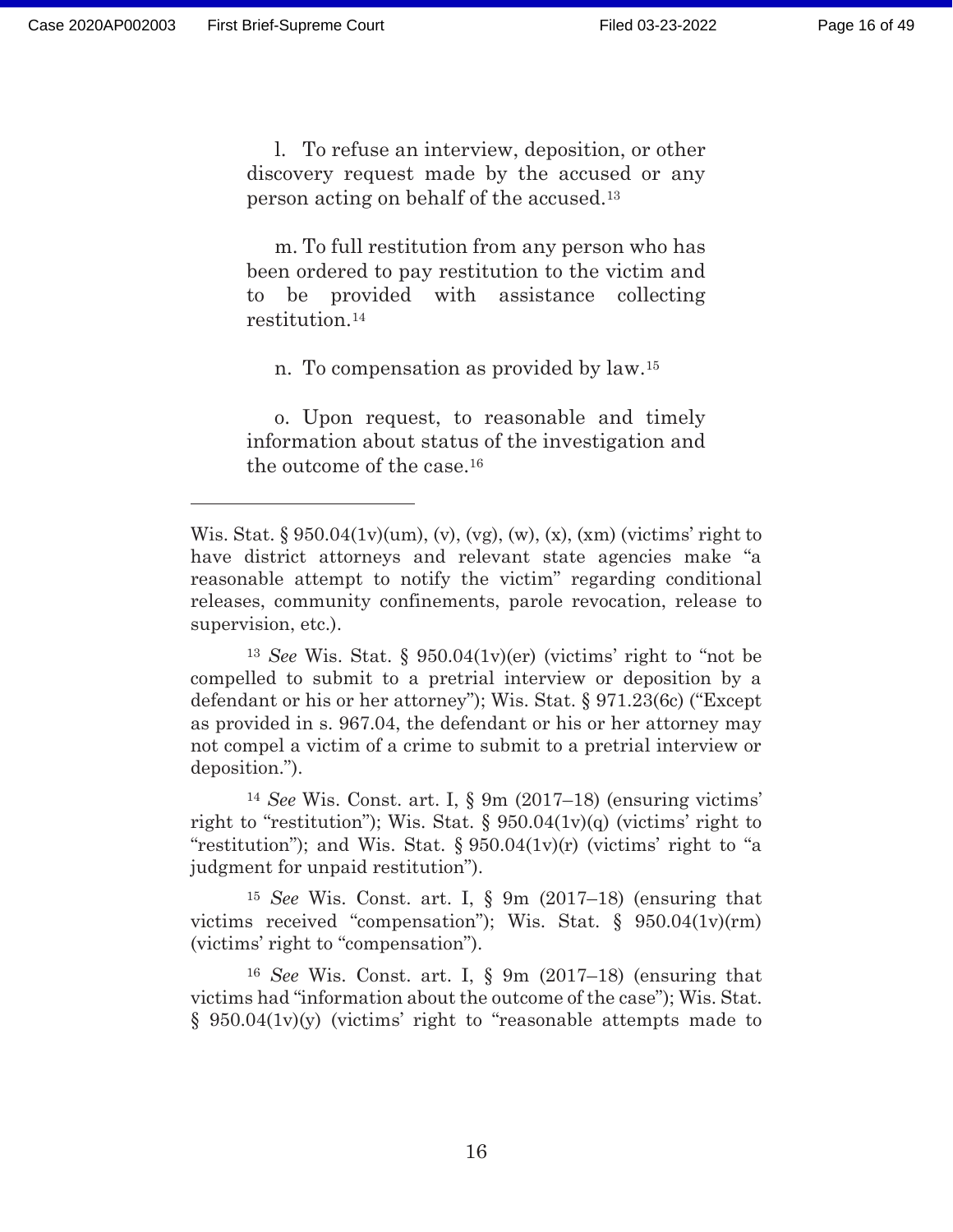p. To timely notice about all rights upon this section and all other rights, privileges, or protections of the victim provided by law, including how such rights, privileges, or protections are enforced.17

Wis. Const. art. I,  $\Sigma(m(2)(a) - (p))$ .

 Section 9m(3) states that, except as provided under subsection  $(2)(n)$ , all provisions of this section are self-executing, but the Legislature may prescribe further remedies for violations and procedures for enforcement.18

 Section 9m(4) explains that victims may assert their rights in court, and may obtain review of adverse decisions concerning their rights; it also provides that courts should act promptly and provide a remedy for a violation of a victim's right.19

notify the victim concerning actions taken in a juvenile proceeding"); Wis. Stat. § 950.04(1v)(zm) (victims' right to "request information from a district attorney concerning the disposition of a case").

<sup>17</sup> *See* Wis. Stat. § 950.04(1v)(t) (victims' right to "receive information from law enforcement agencies"); Wis. Stat. § 950.04(1v)(u) (victims' right to "receive information from district attorneys"); Wis. Stat.  $\S 950.04(1v)(y)$  (victims' right to "reasonable" attempts made to notify the victim concerning actions taken in a juvenile proceeding"); Wis. Stat. § 950.08(2) (the Wisconsin Department of Justice shall inform crime victims about their rights and victim services).

<sup>18</sup> *See* Wis. Const. art. I, § 9m (2017–18) ("The legislature shall provide remedies for the violation of this section.").

<sup>19</sup> *See* Wis. Const. art. I, § 9m (2017–18) (requiring that the Legislature provided remedies for violation of victims' rights); Wis. Stat. § 950.105 (victims' right to assert "his or her rights" in a court in the county in which the alleged violation occurred).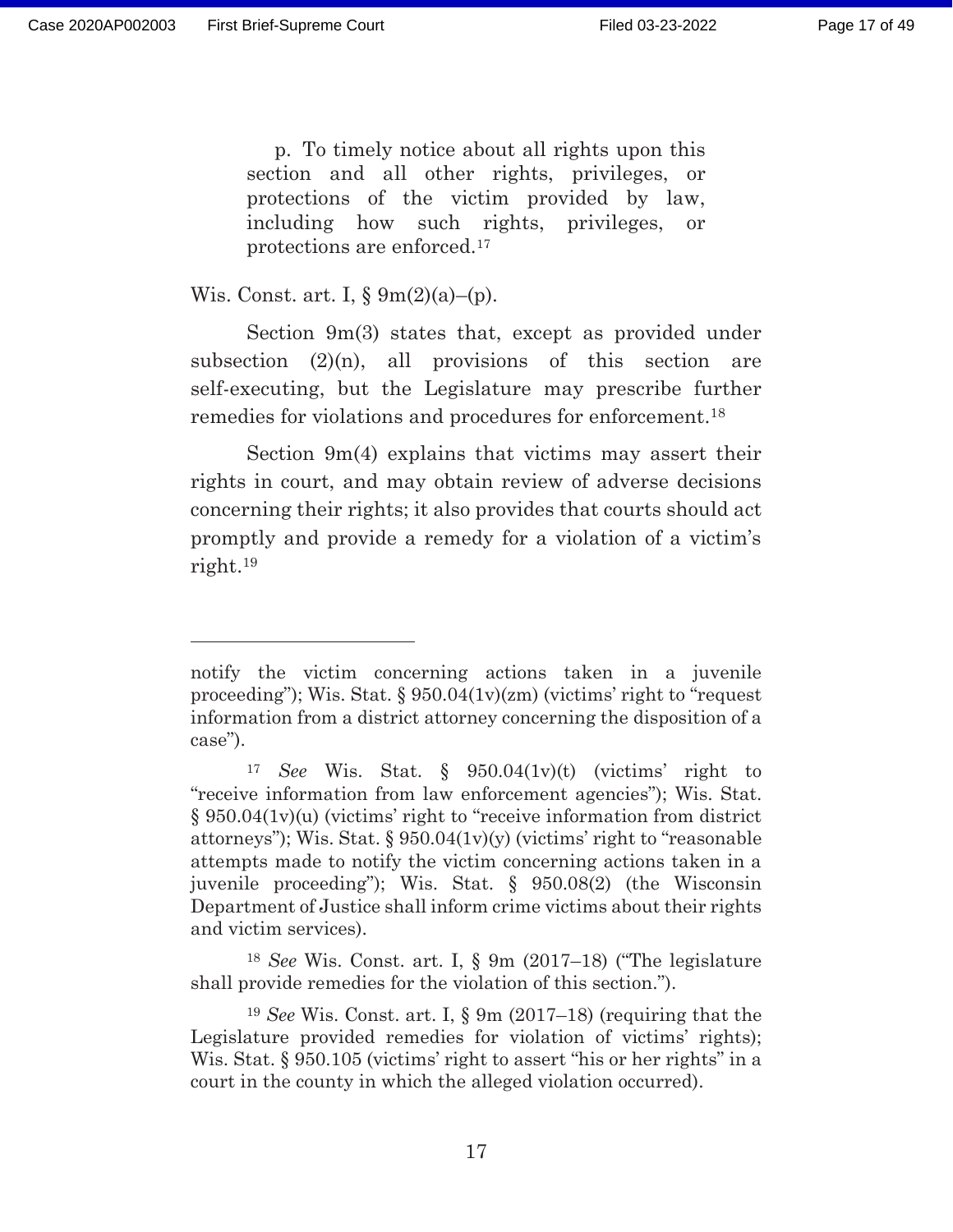Section 9m(5) clarifies that an action for money damages may not be brought against the state or state actors.

 Lastly, section 9m(6) provides that article I, section 9m is "not intended and may not be interpreted to supersede a defendant's federal constitutional rights," and that it does not "afford party status in a proceeding to any victim."

### **II. The Legislature approved the Amendment and formulated the ballot question.**

 Wisconsin Const. art. XII, § 1 articulates the procedure that must be followed to amend the constitution. Each legislative house must agree by majority vote to adopt the proposal. Wis. Const. art. XII, § 1. In the next legislative session, each house must again agree by majority vote and submit the same proposal to the people for approval and ratification. *Id.*

 Here, the Legislature first considered the Amendment in 2017. (R. 24.) It was approved by a bipartisan majority vote in both houses and became 2017 Enrolled Joint Resolution 13. (R. 24.) The 2019 Legislature also considered the Amendment, set forth in 2019 Senate Joint Resolution 2. (R. 25, A-App. 162–64; R. 26; 27.) Both houses of the Legislature agreed by majority vote to approve the Amendment's second consideration, which became 2019 Enrolled Joint Resolution 3.20

The Legislature's Joint Resolution provided the text of the ballot question:

Question 1: "**Additional rights of crime victims.** Shall section 9m of article I of the constitution, which gives certain rights to crime

<sup>20</sup> *See History for Senate Joint Resolution 2*, Wisconsin State Legislature,https://docs.legis.wisconsin.gov/2019/proposals/sjr2. (last visited March 18, 2022).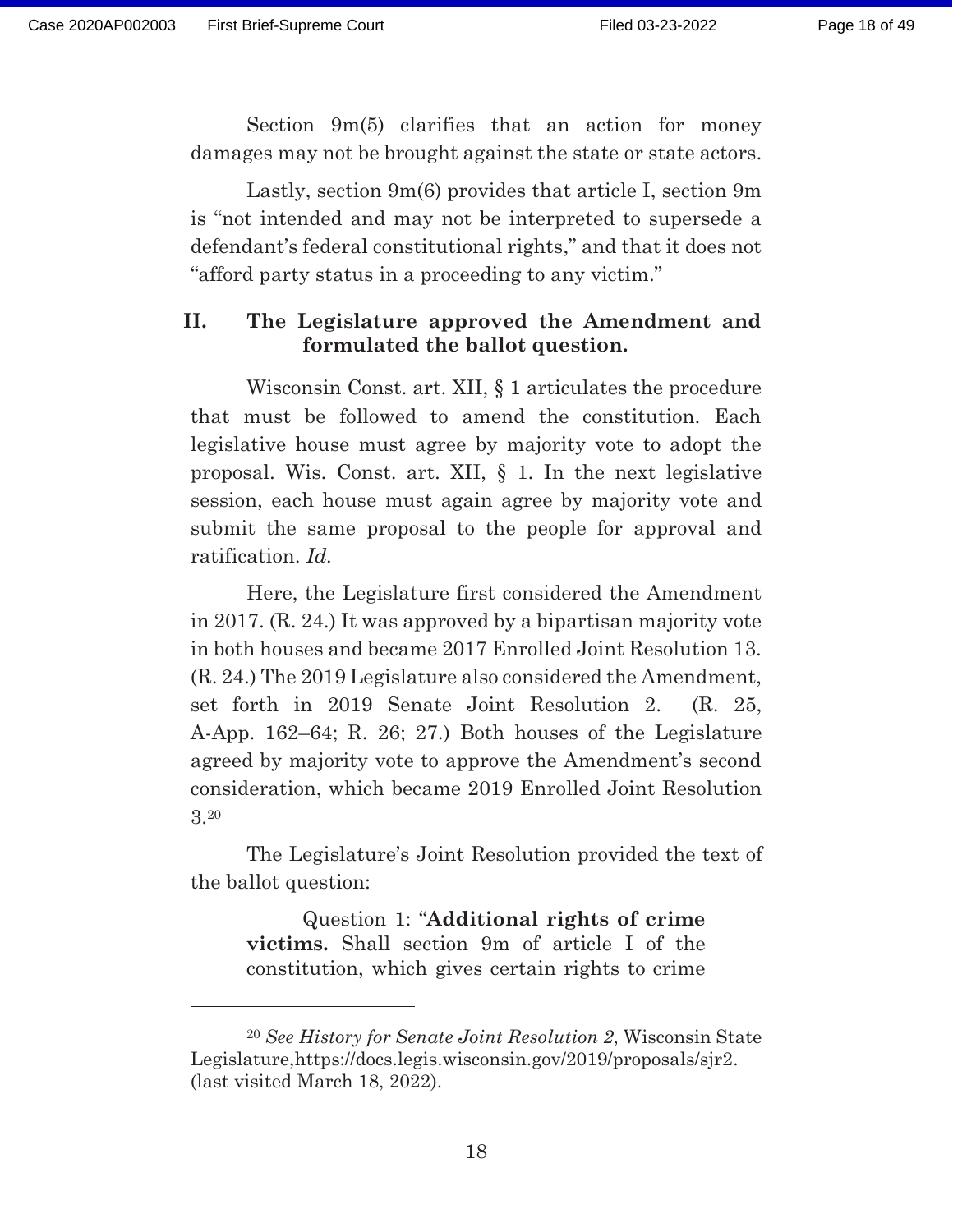victims, be amended to give crime victims additional rights, to require that the rights of crime victims be protected with equal force to the protections afforded the accused while leaving the federal constitutional rights of the accused intact, and to allow crime victims to enforce their rights in court?"

(R. 25:3, A-App. 164.)

The Amendment was submitted to a vote at the April 7, 2020, election. (R. 19:3 ¶ 7.) This triggered statutory duties for Wisconsin Election Commission ("WEC") and municipal clerks. (R. 19:3 ¶ 7.)

 After WEC certified the referendum question, municipal clerks prepared and published three types of notices to inform voters about the Amendment. The Type A notice provided the Ballot Question and information on where a copy of the Amendment's entire text could be obtained. Wis. Stat. §§ 10.01(2)(a), 10.06(2)(f); (R. 19:4–5 ¶ 12; 20.) The Type B notice provided sample ballots and voting instructions. Wis. Stat. § 10.01(2)(b); (R. 19:5 ¶ 14; 21.) The Type C notice included the full text of the Amendment; it also included an explanatory statement explaining the effects of a "yes" or "no" vote prepared by the Attorney General. Wis. Stat. § 10.01(2)(c); (R. 19:5–6 ¶¶ 15–16.)

 Wisconsin voters approved and ratified the Amendment by a three-to-one margin. The election results were certified on May 4, 2020, and the Amendment became effective that day. *See* Wis. Stat. § 7.70(3)(h).

### **III. Proceedings below.**

Before the election, Plaintiffs filed a complaint alleging that the Ballot Question violated Wis. Const. art. XII, § 1, because it did not sufficiently inform voters about the substance and ramifications of the Amendment. (R. 1:11–14.)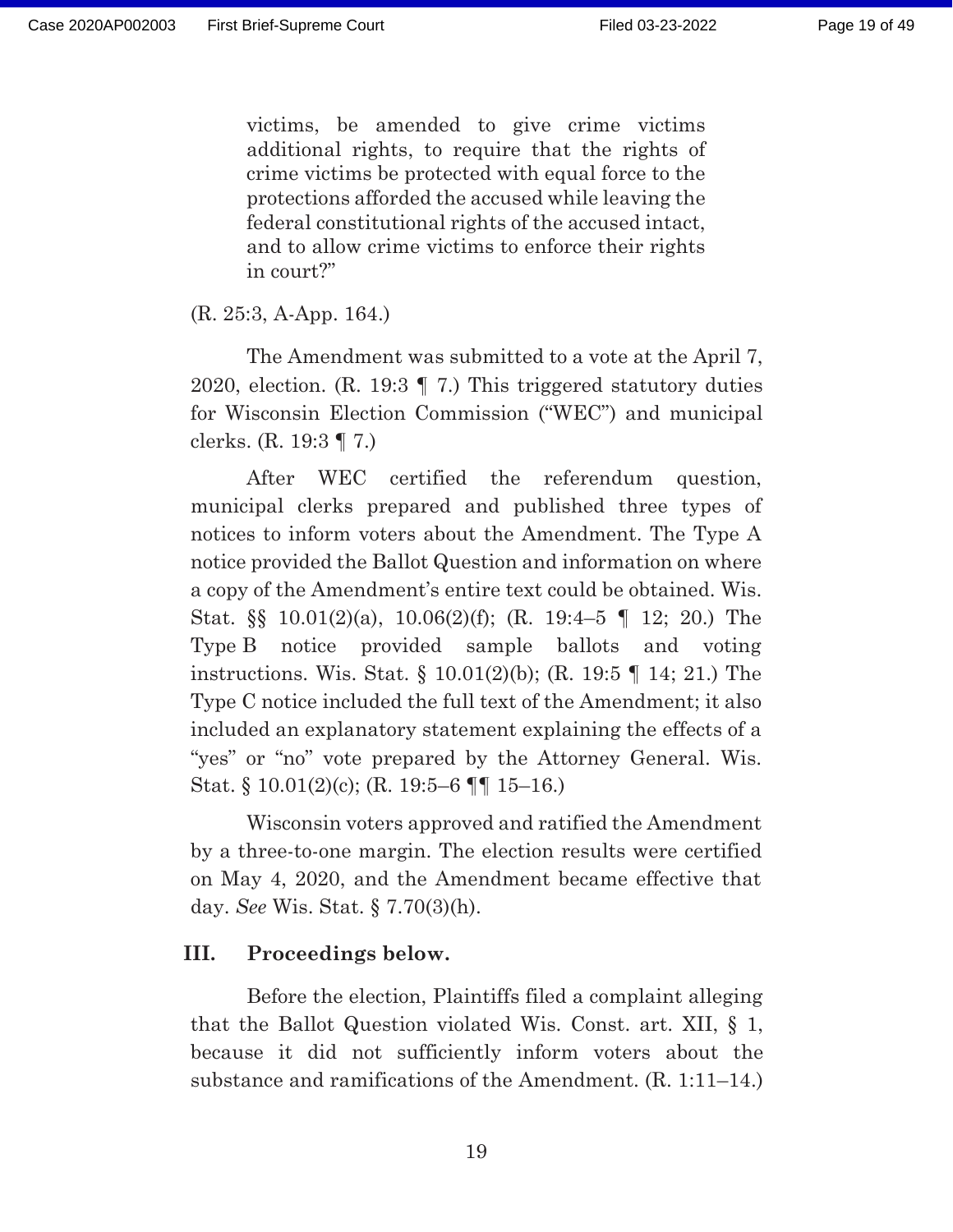They also claimed that the Ballot Question violated the separate amendment rule under Wis. Const. art. XII, § 1. (R. 1:14–17.)

Plaintiffs moved for a temporary injunction to prevent the Amendment from appearing on the April 2020 ballot, which the circuit court denied. (R. 2; 29; 47.)

After the Amendment passed, Plaintiffs filed a motion for a declaratory judgment. Following briefing and argument, (R. 35–36; 38–41), the circuit court struck down the ballot question on four grounds and permanently enjoined the Amendment. (R. 42–44, A-App. 123–61.)

First, the circuit court concluded the Legislature's wording of the Ballot Question was deficient because it did not communicate "every essential"; specifically, that the Amendment "would abrogate the rights of individuals accused of a crime of their right to a fair trial." (R. 42:12, A-App. 137.)

Next, the circuit court held that the Legislature misled voters through the Ballot Question in two ways. First, it concluded that the Ballot Question misled voters into "[s]tripping the rights formerly provided the accused that were in the State Constitution but assuring the voter that this does not change the United States Constitution." (R. 42:25, A-App. 150.) Second, it concluded that the Ballot Question was misleading because it explained that victims' rights would be protected "with equal force" to protections afforded the accused, while the Amendment itself provides that victims' rights will be "protected by law in a manner no less vigorous than the protections afforded to the accused."  $(R. 42:15-20, A-App. 140-45.)$  The court reasoned that "equal" connotes the "same," while "no less vigorous" could mean "greater to that which is equal."  $(R. 42:18, A-App. 143.)$ 

Lastly, the circuit court explained that the Legislature should have submitted two amendments because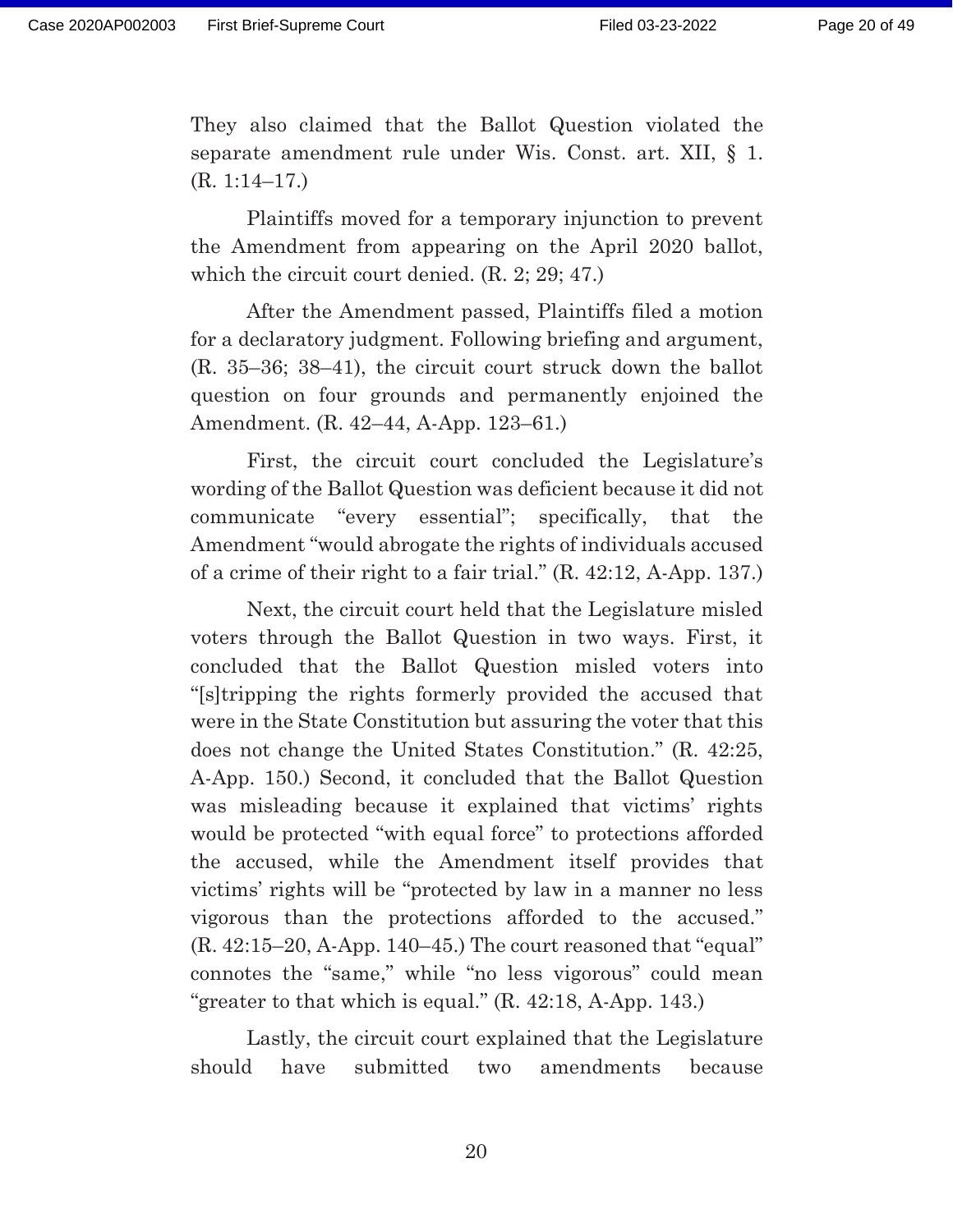"expand[ing] the definition of a crime victim [ ] to give crime victims greater rights" is "sufficiently distinct" from "curtail[ing] the rights of persons only accused of committing a crime." (R. 42:30, A-App. 155.)

Following Defendants' appeal and briefing, the Court of Appeals certified this case. (COA Cert., A-App. 103–122.) It first stressed that no Wisconsin caselaw has applied the "every essential" test to a ballot question. (COA Cert. at 3, 8–11, A-App. 105, 110–13.) Second, it explained that little Wisconsin guidance exists on how a court determines whether a ballot question was misleading. (COA Cert. at 3, 12–16, A-App. 105, 114–18.) Third, the court explained that though Wisconsin caselaw does provide guidance on application of the constitutional separate-amendment requirement, further guidance would be helpful. (COA Cert. at 4, 16–19, A-App. 106, 118–21.) This Court granted the certification. (A-App.  $101-2.$ 

#### **STANDARD OF REVIEW**

 Whether Wisconsin properly amended its constitution is a question of law reviewed de novo. *McConkey v. Van Hollen*, 2010 WI 57, ¶ 12, 326 Wis. 2d 1, 783 N.W.2d 855.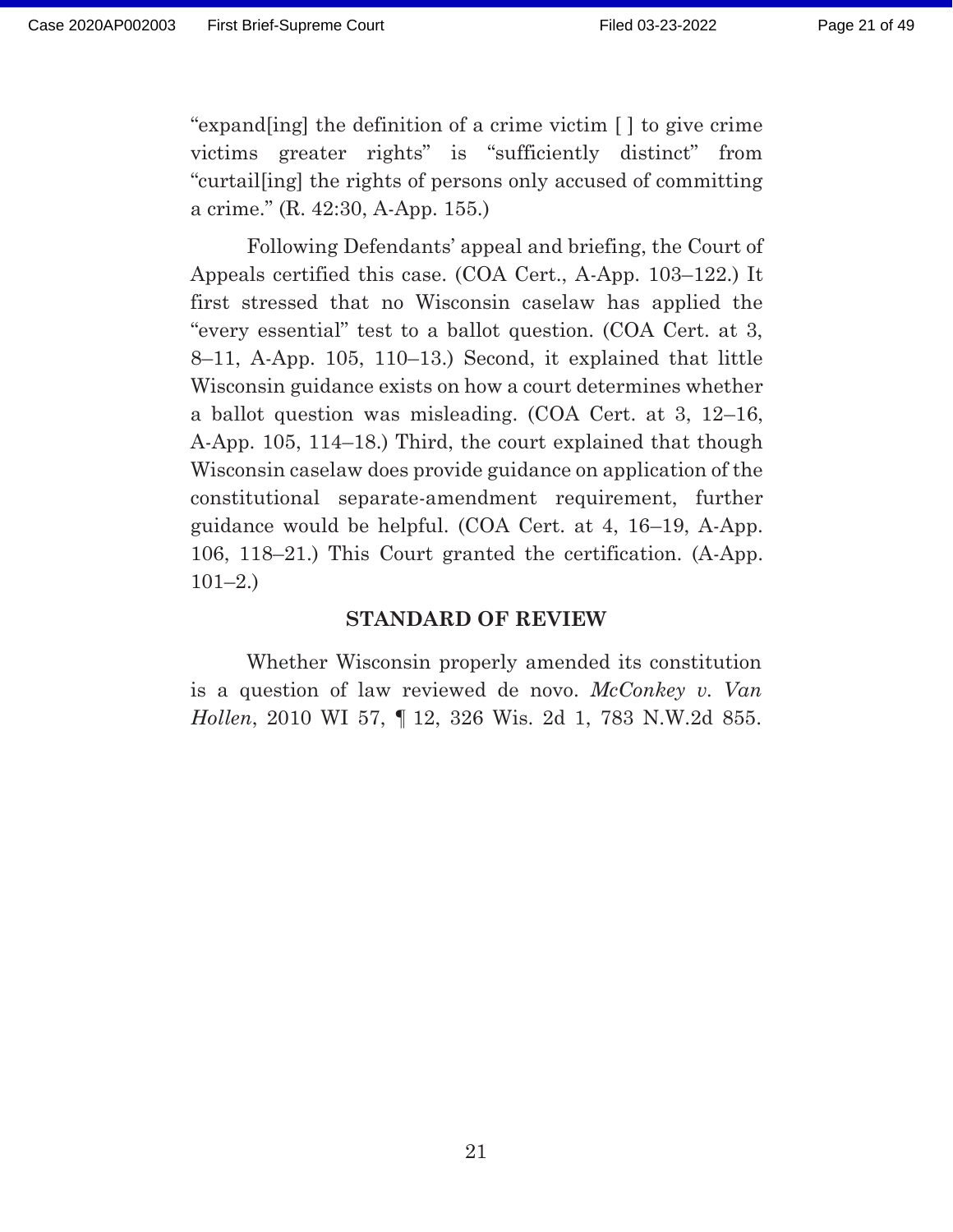#### **ARGUMENT**

- **I. The Ballot Question communicated the Amendment's essential purpose and did not present an entirely different question.** 
	- **A. A Wisconsin court's deferential review asks whether the Legislature's ballot question failed to communicate the Amendment's essential purpose or presented an entirely different question.**

### **1. The Wisconsin Constitution affords the Legislature broad discretion in writing a ballot question.**

Article XII, section 1 states in relevant part that "it shall be the duty of the legislature to submit such proposed amendment or amendments to the people in such manner and at such time as the legislature shall prescribe." Wis. Const. art. XII, § 1. This Court has repeatedly recognized that article XII, section 1 "grants the Legislature considerable discretion in the manner in which amendments are drafted and submitted to the people" for a vote. *McConkey*, 326 Wis. 2d 1, ¶ 40; *see also Milwaukee All. Against Racist and Political Repression*, 106 Wis. 2d 593, 604, 317 N.W.2d 420 (1982).

The wording of the ballot question rests within this broad legislative discretion. Wis. Stat. § 13.175; *Milwaukee All.*, 106 Wis. 2d at 603. Entrusting the Legislature with the question's form is "highly desirable," because the Legislature is capable of exercising "the highest degree of care and foresight" so as not to "thwart[ ] the will of the people." *State ex rel. Ekern v. Zimmerman*, 187 Wis. 180, 204 N.W. 803, 811 (1925).

The question for reviewing courts is *not* whether the court—or any party for that matter—would have worded the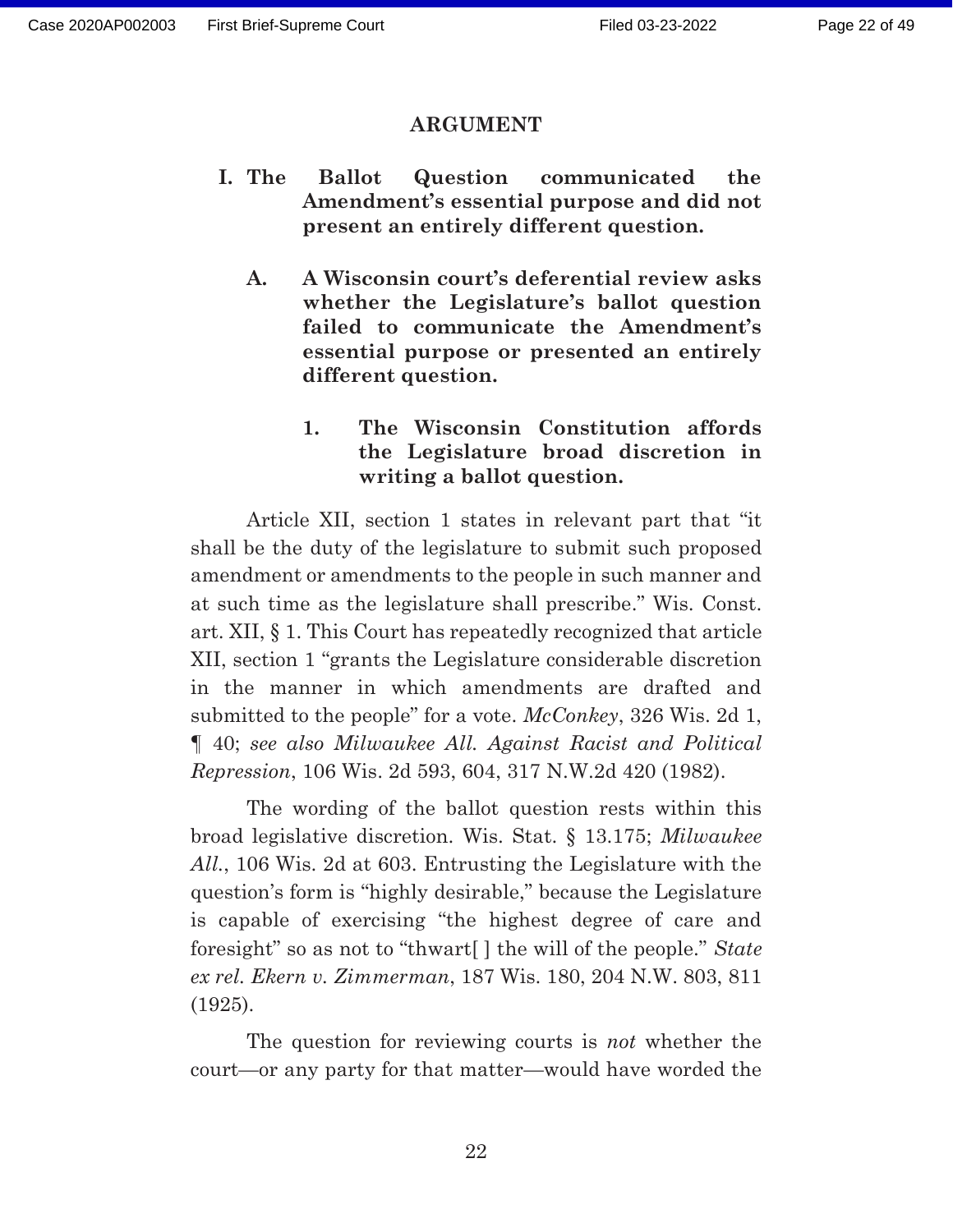Page 23 of 49

question differently, as the ballot question need not be "entirely free from doubt." *Ekern*, 204 N.W. at 813. The question is also *not* "the wisdom or constitutionality of the substance of the amendment." *McConkey*, 326 Wis. 2d 1, ¶ 23 (citation omitted); *Milwaukee All.*, 106 Wis. 2d at 602–03 (rejecting arguments that "intertwined" debating the "wisdom" of the amendment and "the alleged infringement of basic civil rights" with the deferential legal analysis of whether the Legislature "met the constitutional and statutory requirements for submitting the amendment to the electorate").

### **2. A ballot question is a concise statement identifying the question to be voted upon.**

 Through various statutes, the Legislature has prescribed the manner for submitting proposed amendments to the people. Wis. Const. art. XII, § 1; *Ekern*, 204 N.W. at 810–12 (1925).21 The statutes govern the proper form of the ballot question and the required types of election notices. (*See*  Statement of the Case sec. II., *supra*.)

 Notably, Wis. Stat. § 5.64(2) specifies that the ballot must contain "a concise statement of each question in accordance with the act or resolution directing submission." Wis. Stat. § 5.64(2)(am); *Ekern*, 204 N.W. at 810 (citation omitted). "The common meaning of 'concise' is 'marked by brevity in expression or by compact statement without elaboration or superfluous detail." *Metro. Milwaukee Ass'n of Com., Inc. v. City of Milwaukee*, 2011 WI App 45, ¶ 15, 332 Wis. 2d 459, 798 N.W.2d 287 ("*MMAC*") (citing Webster's Third New International Dictionary 471 (1993)); *see also* 

<sup>21</sup> The relevant statutes have since been amended and renumbered. *Compare, e.g.*, Wis. Stat. §§ 6.10, 6.19(6), 6.23(8) (1923), *with* Wis. Stat. §§ 10.01–10.02, 10.06, 5.64(2).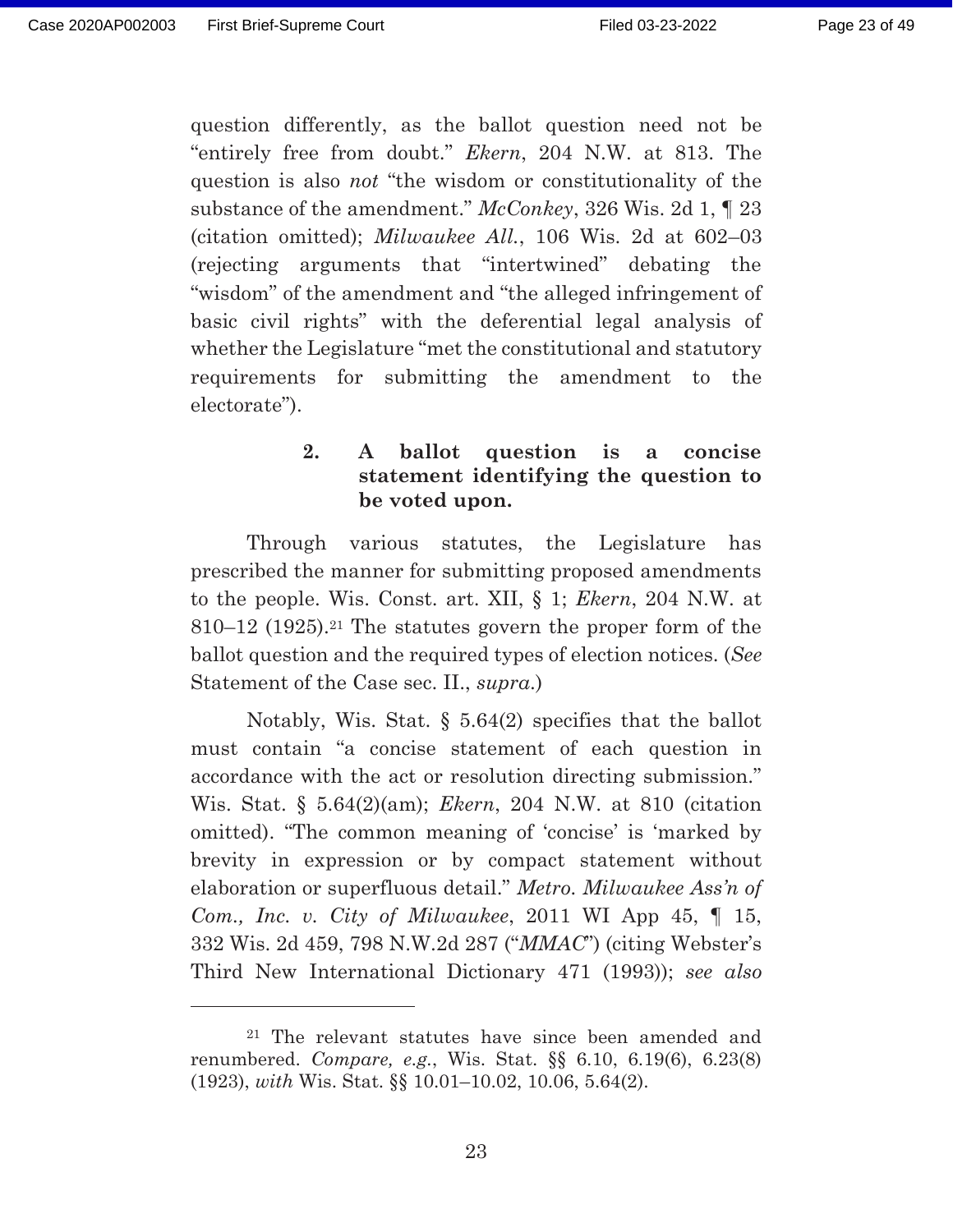American Heritage Dictionary (defining "concise" as "[e]xpressing much in few words; clear and succinct.")<sup>22</sup>

 A "concise" statement is all that is required because the ballot question serves simply to identify the question to be voted upon, *not* to explain the amendment in detail or educate voters on the proposed amendment's potential legal or policy implications. Wis. Const. art. XII, § 1; *Ekern*, 204 N.W. at 810–13; *Milwaukee All.*, 106 Wis. 2d at 603–04, 610.

 Rather, other statutory publication requirements work with the ballot question as "a part of the submission," which work together to educate and inform the voter. *Ekern*, 204 N.W. at 810–13. Voters are expected to review these election notices and apprise themselves of public debate, and educate themselves on the substance and implications of a proposed amendment. *Id*. at 808.

 The "notice requirements, in particular the posting at each polling place," for example, gives "elector[s] entering the voting booth . . . the opportunity to read the entire [proposal] along with the ballot question before—in fact just moments before—reading the ballot in the voting booth and casting his or her vote." *MMAC*, 332 Wis. 2d 459, ¶ 33 (discussing the validity of an ordinance enacted under Wisconsin's direct legislation statute).

 Such notice requirements, as opposed to the ballot question itself, inform the voter about the "details." *Id.* Indeed, the ballot question's role in the process is that of "a simple ministerial duty, which any high school student of average ability would be able to do." *Ekern*, 204 N.W. at 812.

<sup>22 &</sup>quot;Concise," American Heritage Dictionary, *available at*: https://ahdictionary.com/word/search.html?q=concise.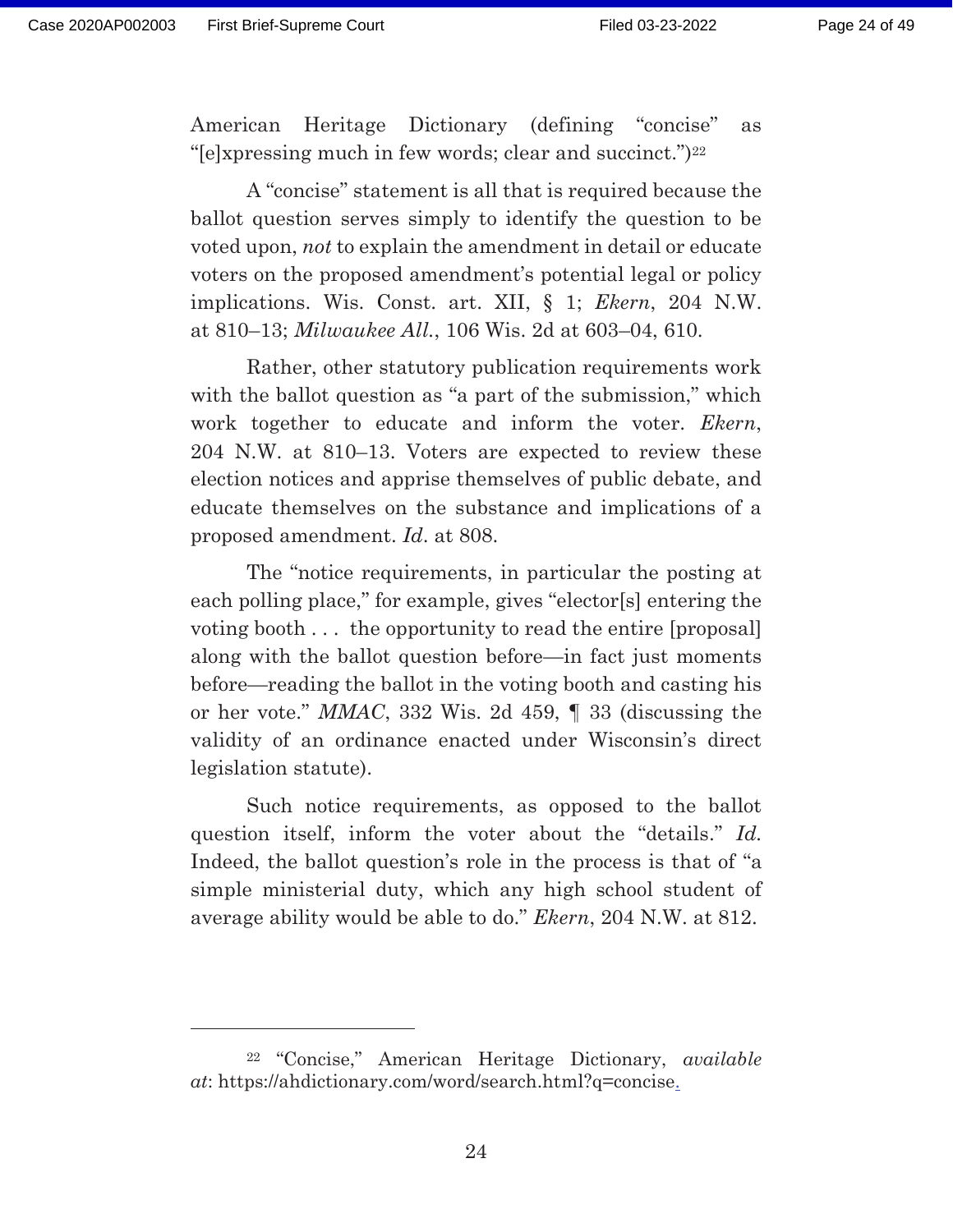**3. Two narrow limitations exist on the Legislature's broad discretion in presenting the ballot question.** 

 The Legislature's discretion in writing the ballot question is subject to two narrow limitations. The Legislature improperly exercises its discretion if the ballot question (1) "failed to present the real question" or (2) "presented an entirely different question." *Ekern*, 204 N.W. at 813; *see also, e.g., League of Women Voters Minnesota v. Ritchie*, 819 N.W.2d 636, 647 (Minn. 2012) ("*League*") (Minnesota Supreme Court articulating a similar ballot-question standard of review as "limited to determining whether the ballot question as framed is 'so unreasonable and misleading as to be a palpable evasion of the constitutional requirement to submit the law to a popular vote" (citation omitted).)

### **a. A ballot question must articulate the amendment's essential purpose.**

 As to the requirement that the ballot question present the "real question," this Court in *Ekern* explained that the question must "must reasonably, intelligently, and fairly comprise or have reference to every essential of the amendment." *Id*.

*Ekern* did not develop or apply what "every essential" meant. *See generally id.* The central issue concerned whether the Legislature had lawfully delegated the drafting to the Secretary of State. *MMAC*, 332 Wis. 2d 459, ¶¶ 21–23 (discussing *Ekern*). And though this Court in *State ex rel. Thomson v. Zimmerman*, 264 Wis. 644, 659, 60 N.W.2d 416 (1953) cited *Ekern* for imposing an "every essential" requirement on the ballot question, there too this Court did not need to develop or apply that standard. (*See also* COA Cert. at 9, A-App. 111.) This case thus presents this Court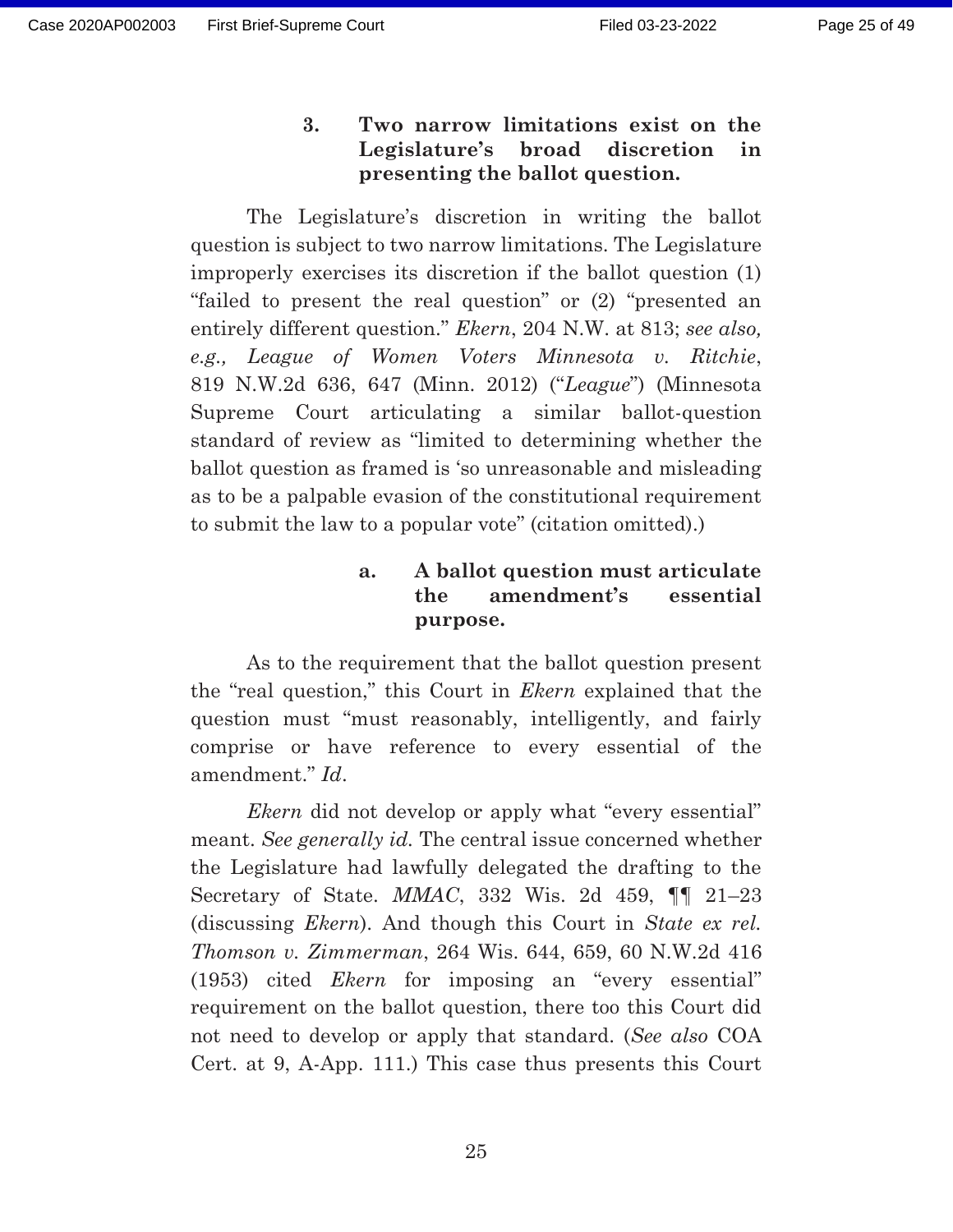with the first opportunity to meaningfully explain and apply this standard.

 Given (1) the deference courts must afford the Legislature's manner of presentation and (2) the limited function of the ballot question itself to identify the subject to be voted upon, this Court should hold that the "every essential" standard requires that the Legislature "fairly express" the "clear and essential purpose" of the proposed amendment in the ballot question. Put differently, as long as the ballot question fairly expresses the clear and essential purpose of the amendment, the Legislature's chosen presentation cannot be said to have "failed to present the real question." *Ekern*, 204 N.W. at 811; *see also MMAC*, 332 Wis. 2d 459, ¶ 39 (ballot question analysis asks whether it constituted a "brief statement of the general purpose").

 This is the standard Minnesota courts, for example, apply under very similar constitutional and statutory requirements. *League*, 819 N.W.2d at 650; *Breza v. Kiffmeyer,*  723 N.W.2d 633, 636 (Minn. 2006). Similar to the "concise statement" required under Wisconsin law, Minnesota requires that a ballot question should be a "concise statement of the nature of the question." Minn. Stat. § 204B.36, subd. 3. The question "shall be sufficient to identify the amendment clearly and to distinguish the question from every other question on the ballot at the same time." Minn. Stat. § 410.12, subd. 4. And just as in Wisconsin, the form and manner of submitting a ballot question to Minnesota voters is "left to the judgment and discretion" of the legislative body. *Samuels v. City of Minneapolis*, 966 N.W.2d 245, 251 (Minn. 2021) (citation omitted). Thus, the Minnesota Legislature's discretion in fashioning the ballot question will be upheld if the "clear and essential purpose" of the proposed amendment is "fairly expressed" in the ballot question. *Id.* (citation omitted*.*)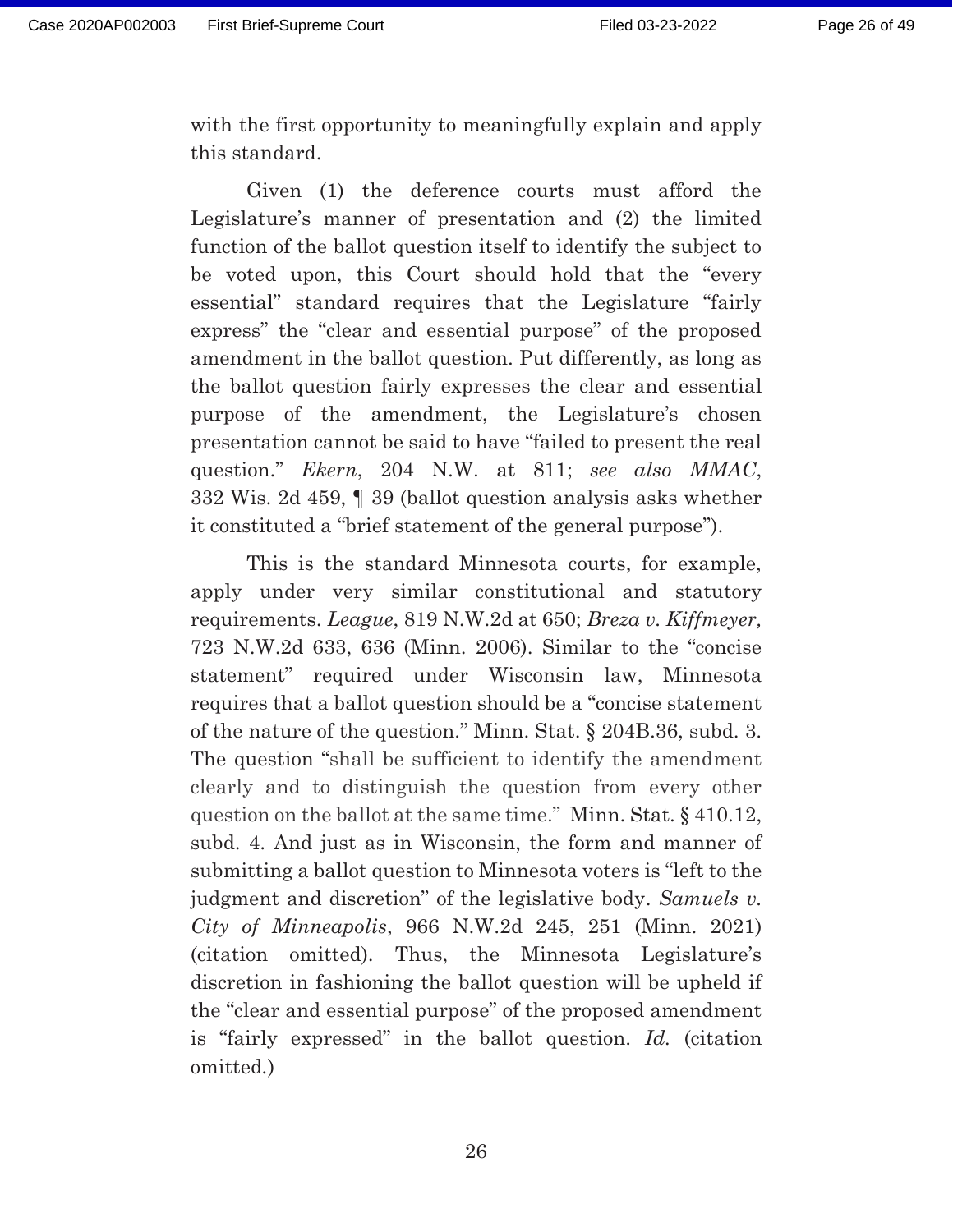And under this deferential standard, because a ballot question serves to identify the matter to be voted upon, *must* be concise, and should be simple enough that an average highschooler could understand the task to communicate the question, communicating the amendment's "essential purpose" does *not* require that any and all hypothetical or conceivable "effects of the amendment at issue be included on the ballot." *League*, 819 N.W.2d at 650–51. As this Court has recognized, "the general purpose of a constitutional amendment is not an interpretive riddle." *McConkey*, 326 Wis. 2d 1, ¶ 44. And there is simply no way (and no requirement) for a question to both be concise *and* laundrylist every possible detail and hypothetical effect.

### **b. The ballot question cannot present an entirely different question than the amendment.**

 The second narrow limitation on the Legislature's broad discretion in crafting the ballot question occurs if the ballot question "presented an entirely different question" than the amendment itself. *Ekern*, 204 N.W. at 813. This limitation must be viewed in conjunction with the limited purpose and requirements of the ballot question. "If the subject is important enough to be mentioned on the ballot it is so important that it must be mentioned in accord with the fact." *Thomson*, 264 Wis. at 660.

Put differently, this limited review asks whether the Legislature, in articulating the amendment's essential purpose, "did not present the real question but by error or mistake presented an entirely different one." *Thomson*, 264 Wis. at 660.

Critically, this limited imposition on the Legislature's discretion does *not* demand that the ballot question use the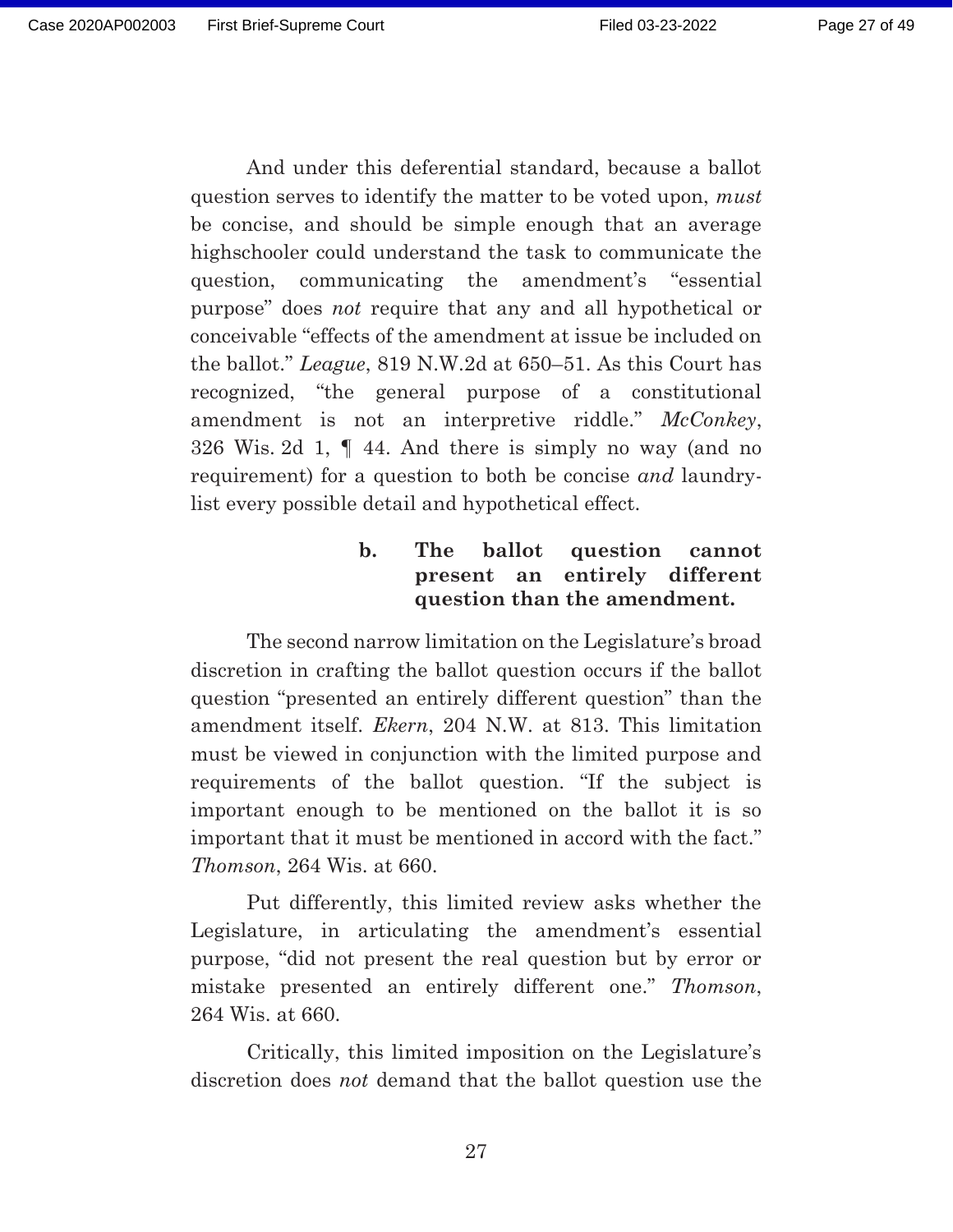Page 28 of 49

exact same language as the amendment. *See League*, 819 N.W.2d at 651 ("We acknowledge that the ballot question. . . does not use the same words used in the amendment itself nor does it list all of the potential effects. . . [t]hese failures may be criticized... [but] the proper role for the judiciary... is not to second-guess the wisdom of policy decisions that the constitution commits to one of the political branches"); *see also Milwaukee All.*, 106 Wis. 2d at 609.

 That is the very point of deference to the Legislature's discretion: the Legislature is constitutionally tasked with identifying to voters the subject to be voted upon. As long as their chosen wording cannot be said to have "presented an entirely different question" than the amendment itself, *Ekern*, 204 N.W. at 813, then courts must defer to the co-equal branch's exercise of its constitutional authority.

## **B. The Legislature properly exercised its broad discretion in writing the Ballot Question.**

 The Ballot Question here in no way violated the Legislature's broad discretion: it communicated the Amendment's essential purpose, and did not present an entirely different question.

 Rather, both Plaintiffs and the circuit court fell into the trap this Court warned against: "interwin[ing]" a debate about the "wisdom" and potential effects of an amendment into an analysis of whether the Legislature met its "constitutional and statutory requirements for submitting the amendment to the electorate." *Milwaukee All.*, 106 Wis. 2d at 602–03; *McConkey*, 326 Wis. 2d 1, ¶ 23.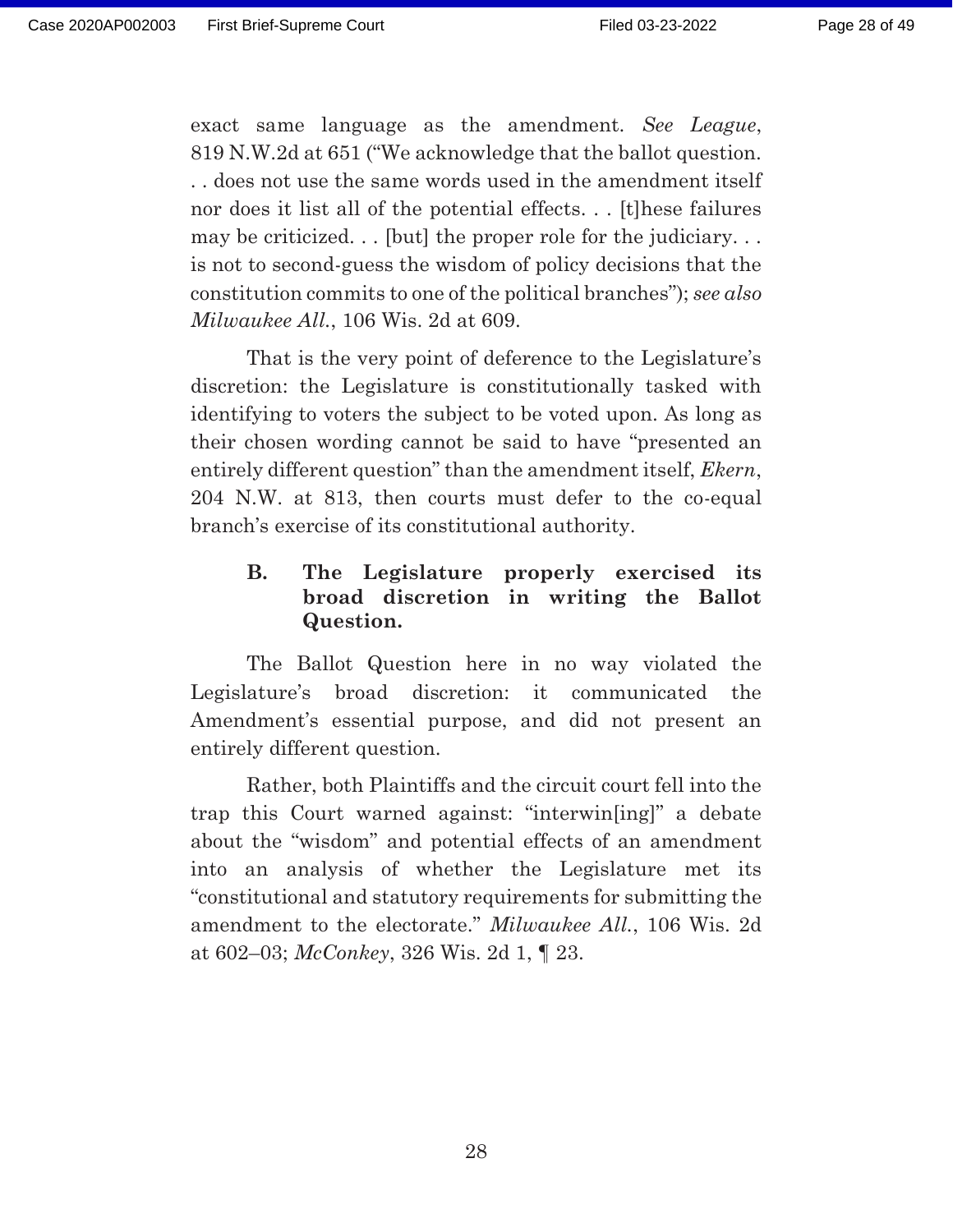- **1. The Ballot Question concisely communicated the Amendment's essential purpose.** 
	- **a. The Ballot Question explained that the Amendment would provide victims with additional rights and strengthen protection of victims' rights.**

The Ballot Question here concisely conveyed the essential purpose of the Amendment: to (1) give crime victims additional rights, (2) enhance the level of protection of these rights, and (3) specify that the Amendment may not be interpreted to supersede a defendant's federal constitutional rights or to afford party status in a proceeding to any victim. The Ballot Question stated:

**Question 1: "Additional rights of crime victims.** Shall section 9m of article I of the constitution, which gives certain rights to crime victims, be amended to give crime victims additional rights, to require that the rights of crime victims be protected with equal force to the protections afforded the accused while leaving the federal constitutional rights of the accused intact, and to allow crime victims to enforce their rights in court?"

(R. 25:3, A-App. 164.) This question concisely communicated the essential purpose of the Amendment, which is all that was required. Whether the question could have been alternatively worded is not a debate for this Court.

> **b. The circuit court improperly imposed a duty to explain the possible effects of the Amendment.**

 The circuit court erred in treating potential perceived effects of the Amendment as an "essential" purpose that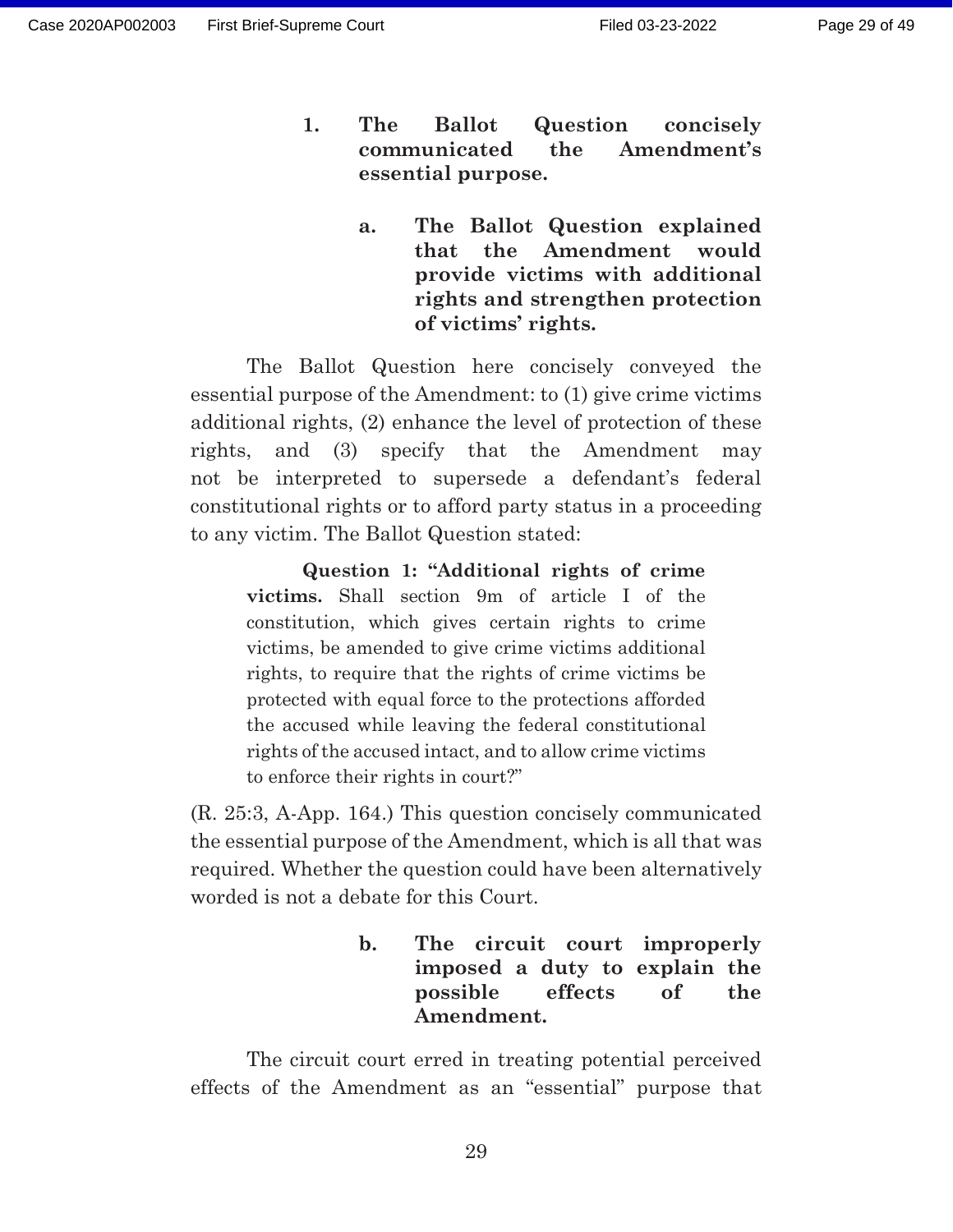needed to be communicated in the Ballot Question, on the theory that it needed to discuss the effects on the state constitutional rights of the accused. (R. 42:5–6, 20–26, A-App. 130–31, 145–51.) That was incorrect: a possible "*effect*" of the Amendment on the rights of the accused, (R. 42:6, A-App. 131)—that is, the perceived or speculative *legal impacts* of the Amendment—is not what the Ballot Question either had to or should have communicated.

 Other courts have similarly rejected a "any-possibleeffects" test. *See League,* 819 N.W.2d at 646–47 (Minn. 2012) (explaining that "[w]e did not require, as a condition of upholding the ballot question . . . that the effects of the amendment at issue be included on the ballot."); *Richardson v. Martin*, 444 S.W.3d 855, 861 (Ark. 2014) ("it is not necessary that a ballot title include every possible consequence or impact of a proposed measure").

 And rightly so. Consider, at a basic level, how often this Court and others across Wisconsin are called upon to interpret our state constitution. Further consider that an amendment to the Constitution will of course have an effect on the law of Wisconsin (indeed, that is why the Constitution is being amended). If the Legislature's constitutionally enshrined discretion in crafting a ballot question can be usurped by courts because the Legislature did not proactively address *in the ballot question* all conceivable effects, it is hard to see how courts would actually be affording *any* deference to the Legislature.

 Moreover, when courts are called upon to interpret constitutional challenges, they are presented with a specific claim and a factual record. Without a specific dispute, it is impossible to properly analyze an alleged conflict between one section of the constitution and another. Requiring an impact analysis within the concise ballot question would only confuse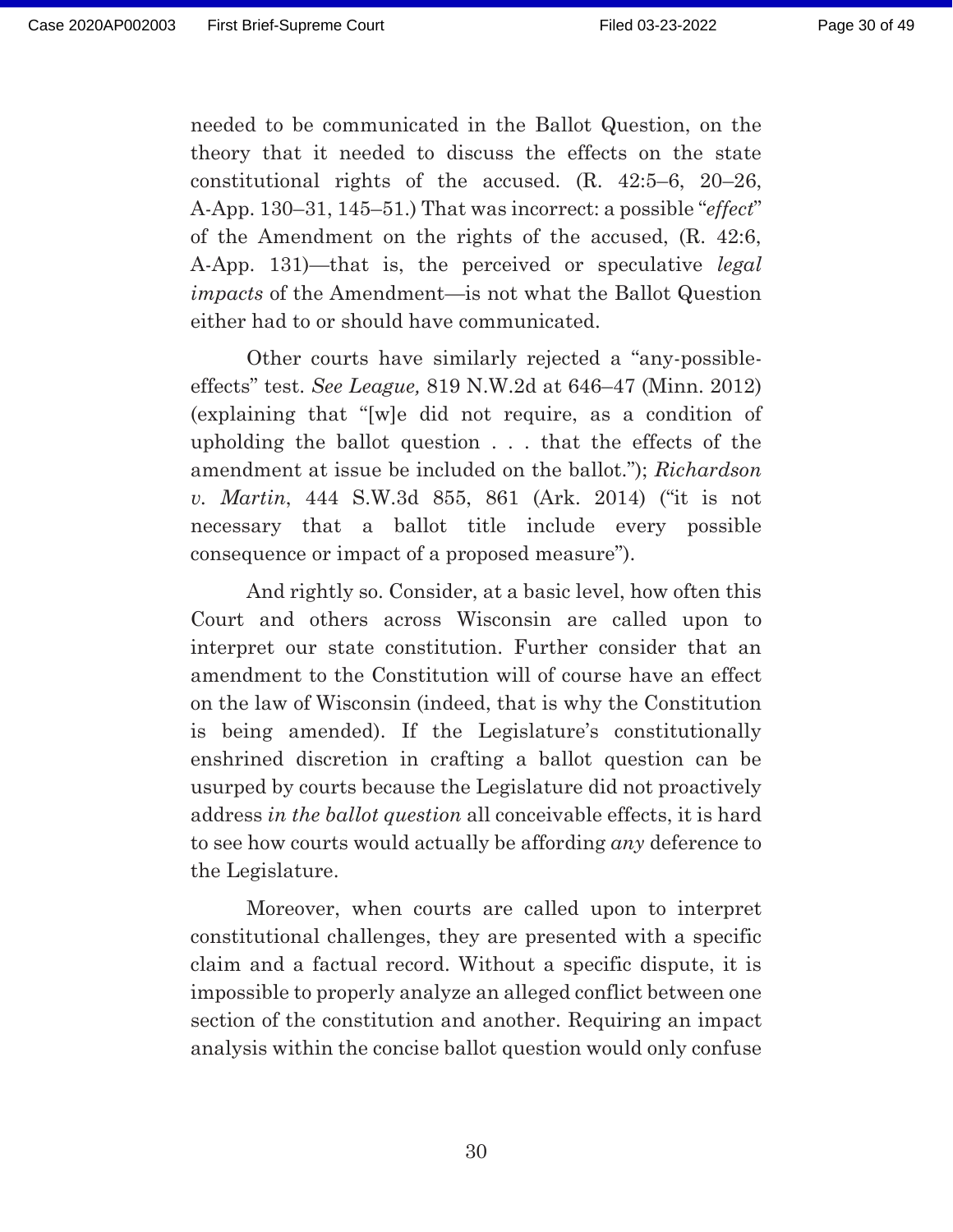and raise an entirely new set of problems about whose views to include, and in what form.

 The Ballot Question also was not required to fully educate voters on every detail or conceivable ramification of the Amendment—other notice requirements served that role. *See Ekern*, 204 N.W. at 808–12.

The Ballot Question communicated that the Amendment would give crime victims additional rights, further communicated that crime victims' rights would be protected in a more significant manner, and specified that the additional victim rights and enforcement could not supersede a defendant's federal constitutional rights. It fairly and concisely summarized the essential purpose of the Amendment, and falls squarely within the Legislature's constitutional authority and discretion.

## **2. The Ballot Question did not present an entirely different question.**

 Not only did the Ballot Question fairly communicate the changes that would occur pursuant to the Amendment, nothing in the Ballot Question "presented an entirely different question" from the Amendment itself. *Ekern*, 204 N.W. at 811.

> **a. The Ballot Question was not misleading concerning the potential effects on a defendant's ability to request that a victim be sequestered.**

The circuit court held that the Ballot Question misled voters because it did not specifically discuss victim sequestration. That conclusion was wrong in two critical ways.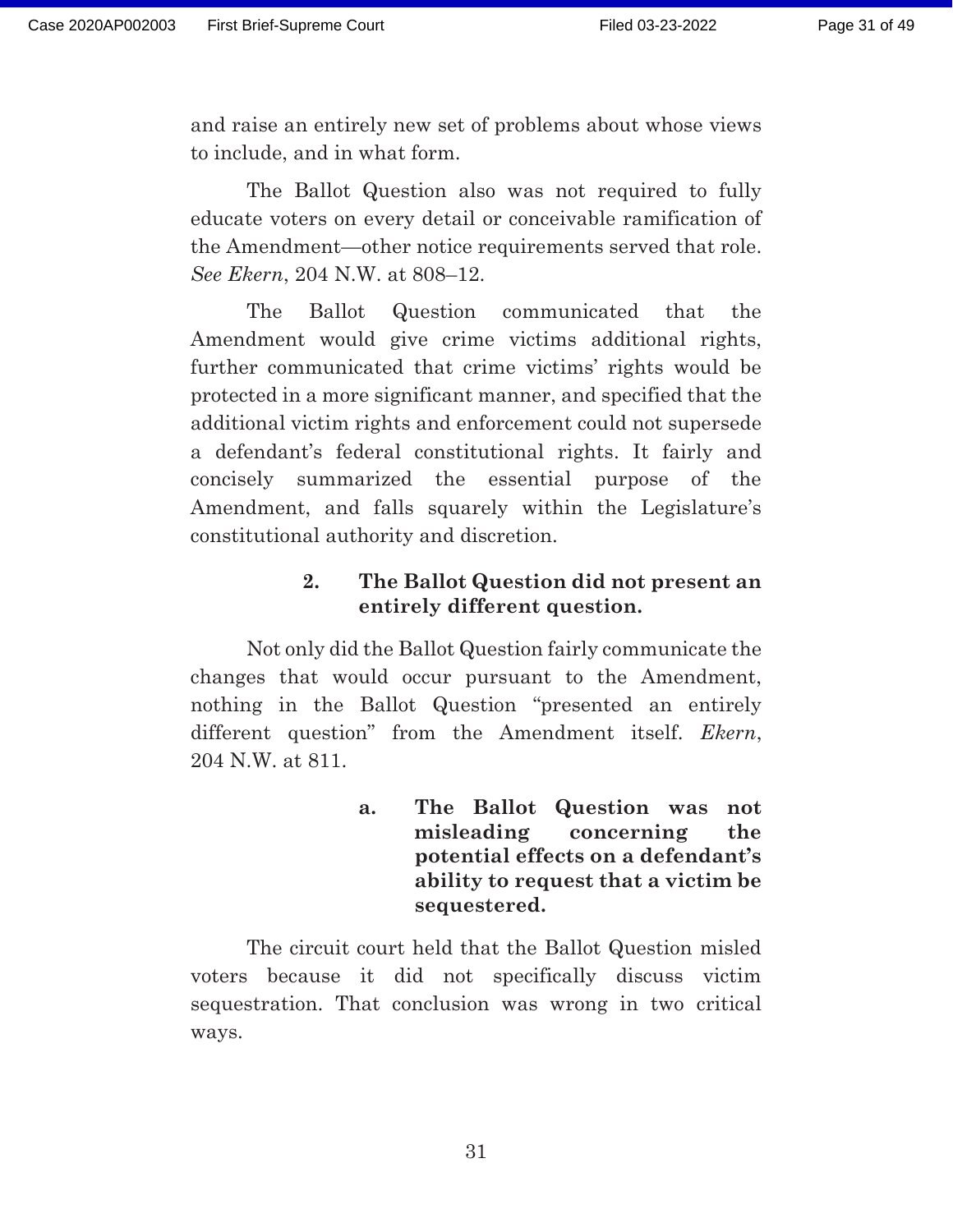The previous version of article I, section 9m stated that victims had the opportunity to attend court proceedings "unless the trial court finds sequestration is necessary to a fair trial for the defendant." Wis. Const. art. I, § 9m (2017–18). The Amendment provides that the victims "shall be entitled," "[u]pon request, to attend all proceedings involving the case." Wis. Const. art. I, § 9m(2)(e). Section 9m thus no longer contains the "fair trial" explicit caveat to a victim's right to attend proceedings.

 To the circuit court, this change "eliminated" "existing State Constitutional rights"— defendants' "right to a fair trial as explicitly recognized in the now repealed provisions of Wisconsin's Constitution." (R. 42:5–6, 12–13, A-App. 130–31, 137–38.)

 First, the circuit court's conclusion rested on the premise that Wisconsin's 1993 adoption of article I, section 9m created a distinct constitutional right for defendants. (*See* R. 42:21, A-App. 146.) That is wrong. Wisconsin's Constitution has separate provisions articulating defendants' rights. Wis. Const. art. I, §§ 5–8. Article I, section 9m created a provision for the rights of "Victims of crime."

 There is no support for the circuit court's opinion that the 1993 amendment created a new and distinct "fair trial" constitutional right for criminal defendants—whether in general or specific to sequestration. A defendant could not have pointed to the previous version of article I, section 9m to argue that a court's failure to allow a witness to testify violated his right to a "fair trial." And sequestration as a means to protect a defendant's fair-trial right was not a new concept in 1993. In 1977, for example, the supreme court held that the "purpose of a sequestration order is to assure a fair trial." *Nyberg v. State*, 75 Wis. 2d 400, 409, 249 N.W.2d 524 (1977), *overruled on other grounds by State v. Ferron*, 219 Wis. 2d 481, 579 N.W.2d 654 (1998).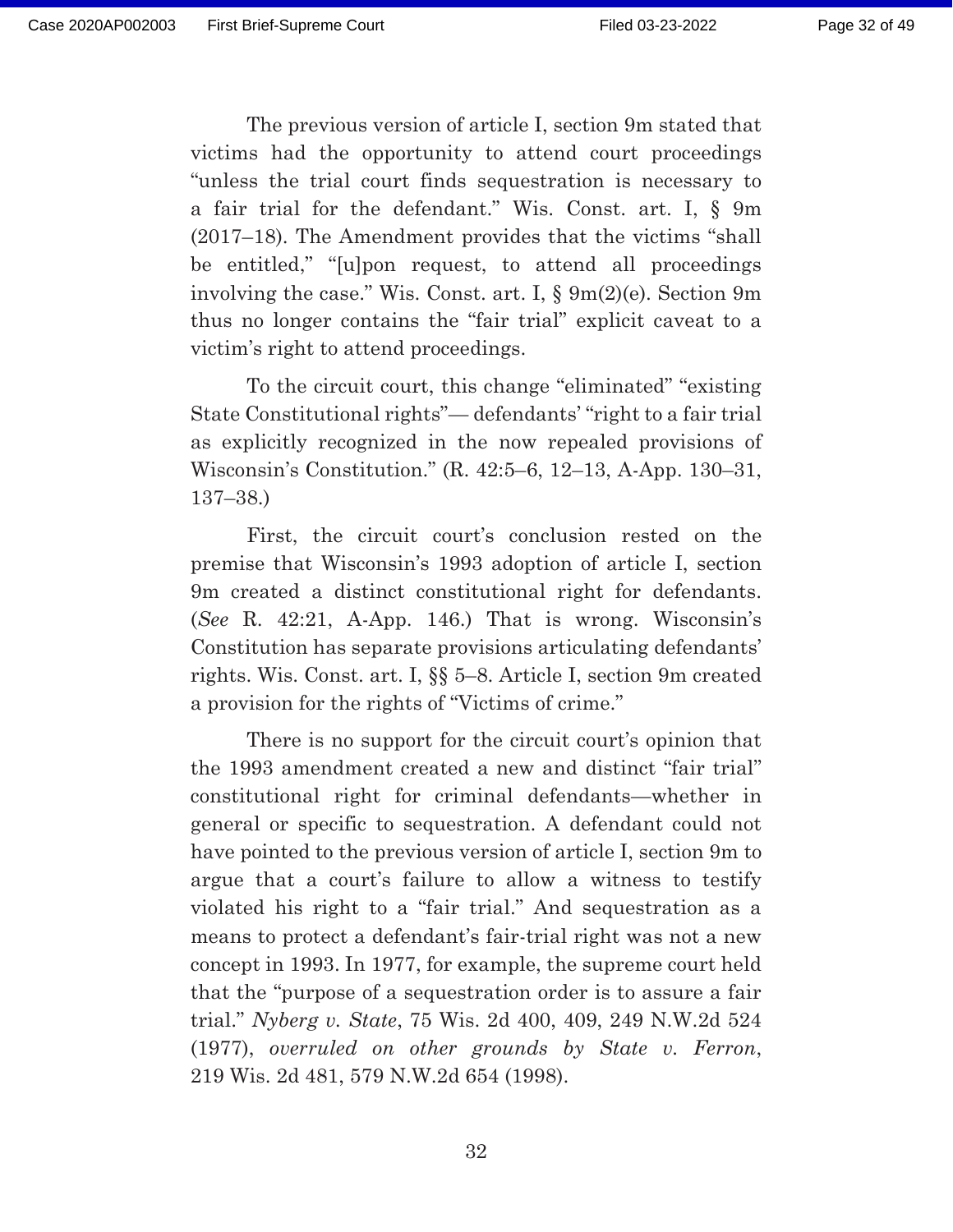Instead, a criminal defendant's fair trial rights are protected under the Fourteenth Amendment and article I, § 7 of the Wisconsin Constitution, not under article I, section 9m. *See, e.g., State v. Faucher*, 227 Wis. 2d 700, 596 N.W.2d 770 (1999) (discussing a defendant's fair-trial right). The circuit court here improperly viewed article I, section 9m's original limitation on the *scope* of victims' rights as the *creation* of a separate right for defendants.

 Significantly, the 1993 ballot question for the original adoption of article I, section 9m simply asked whether the constitution should be amended to require "fair and dignified treatment of crime victims" and to ensure "that the guaranteed privileges and protections of crime victims are protected by appropriate remedies in the law without limiting any legal rights of the accused." Wisconsin Briefs, *Constitutional Amendments and Advisory Referenda To Be Considered by Wisconsin Voters April 6, 1993*, LRB–93–WB–4, at 2, http://lrbdigital.legis.wisconsin.gov/digital/collection/p16831c oll2/id/592/ (last visited March 18, 2022). It did not mention creating a new right for defendants.

 Thus, to accept the circuit court's conclusion, this Court would have to effectively hold that the 1993 ballot question was *also* constitutionally deficient because it failed to advise voters of an essential purpose of the amendment—the creation of a new constitutional right for criminal defendants. But the 1993 ballot question was not deficient, and the Ballot Question here was not misleading.

 Second, and more importantly, the circuit court demanded far more of the Ballot Question than was required. The Ballot Question simply served to help voters identify the matter at hand; the voters were expected to read the various notices and independently educate themselves about the implications of the Amendment. *Ekern*, 204 N.W. at 808–12.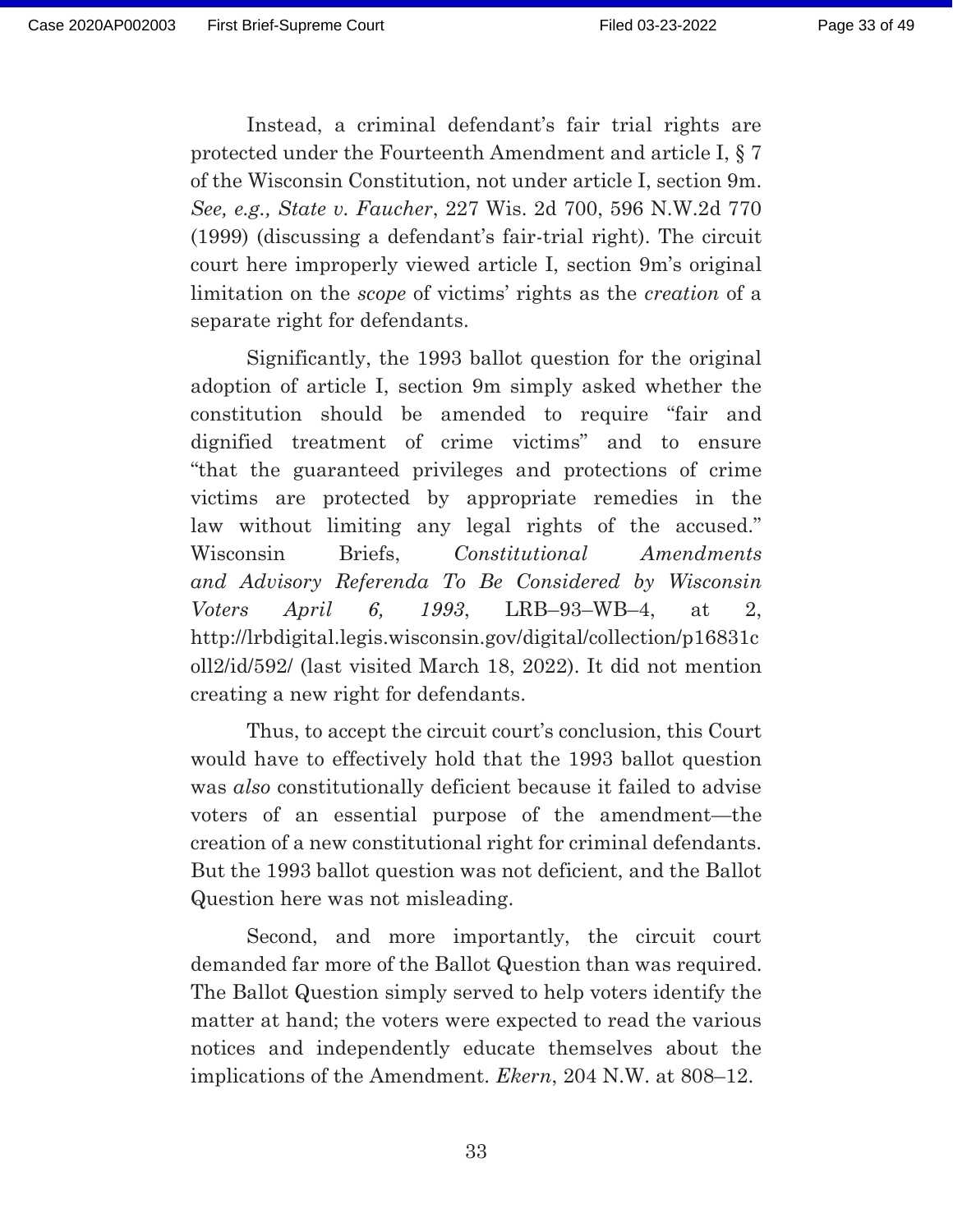The circuit court suggested that it "would have been much clearer" if the Legislature had informed voters that the "fair trial" language was being withdrawn. (R. 42:25, A-App. 150.) But the Legislature had "considerable discretion" in how it phrased the Ballot Question. *McConkey*, 326 Wis. 2d 1, ¶ 40. That the circuit court may have phrased it differently does not make it an entirely different question than the Amendment.

 The circuit court's reasoning, at its heart, was again that the Legislature should have explained minute details and effects of the Amendment. But the law imposes no such onerous demand. In *League*, for example, the Minnesota Supreme Court acknowledged that the language of the ballot question did not "explicitly address" certain provisions of the proposed constitutional amendment, did not "use the same words used in the amendment itself," and did not "list all of the potential effects of implementation," which were "failures" that could be "criticized." 819 N.W.2d at 649, 651 (also describing the ballot language as an "amalgamation" of various provisions). Nonetheless, the court held that these differences between the proposed constitutional amendment and the ballot question did not make the question misleading because the "essential purpose" of the proposed amendment was communicated by the language of the question. *Id.* at 651.

Here, just as there, the Ballot Question did not need to explicitly address every detail of the Amendment. It adequately communicated the Amendment's essential purpose that victims would now have additional rights, while leaving the defendant's federal constitutional protections intact. That was not misleading.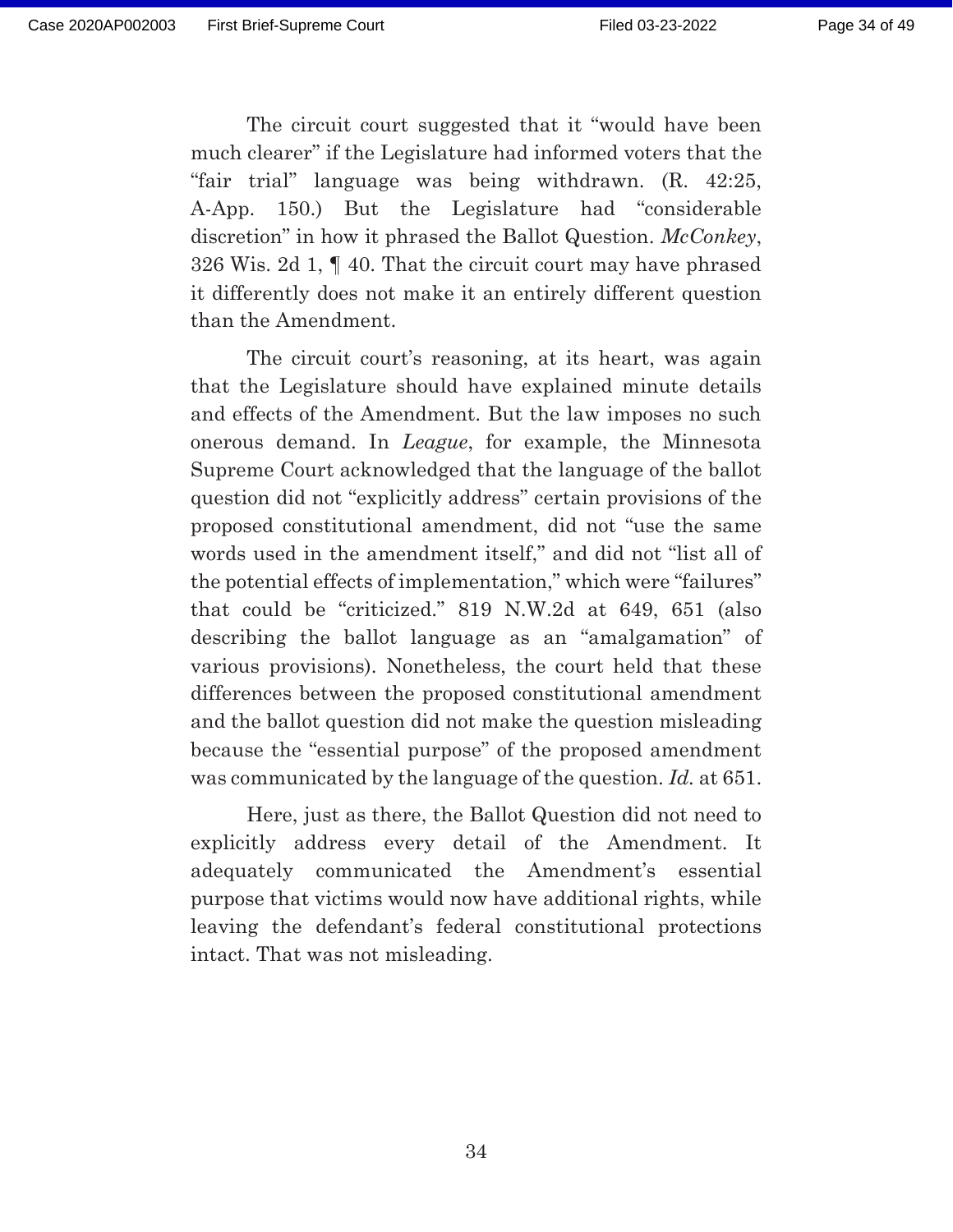**b. The Ballot Question was not misleading with regard to potential effects on defendants' state constitutional rights.** 

The circuit court also concluded that the Ballot Question was misleading because it did not specifically advise voters that language would be removed from article I, section 9m: "Nothing in this section, or in any statute enacted pursuant to this section, shall limit any right of the accused which may be provided by law." Wis. Const. art. I, § 9m (1993–94), and replaced with "This section is not intended and may not be interpreted to supersede a defendant's federal constitutional rights . . . ." Wis. Const. art. I, § 9m(6).

 The circuit court ruled that this change eliminated defendants' state constitutional rights and "lull[ed] the voter into thinking that the source of existing substantive and procedural rights [for defendants] are found only within the United States Constitution." (R. 42:22, 25, A-App. 147, 150.) Here too, the circuit court's reasoning strayed from the relevant legal test.

 First, the circuit court again assigned more work to the Ballot Question than was due. In the circuit court's view, the Ballot Question was misleading because it did not communicate what the increase to victims' rights meant for the balancing of those rights with defendants' rights. But the relevant question was whether the Ballot Question presented an "entirely different question" from what the Amendment would accomplish. *Ekern*, 204 N.W. at 811, and the Ballot Question did not do that.

 Far from presenting an entirely different question, the Ballot Question told voters that: (1) article I, section 9m would be amended to give victims "additional rights"; (2) those rights would now by default be protected with "equal force to the protections afforded the accused"; *but* (3) the Amendment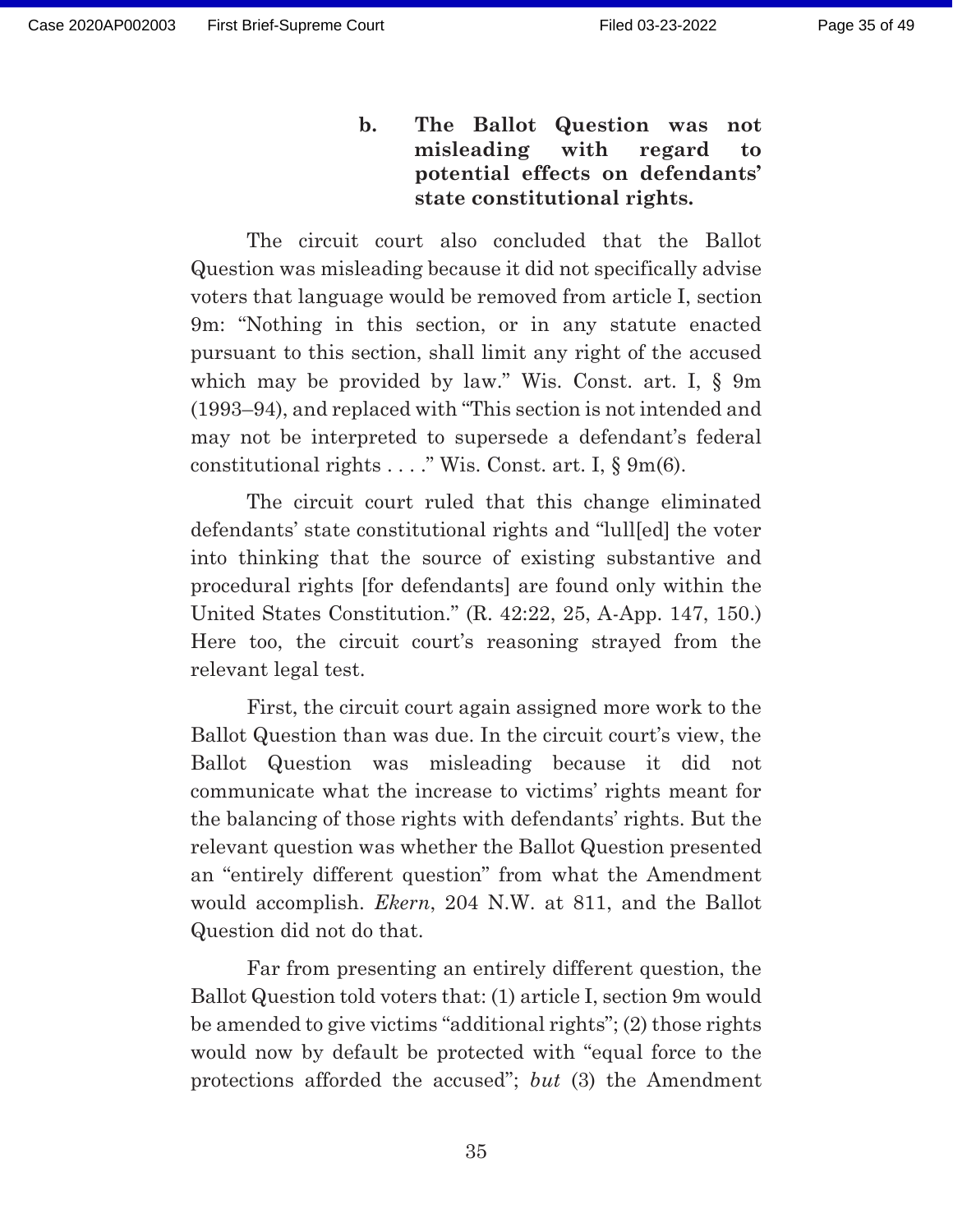would not allow a victim's rights to trump the "federal constitutional rights of the accused." (R. 25:3, A-App. 164.) The Ballot Question did not have to broadly educate voters on the rest of the Wisconsin Constitution. *Id*. at 808–12.

 The circuit court's reasoning again improperly rested on concerns about *possible effects* of the Amendment in particular cases. The circuit court stressed that, as a result of the Amendment, the "State Constitution does not now answer the question of how courts should balance a conflict between the rights of crime victims with the rights of persons accused of a crime." (R. 42:13, A-App. 138.) But the Ballot Question did not have to anticipate and answer how effects of the law might play out in individual cases.

 The Ballot Question did not have to inform voters of all possible implications of the Amendment. *Ekern*, 204 N.W. at 808–12. Seemingly every constitutional amendment will have significant implications. If a ballot question may be struck down for not identifying all of them, it is hard to fathom a ballot question that would survive.

 The circuit court concluded that the Ballot Question gave voters "the wrong impression that they were only approving amendments relating to the creation" of victims' rights. (R. 42:11, A-App. 136.) But the only constitutional provision being amended was indeed the *victims*' rights provision.

 Further, there is nothing to indicate that the circuit court's concerns will even prove correct. Indeed, the circuit court directly asked Plaintiffs at argument to give an example of a circumstance where "elevating the rights of crime victims [would] further compromise or interfere with the rights of criminal defendants"; tellingly, Plaintiffs could not offer *any* meaningful example. (*See* R. 48:64–67.) Given the Legislature's broad discretion, it would be problematic for this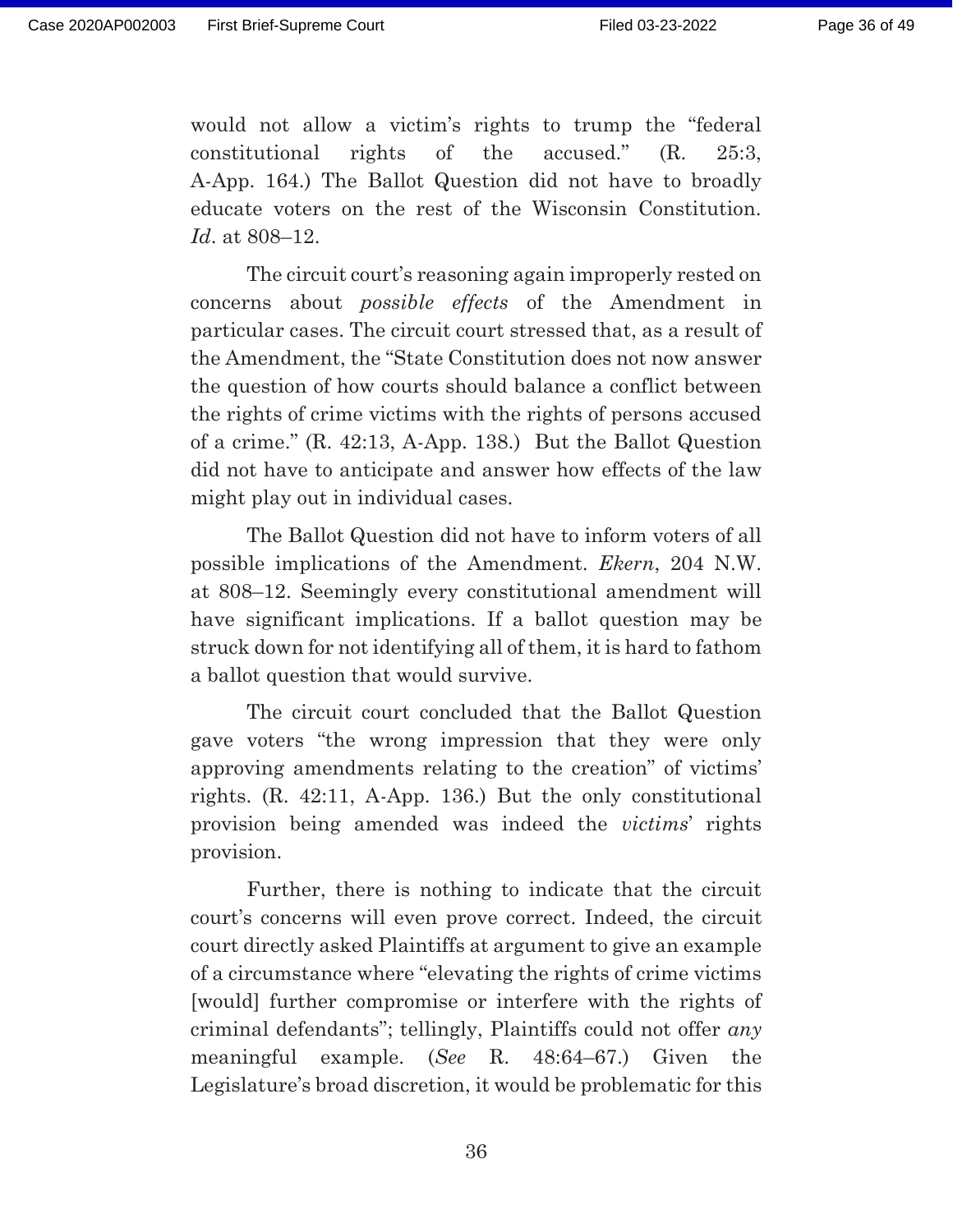Court to strike down the Ballot Question based on speculative concerns that may never prove true.

 For example, the circuit court emphasized that the Wisconsin Constitution may provide greater rights to defendants than the U.S. Constitution. (R. 42:13, 23, A-App. 138, 148.) But consider how many steps are required to get from that fact to the court's conclusion that the Amendment lessened a defendant's rights under the Wisconsin Constitution: (1) because the Wisconsin Constitution may provide greater protections, there may be circumstances where it affords defendants a particular right that the federal constitution does not; (2) *if* that happens, such a right may possibly come into conflict with a victims' constitutional right; and (3) *if* that happens, a judge in a particular case may prioritize the victim's right. The Ballot Question neither could have nor had to fully inform the voter of every potential ramification. *Ekern*, 204 N.W. at 808–12.

 Ultimately, the circuit court's real concern rested with implementation of the *Amendment* itself: "The reverberations from these amendments will be felt as lower courts struggle to balance the competing rights of victims as against the rights of the accused." (R. 42:25, A-App. 150.) But the analysis before the court was *not* "the wisdom or constitutionality of the substance of the amendment." *McConkey*, 326 Wis. 2d 1, ¶ 23 (citation omitted); *Milwaukee All.*, 106 Wis. 2d at 602–03.

 The proper question was whether the Legislature violated its broad discretion by presenting an "entirely different question" to the voters than the amendment itself. *Ekern*, 204 N.W. at 811; *Thomson*, 264 Wis. at 260. The answer is no: the Ballot Question told voters that an upward shift would occur for victims' rights, and told voters where the boundary on those rights would now be relative to defendants'

37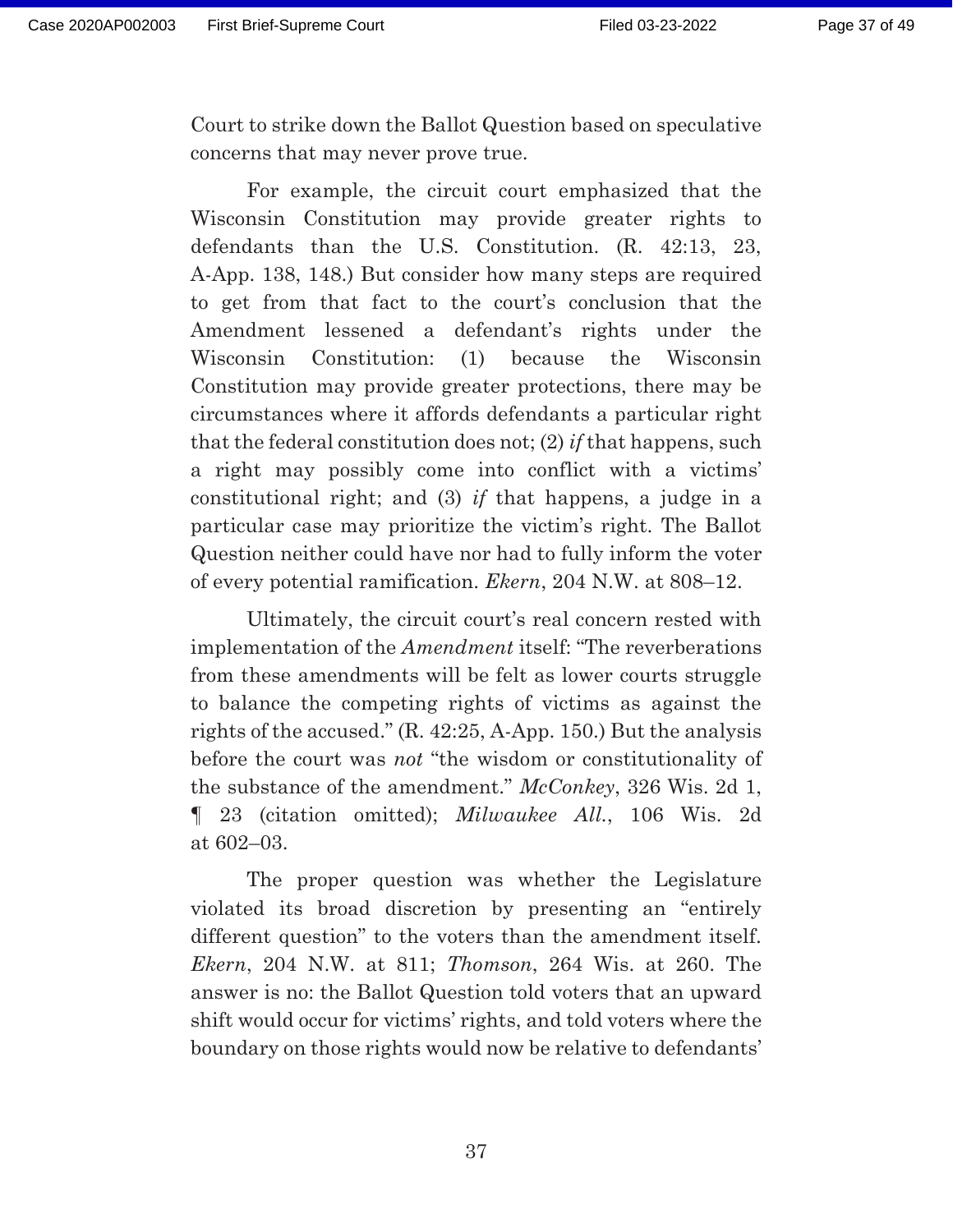rights. Its phrasing did not have to be "entirely free from doubt." *Ekern*, 204 N.W. at 813.

## **c. The Ballot Question's explanation that victims' rights would be protected "with equal force" did not present an entirely different question.**

Lastly, the circuit court concluded that the Ballot Question presented an "entirely different question" by explaining that the Amendment would "require that the rights of crime victims be protected with equal force to the protections afforded the accused while leaving the federal constitutional rights of the accused intact." (R. 25:3, A-App. 164.) That, too, is incorrect. The Amendment did what it said it would: it elevated the protection of victims' rights to the level of protection afforded defendants' rights.

 The circuit court deemed the Ballot Question misleading because it said victims' rights would be protected "with equal force," while the Amendment itself says that victims' rights will be "protected by law in a manner *no less vigorous* than the protections afforded to the accused." Wis. Const. art. I § 9m(2). The court reasoned that "equal" connotes the "same" while "no less vigorous" could mean "greater to that which is equal." (R. 42:18, A-App. 143.) This reasoning is incorrect on multiple fronts.

 First, the circuit court's conclusion is the very "hypercritical" second-guessing of word choice our case law forecloses. *Morris v. Ellis*, 221 Wis. 307, 266 N.W. 921, 925 (1936). The language described the level of *protection*  provided to rights, as opposed to the amount or nature of rights themselves. And insofar as victims' rights previously existed, they had not been protected as aggressively as defendants' rights. Indeed, as the Wisconsin Supreme Court explained in 1983 when discussing Wis. Stat. ch. 950's use of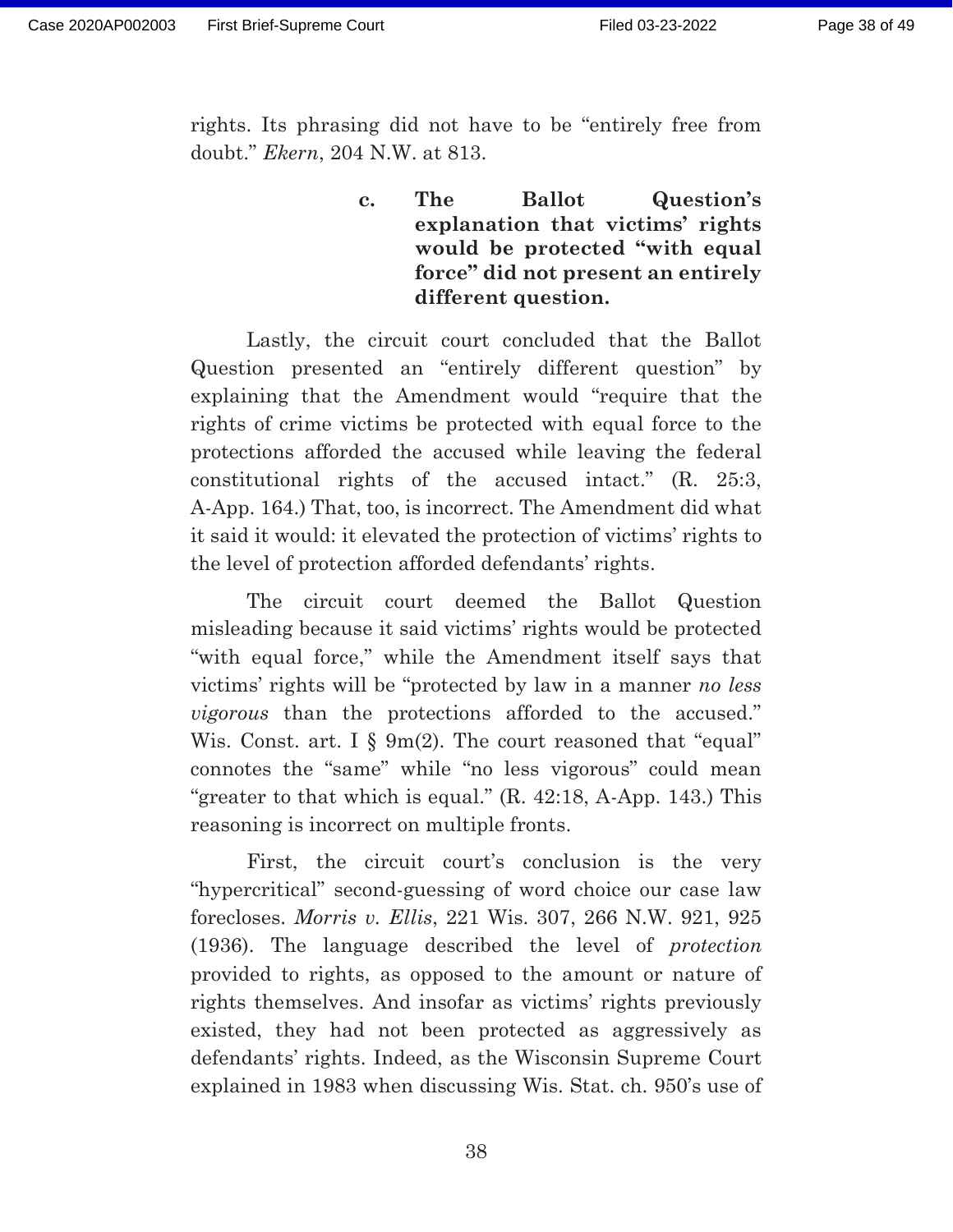"no less vigorous," "[t]he language . . . is indicative of a widely held societal concern that the criminal justice system too often tramples upon the victims of crime in an effort to do 'justice' for perpetrators of such crimes." *State v. Burns*, 112 Wis. 2d 131, 142, 332 N.W.2d 757 (1983).

 The Legislature thus had to communicate to voters that the Amendment would elevate the strength of the protection of victims' rights from below the level afforded defendants' rights, up to that level.

 Explaining this in concise, understandable fashion was not an easy task. "[N]o less vigorous"—the language used in the Amendment—is not necessarily commonly used language. The circuit court recognized this: "[N]obody talks like that, no less vigorous. That's not a very precise terminology"; "The words 'no less vigorous' are not so easily understood." (R. 47:33; 42:18, A-App. 143.) And ballot question drafting is supposed to be so "simple" that "any high school student of average ability" could do it. *Ekern*, 204 N.W. at 812. So, the Legislature chose more commonly understood language, and explained in simple terms that if the Amendment passed, victims' rights would be protected with "equal force" to the protections afforded the accused. This was not misleading. *See, e.g., Samuels*, 966 N.W.2d at 251 (court declined to "wordsmith the language of a ballot question, even if 'badly done," because the "question fairly communicate[d] the 'essential purpose' of the proposed amendment) (citation omitted). There is *no* requirement that the Legislature use the exact same language.

 But even if the language is not "entirely free from doubt," *Ekern*, 204 N.W. at 813, this Court still should affirm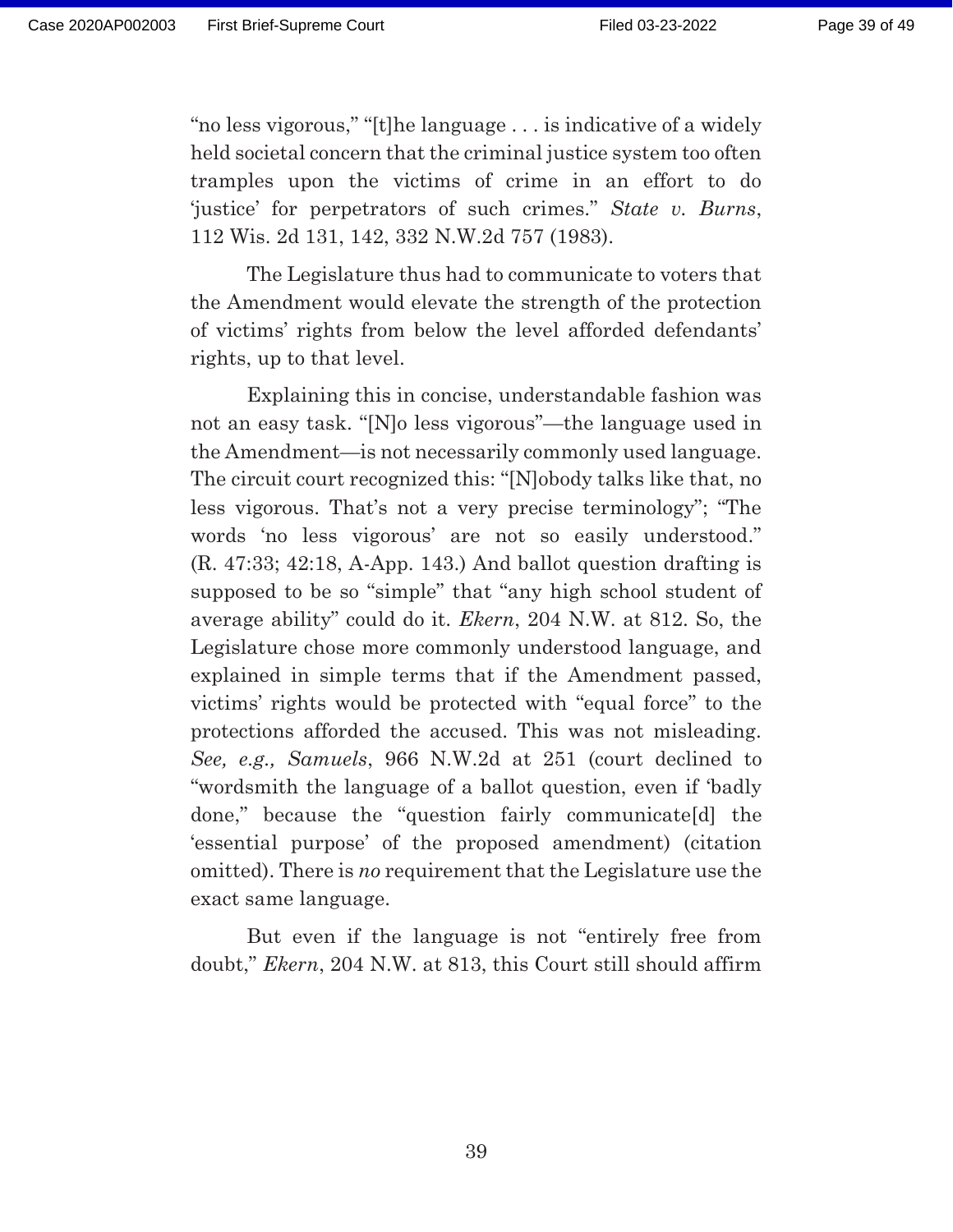given the Legislature's broad discretion.23 Any subtle difference in language, to the extent it suggests a different meaning, does not rise to the level of presenting an "entirely different question" such that the essential purpose of the Amendment was not clearly or fairly communicated to the voter.

 Second, the circuit court's conclusion again rested on hypothetical concerns about possible effects of the Amendment. It depended on the predicate assumption that the Amendment could result in particular circumstances where victims' rights would be protected with *more* vigor than defendants' rights. (*See* R. 42:19, A-App. 144.)

 But, here again, the circuit court saddled the Ballot Question with a greater burden than it had to carry. It did not have to address every possible argument a party could make or every possible ramification. Rather, courts expect voters to review notices and educate themselves as to possible implications. *Ekern*, 204 N.W. at 810–12. As required, this Ballot Question undeniably communicated that the Amendment would elevate the protection of victims' rights from a second-tier—below defendants' rights—upwards.

 Consider, for example, the difference between this case and *Thomson*, 264 Wis. at 660, the one instance where this Court invalidated a ballot question for a proposed constitutional amendment. This Court there concluded that the ballot question was misleading because the proposed amendment would free the Legislature from observance of any lines in apportioning senate districts, but the ballot question stated that if passed, "the legislature *shall* apportion

<sup>23</sup> The circuit court also suggested the Legislature could have just ignored the level of protection of victims' rights in the ballot question. (R. 42:20, A-App. 145.) This is further second-guessing that does not defer to the Legislature's discretion.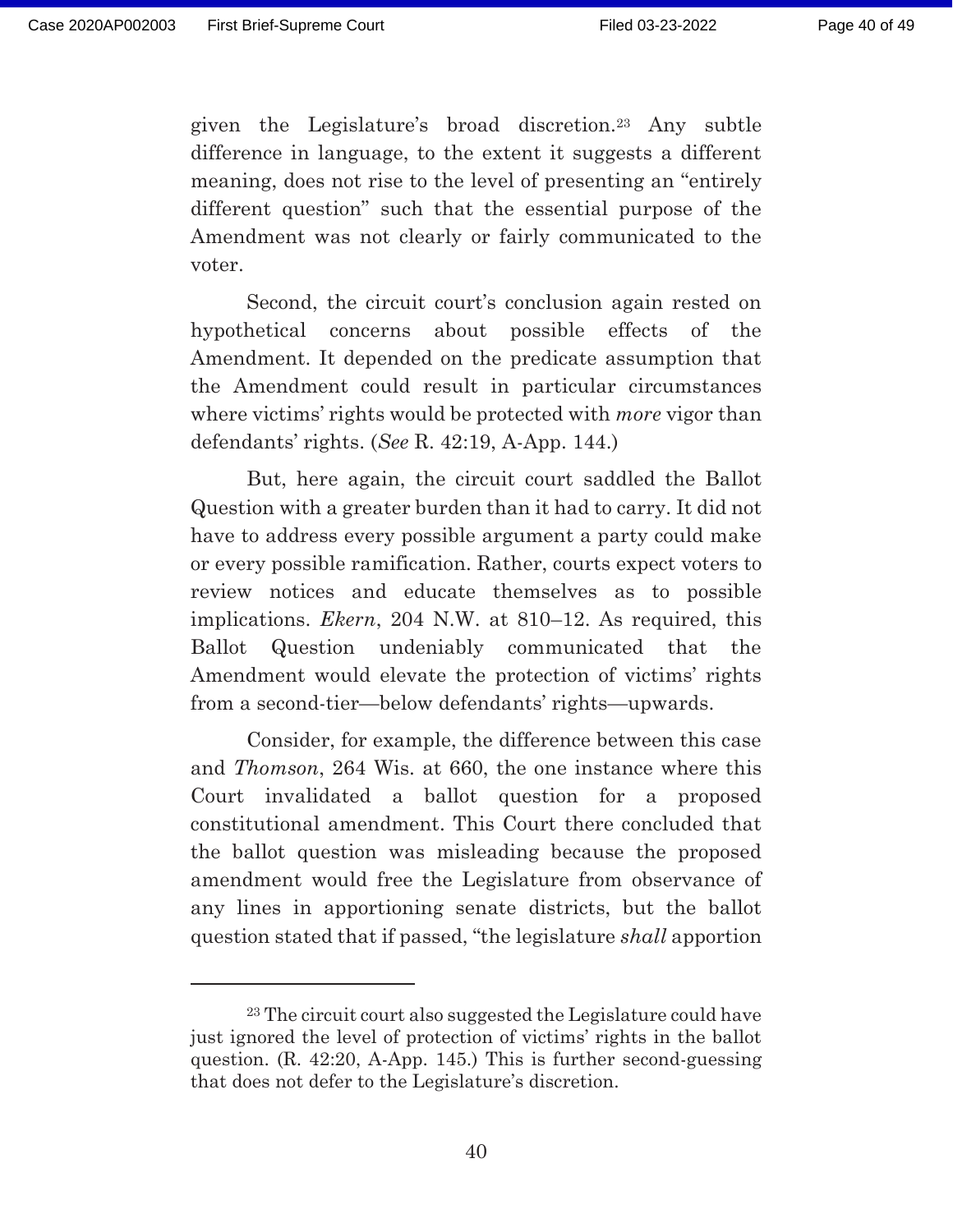senate districts along town, etc., lines." *Id.* That question could not be said to be proper exercise of writing a concise statement of the matter to be voted upon, because it told voters the amendment would accomplish the opposite of what it actually would. *See id.* 

Unlike in *Thomson*, the Ballot Question here, did not advise voters that the Amendment would accomplish the opposite of what the question stated. It told voters that protection of historically second-tier victims' rights would be elevated to the level of defendants' rights. Any possible shades of difference between protecting victims' rights with "equal force" and protecting victims' rights "no less vigorously" are immaterial to the key shift the Amendment accomplished.

 Third, the language of the Amendment was consistent with preexisting statutory law; essentially "constitutionalize[d] the status quo" of victims' rights long set forth in Wis. Stat. ch. 950. *See McConkey*, 326 Wis. 2d 1, ¶ 53. For decades, our statutes have provided that victims' rights are to be "honored and protected . . . in a manner no less vigorous than the protections afforded criminal defendants." Wis. Stat. § 950.01 (1981–82). Defendants have found no examples of a Wisconsin court interpreting "no less vigorous" to mean victims' rights should be protected with force beyond that afforded defendants' rights.

 The Legislature had "considerable discretion" in phrasing. *McConkey*, 326 Wis. 2d 1, ¶ 40. The question fairly communicated the elevation in the level of protection of victims' rights.24

<sup>24</sup> The circuit court's questioning of the Legislature's reference to "rights" of crime victims but "protections" of the accused fails for the same reason. (*See* R. 42:17, A-App. 142.)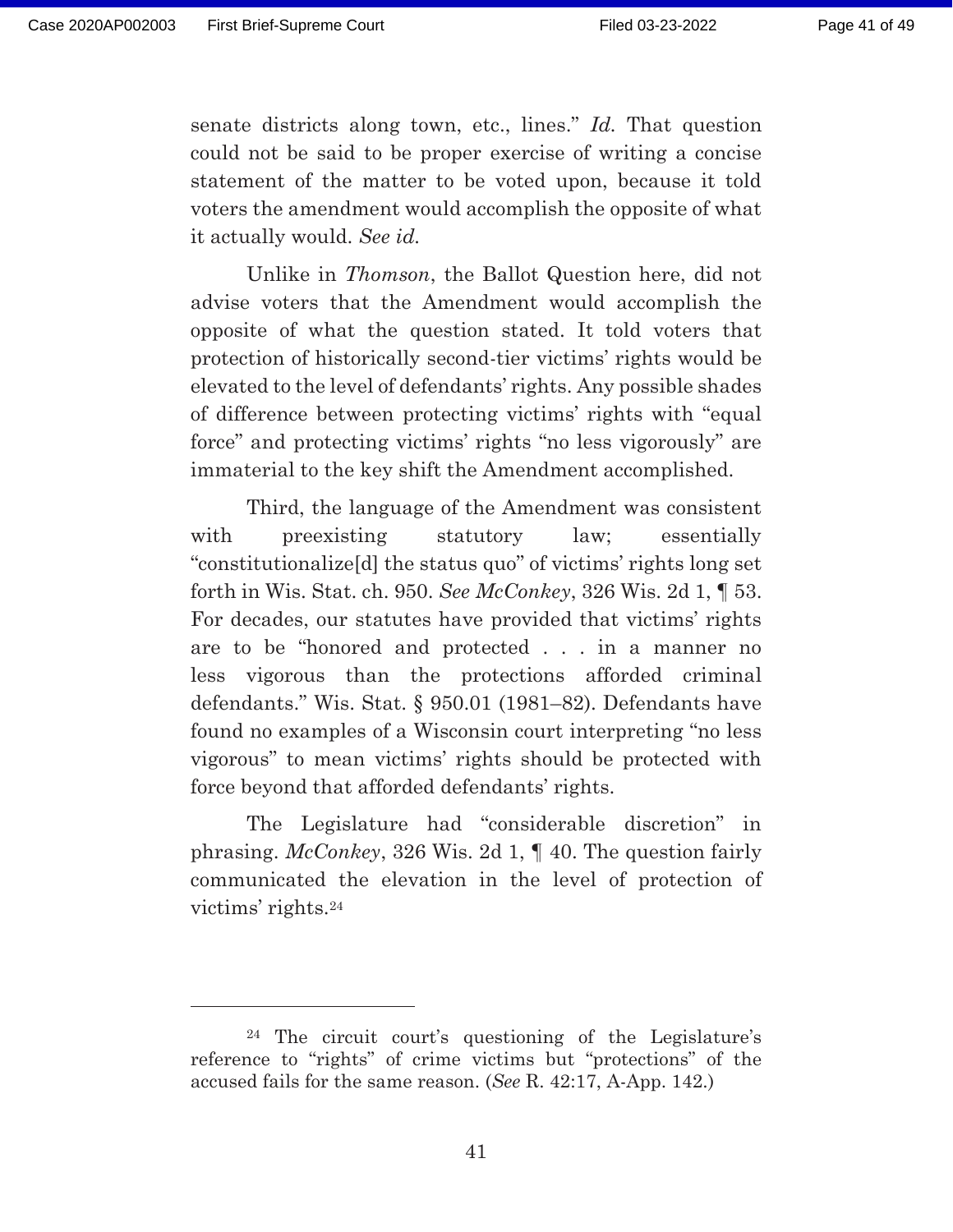### **II. The Legislature properly exercised its discretion to present a single amendment.**

 Just as the Legislature properly exercised its discretion in crafting the ballot question, so too did it properly submit a single amendment to voters. Every provision of the amendment connects to the common purpose of strengthening crime victims' rights.

**A. If an amendment's propositions are connected to a single overall purpose, the Legislature has discretion to submit them to the voters as one amendment.** 

The separate amendment rule provides that "if more than one amendment be submitted, they shall be submitted in such manner that the people may vote for or against such amendments separately." Wis. Const. art. XII, § 1.

The rule "does not prohibit a single constitutional amendment from being complex or multifaceted, or from containing a variety of specific prescriptions and proscriptions." *McConkey*, 326 Wis. 2d 1, ¶ 26. Rather, the only requirement is that "the propositions must 'tend to effect or carry out' the [amendment's] purpose." *Id*. ¶ 41 (quoting *Thomson*, 264 Wis. at 656). And the text and historical context should generally make the purpose of the amendment apparent. *Id.* ¶ 44.

In other words, if all propositions are simply connected with each other, the Legislature may submit them as a single proposed amendment. *Id*. ¶ 42.

Here again, the Legislature has "considerable discretion": "It is within the discretion of the legislature to submit several distinct propositions as one amendment if they relate to the same subject matter and are designed to accomplish one general purpose." *Id*. ¶¶ 40–41 (citation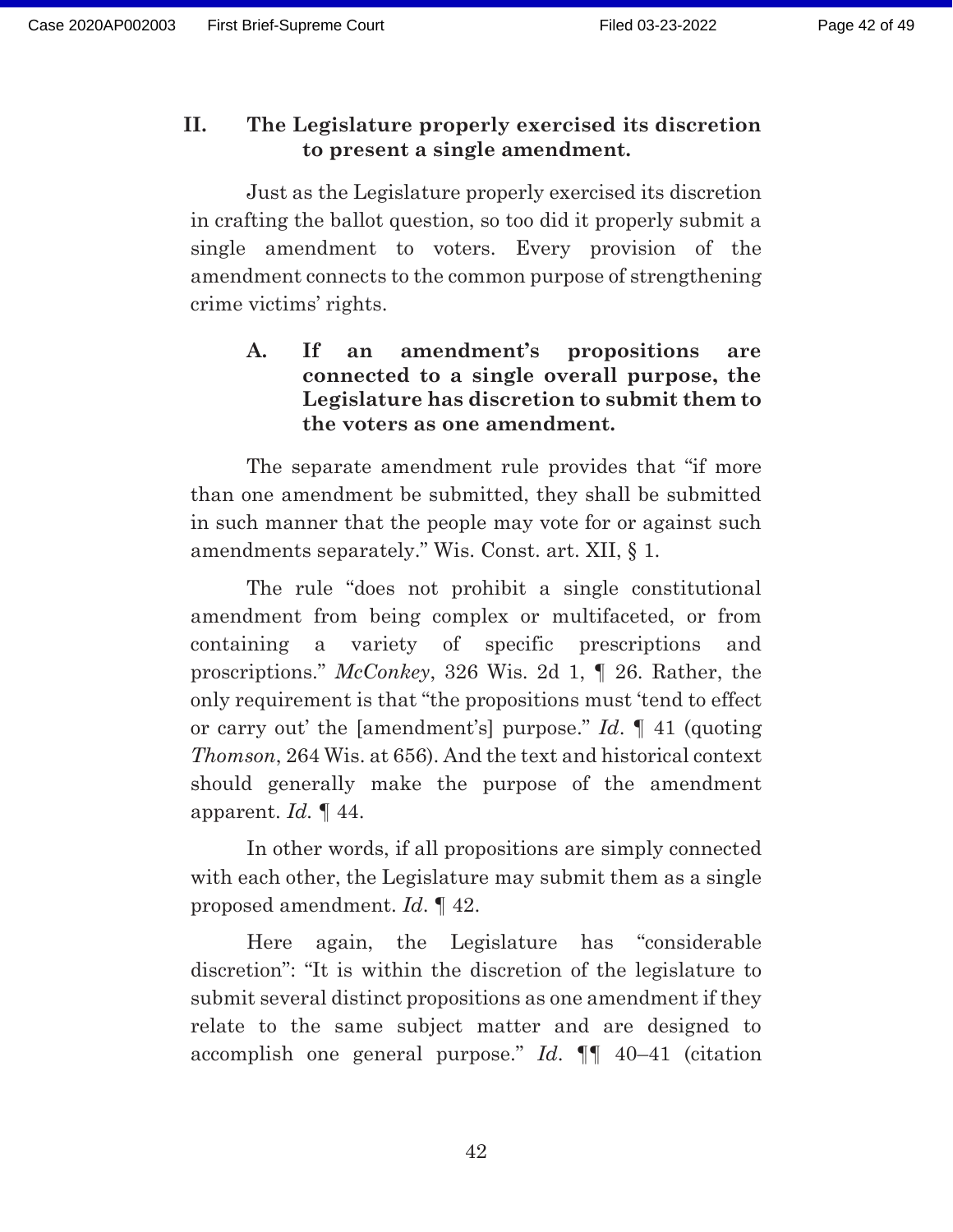omitted). Courts may strike the Legislature's discretionary choice "only in exceedingly rare circumstances." *Id.* ¶ 40.

 This Court has on multiple occasions considered whether a ballot question violates the separate-amendment rule: *State ex rel. Hudd v. Timme*, 54 Wis. 318, 11 N.W. 785 (1882); *Thomson*, 264 Wis. 644; *McConkey*, 326 Wis. 2d 1; and *Milwaukee All*., 106 Wis. 2d 593.

 Most instructive here is *Milwaukee Alliance*. There, the Legislature submitted a single proposed amendment to revise the right to bail to a concept of conditional release. *Milwaukee All*., 106 Wis. 2d at 600. The amendment authorized the Legislature to permit circuit courts to deny release on bail for a limited period to certain accused persons without requiring monetary conditions. *Id*. Challengers argued that the issues of conditional release and anti-monetary bail should have been submitted to the voters as separate questions. *Id*. at 607.

 This Court rejected their argument because they did not apply the proper test. *Id*. at 607–08. It explained that the amendment's purpose was to change the provision from the limited concept of bail to the concept of conditional release. *Id*. at 607. While "[t]here may be disagreement with the philosophy of that purpose," the question presented "contained integral and related aspects of the amendment's total purpose." *Id*. at 608. The court further reasoned that a single amendment could cover several propositions, all tending to effect and carry out one general object or purpose, and all connected with one subject. *Id*.

## **B. The Amendment was properly submitted as a single amendment because all provisions concerned crime victims' rights.**

For the same reasons stated in *Milwaukee Alliance*, the Amendment here did not contain separate amendments requiring separate questions. The text of the Amendment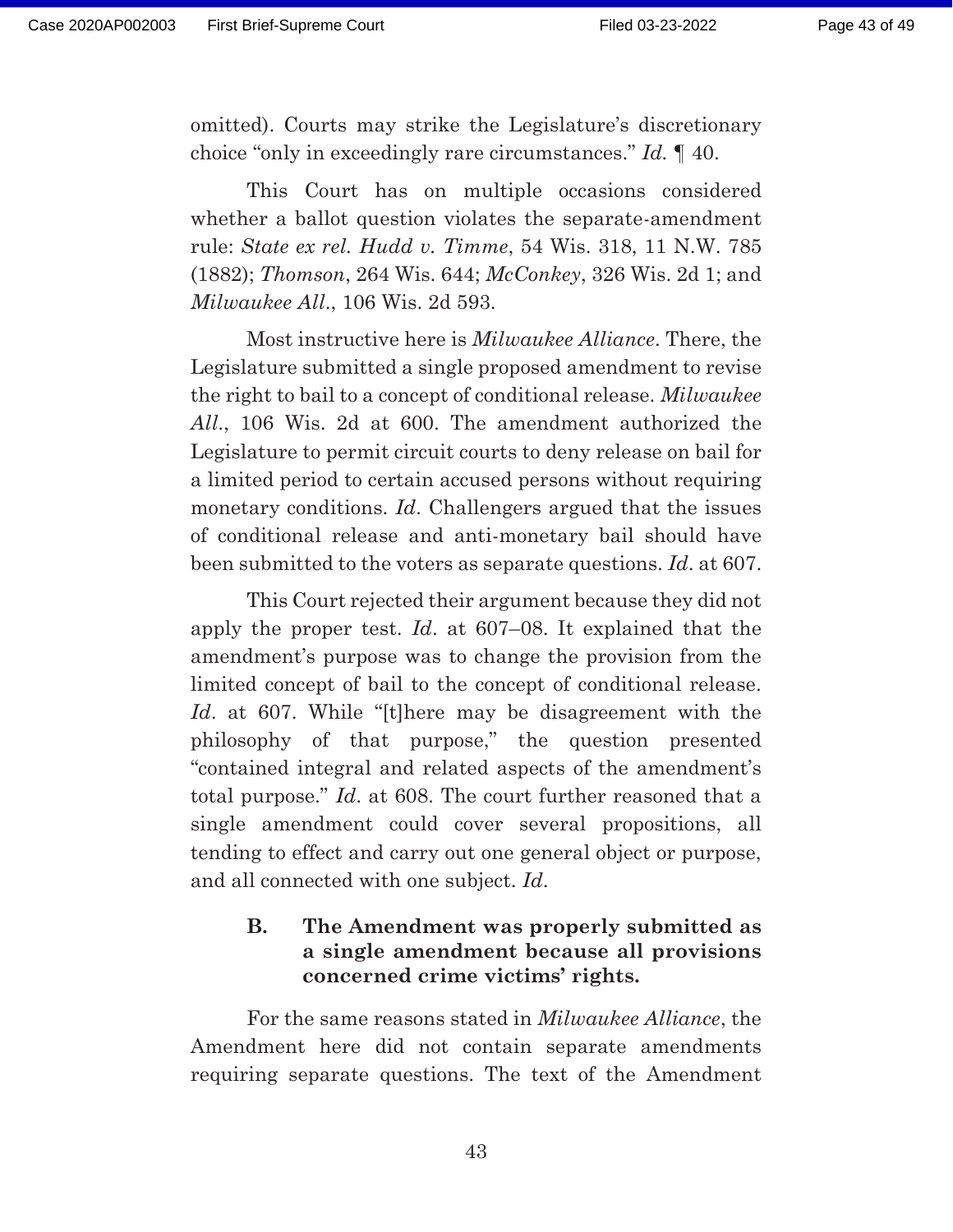reveals a general, unified purpose: "to preserve and protect victims' rights to justice and due process throughout the criminal and juvenile justice process." Wis. Const. art. I, § 9m(2)(intro.).

 The previous constitutional structure confirms the Amendment's purpose. The quoted provision above replaced the purpose language in article I, section 9m: "This state shall treat crime victims, as defined by law, with fairness, dignity and respect for their privacy. This state shall ensure that crime victims have all of the following privileges and protections as provided by law." Wis. Const. art. I, § 9m (2017–18). This Court held that the first quoted sentence constituted a statement of purpose because it "uses very broad terms to describe how the State must treat crime victims," and "requires the State to 'ensure' that crime victims have a number of 'privileges and protections,' which are articulated in detail [below]." *Schilling v. State Crime Victims Rts. Bd*., 2005 WI 17, ¶ 17, 278 Wis. 2d 216, 692 N.W.2d 623. The Amendment replaced that purpose statement with text that uses similarly broad language to describe the Amendment's aim in protecting victims' rights.

 The entirety of the Amendment relates to the purpose of protecting the rights of crime victims by: (1) defining who is a "victim;" (2) outlining the specific constitutional rights of victims; (3) specifying the force by which those rights are to be protected; (4) stating how these victims' rights can be enforced and remedied; (5) clarifying that a cause of action for damages for violations of victims' rights cannot be brought against state actors; and (6) specifying that the Amendment may not be interpreted to allow victims' rights to supersede defendants' rights or afford victims party status. All of these provisions relate to describing, preserving, and protecting crime victims' rights, which the Amendment identifies as its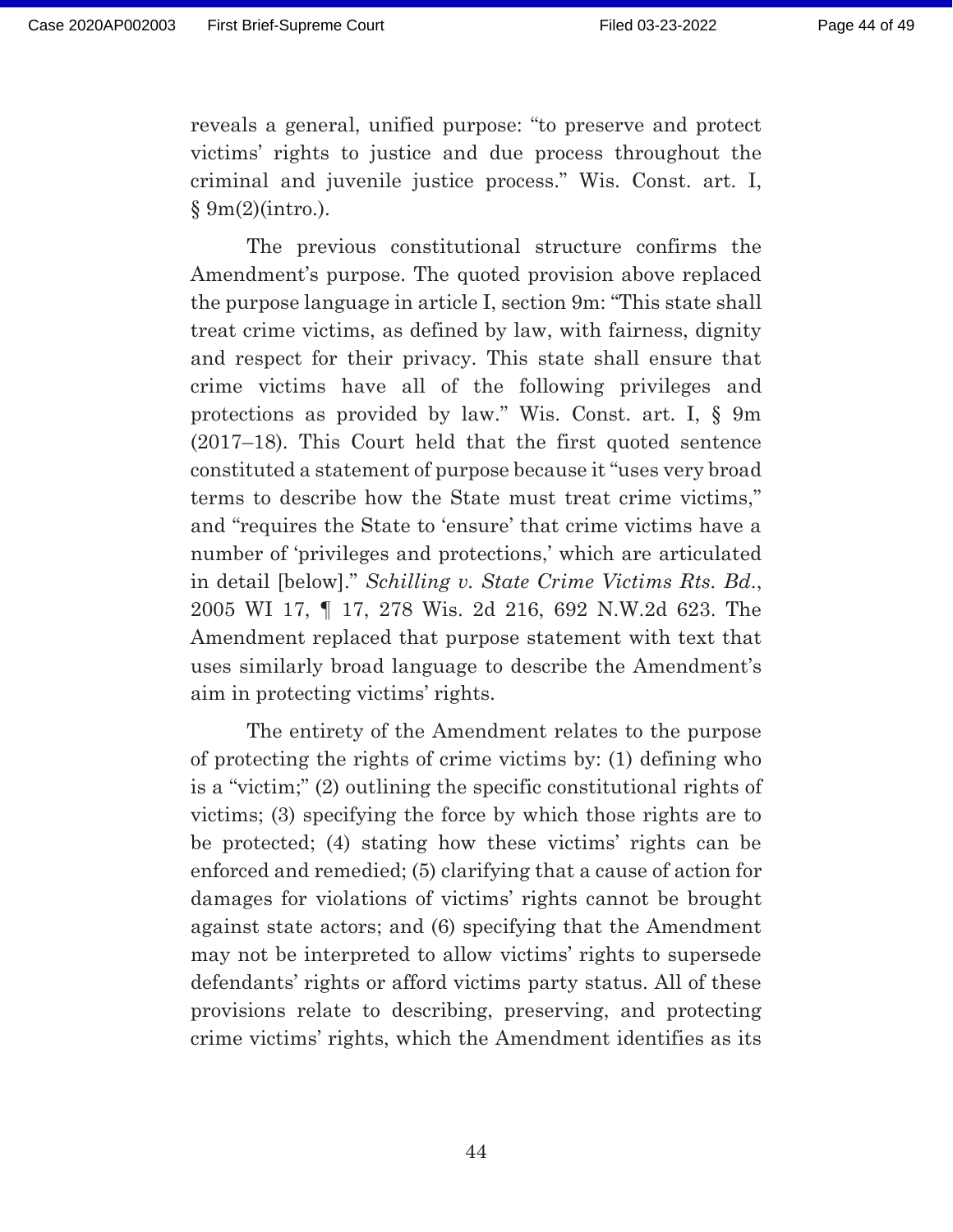purpose. The Legislature thus properly exercised its discretion in submitting one amendment to the voters.

 The circuit court ruled that the Amendment should have been submitted as two amendments because it "expand[ed] the definition of a crime victim" and "g[a]ve crime victims greater rights and at the same time curtail[ed] the rights of persons only accused of committing a crime." (R. 42:30, A-App. 155.) By looking at speculative legal implications and effects of the Amendment, the circuit court departed from consideration of the Amendment's common purpose—to elevate and protect the rights of crime victims, was properly submitted as a single Amendment.25

<sup>25</sup> The circuit court "enjoined" the Amendment. (R. 44, A-App. 124–25.) As argued, this Court should reverse. To the extent this Court nevertheless affirm, Defendants submit that the proper relief would be affirming the declaration that the Ballot Question did not meet all constitutional and statutory requirements, and therefore, "there has been no valid submission to or ratification by the people of the [ ] amendment," rendering the Amendment invalid. *Thomson*, 264 Wis. at 660.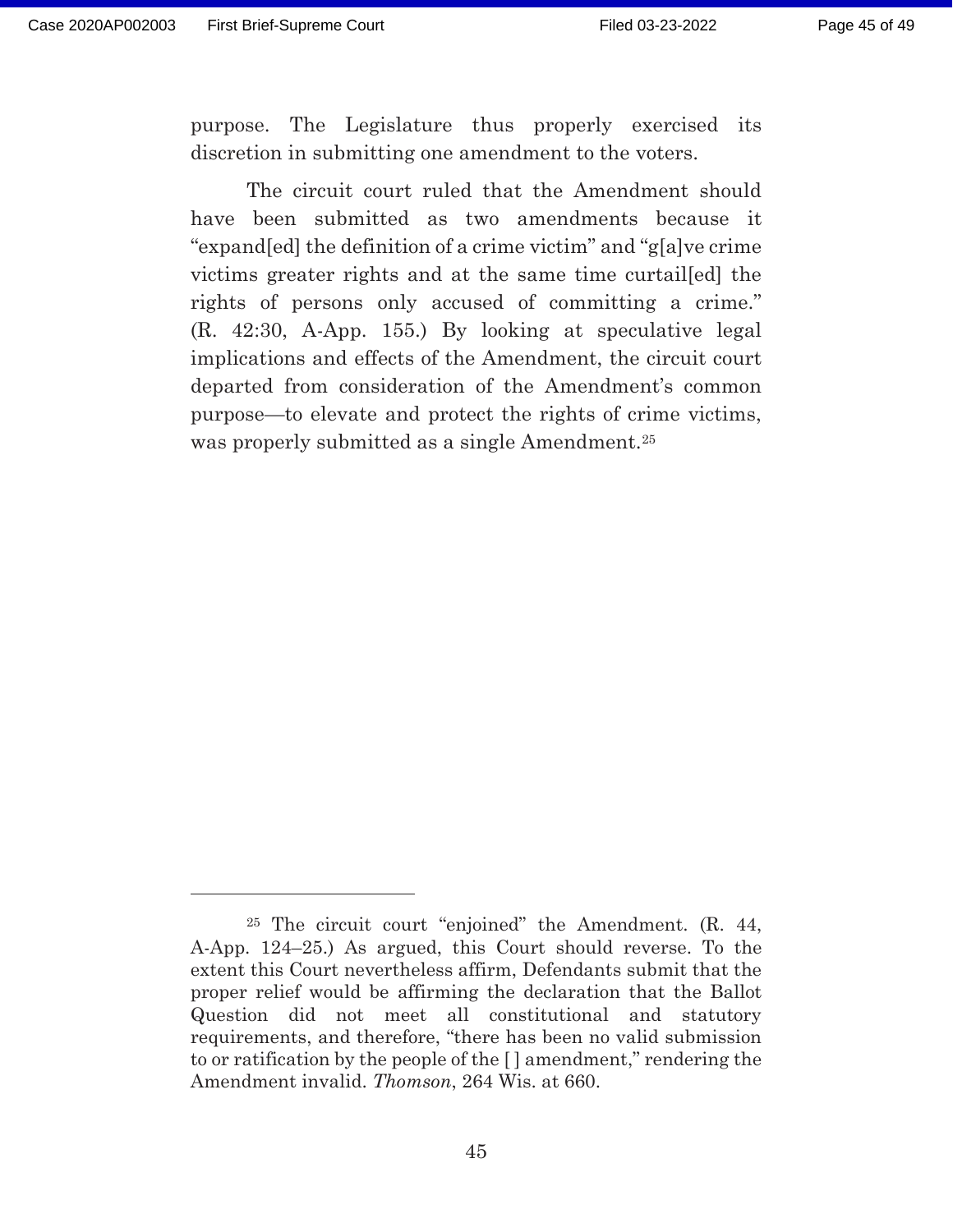#### **CONCLUSION**

Defendants-Appellants respectfully request that this Court reverse the circuit court's November 3, 2020, Decision and Order, as well as the circuit court's November 23, 2020, Judgment.

Dated this 21st day of March 2022.

Respectfully submitted,

JOSHUA L. KAUL Attorney General of Wisconsin

Delshmaken

JODY J. SCHMELZER Assistant Attorney General State Bar #1027796

HANNAH S. JURSS Assistant Attorney General State Bar #1081221

Attorneys for Defendants-Appellants

Wisconsin Department of Justice Post Office Box 7857 Madison, Wisconsin 53707-7857 (608) 266-3094 (Schmelzer) (608) 266-8101 (Jurss) (608) 294-2907 (Fax) schmelzerjj@doj.state.wi.us jursshs@doj.state.wi.us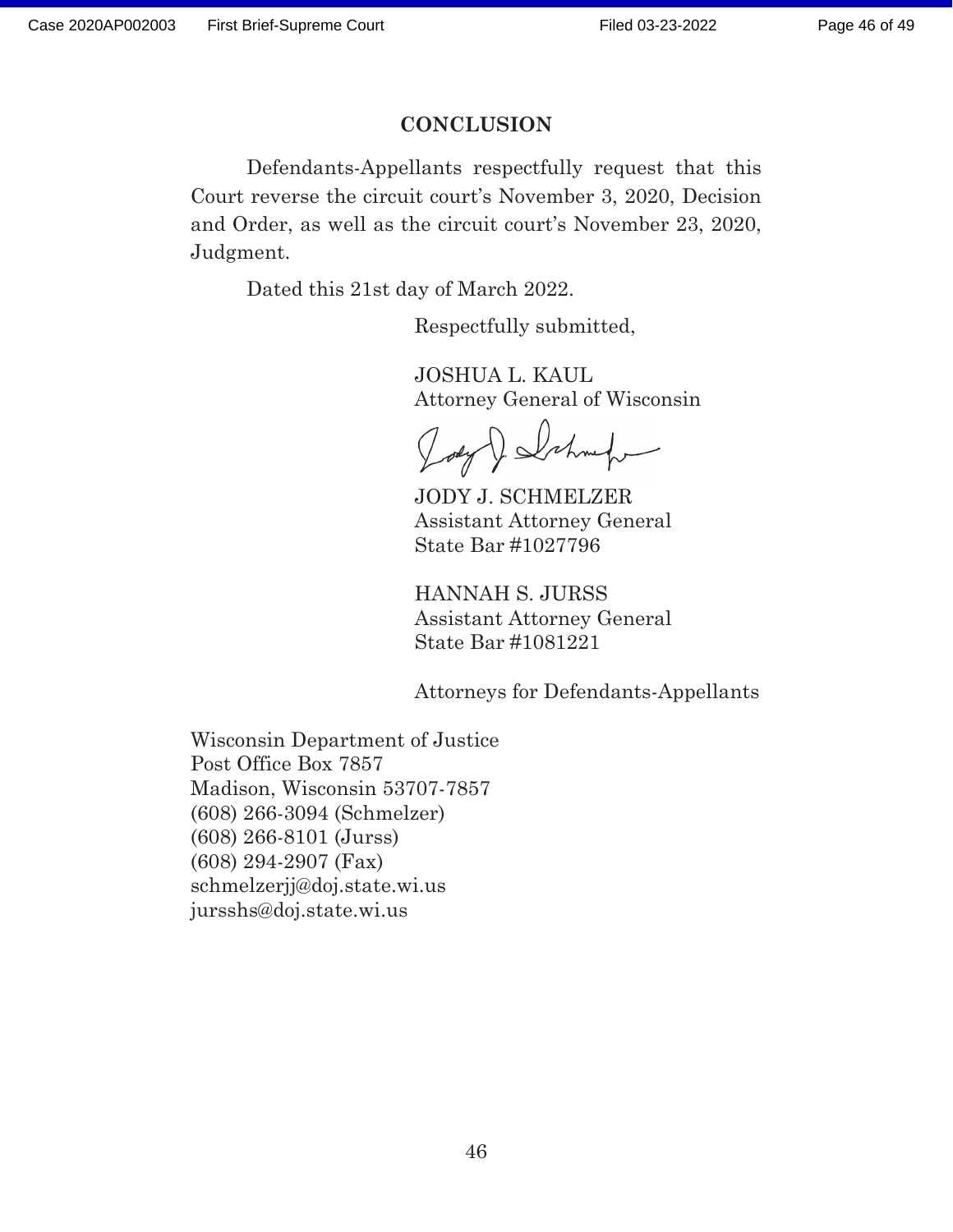#### Page 47 of 49

#### **FORM AND LENGTH CERTIFICATION**

I hereby certify that this brief conforms to the rules contained in Wis. Stat.  $\S$  (Rule) 809.19(8)(b), (bm) and (c) for a brief produced with a proportional serif font. The length of this brief is 9,141 words. Case 2020AP002003 First Brief-Supreme Court Filed 03-23-2022<br>
FORM AND LENGTH CERTIFICATION<br>
I hereby certify that this brief conforms to the contained in Wis. Stat. § (Rule) 809.19(8)(b), (bm) and (a brief produced with

Dated this 21st day of March 2022.

JODY J. SCHMELZER Assistant Attorney General

### **CERTIFICATE OF COMPLIANCE WITH WIS. STAT. § (RULE) 809.19(12) (2019-20)**

I hereby certify that:

I have submitted an electronic copy of this brief, excluding the appendix, if any, which complies with the requirements of Wis. Stat. § (Rule) 809.19(12) (2019-20).

I further certify that:

This electronic brief is identical in content and format to the printed form of the brief filed as of this date.

A copy of this certificate has been served with the paper copies of this brief filed with the court and served on all opposing parties.

Dated this 21st day of March 2022.

Joey Delshmaker

JODY J. SCHMELZER Assistant Attorney General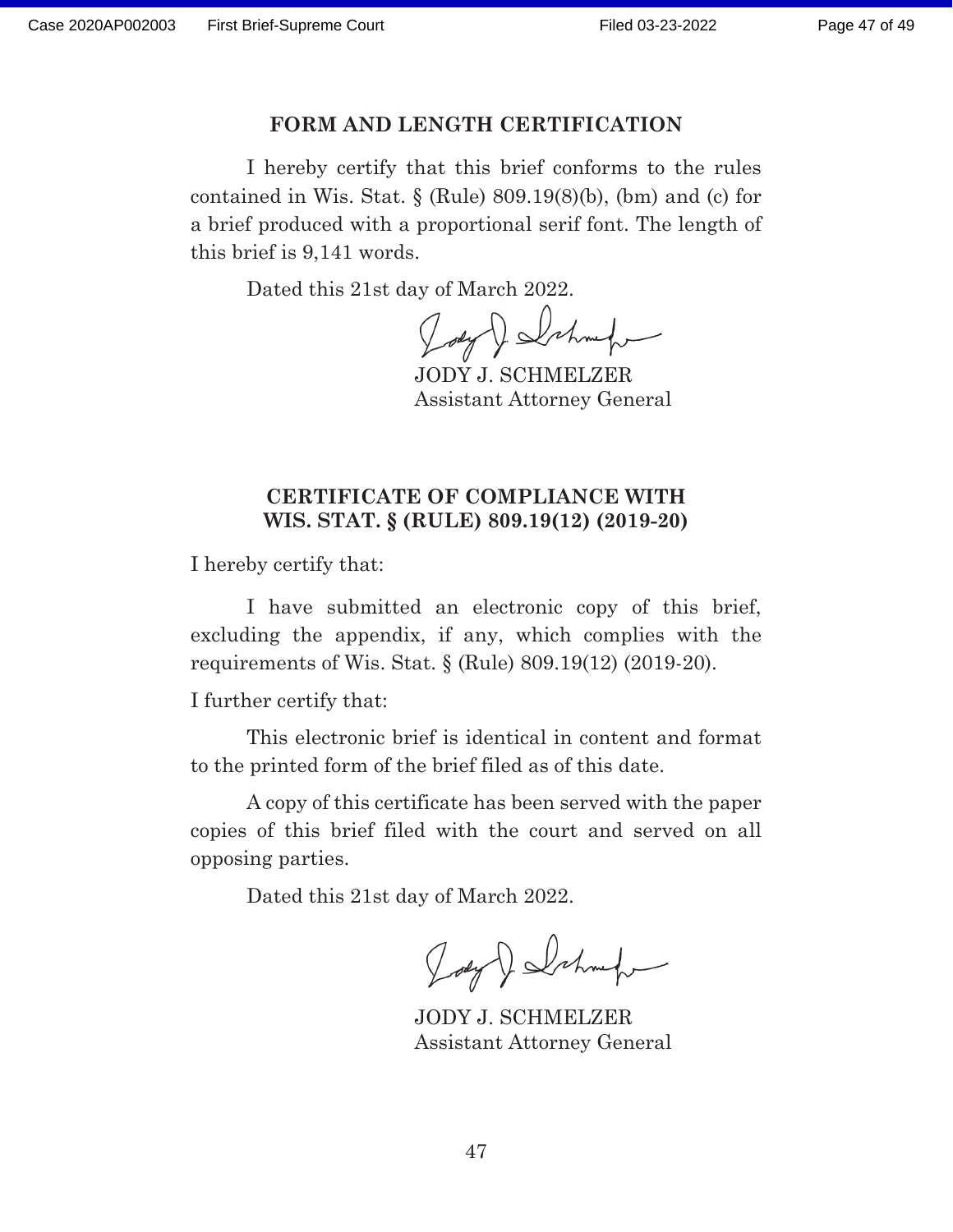#### **APPENDIX CERTIFICATION**

I hereby certify that filed with this brief is an appendix that complies with Wis. Stat. § (Rule) 809.19(2)(a) and that contains, at a minimum: (1) a table of contents; (2) the findings or opinion of the circuit court; (3) a copy of any unpublished opinion cited under  $\S$  (Rule) 809.23 (3)(a) or (b); and (4) portions of the record essential to an understanding of the issues raised, including oral or written rulings or decisions showing the circuit court's reasoning regarding those issues. Gase 2020AP002003 First Brief-Supreme Court Filed 03-23-2022<br>
APPENDIX CERTIFICATION<br>
Interby certify that filed with this brief is an appertual<br>
that complicas with Wiss. Stat. § (Rub) 800.190 and<br>
contains, at a minimum

I further certify that if this appeal is taken from a circuit court order or judgment entered in a judicial review of an administrative decision, the appendix contains the findings of fact and conclusions of law, if any, and final decision of the administrative agency.

I further certify that if the record is required by law to be confidential, the portions of the record included in the appendix are reproduced using one or more initials or other appropriate pseudonym or designation instead of full names of persons, specifically including juveniles and parents of juveniles, with a notation that the portions of the record have been so reproduced to preserve confidentiality and with appropriate references to the record.

Dated this 21st day of March 2022.

JODY J. SCHMELZER Assistant Attorney General